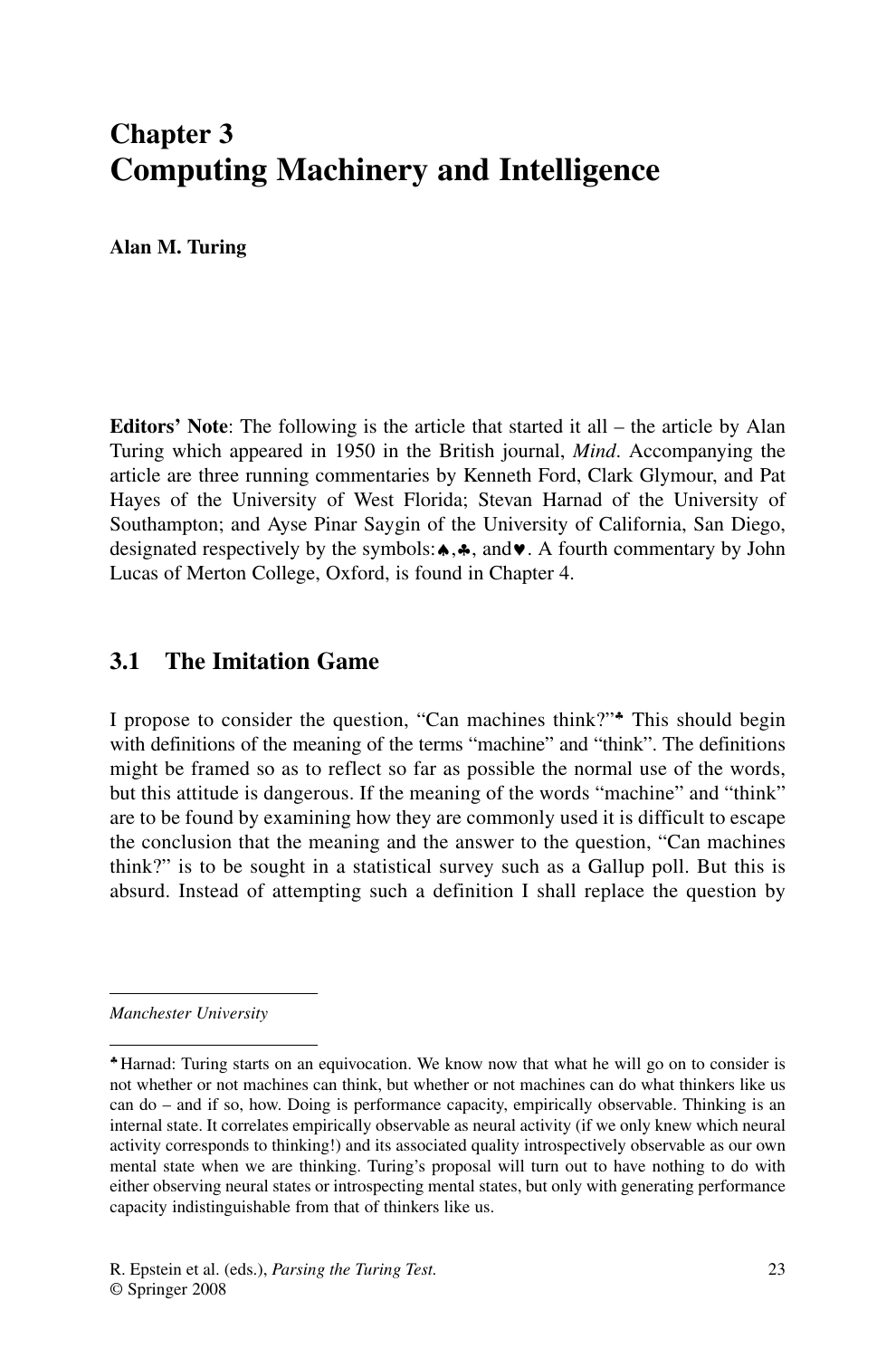another, which is closely related to it and is expressed in relatively unambiguous words.<sup>♦</sup>

The new form of the problem can be described in terms of a game which we call the "imitation game".<sup>◆◆</sup> It is played with three people, a man  $(A)$ , a woman

A reasonable definition of machine, rather than Turing Machine, might be any dynamical, causal system. That makes the universe a machine, a molecule a machine, and also waterfalls, toasters, oysters, and human beings. Whether or not a machine is man-made is obviously irrelevant. The only relevant property is that it is "mechanical" – i.e., behaves in accordance with the cause-effect laws of physics.

"Think" will never be defined by Turing at all; it will be replaced by an operational definition to the effect that "thinking is as thinking does." This is fine, for thinking cannot be defined in advance of knowing how thinking systems do it, and we do not yet know how. But we do know that we thinkers do it, whatever it is, when we think and we know when we are doing it (by introspection). So thinking, a form of consciousness, is already ostensively defined by just pointing to that experience we all have and know.

Taking a statistical survey like a Gallup poll instead, to find out people's opinions of what thinking is would indeed be a waste of time, as Turing points out – but then later in the paper he needlessly introduces the equivalent of a statistical survey as his criterion for having passed his Turing Test!

♠ Ford, Glymour, and Hayes: Turing's use of the singular here may be misleading, as we will see. There are many versions of "the" imitation game, and Turing himself seems to slide between them without giving the reader adequate notice. It might be best to take this paragraph as a description of a family of "games" that share a common theme: a real exemplar and an imitator, respectively trying to help and to fool a judge.

♣ Harnad: Another unfortunate terminological choice: "Game" implies caprice or trickery, whereas Turing in fact means serious empirical business. The game is science, the future science of cognition – actually a branch of reverse bioengineering. "Imitation" has connotations of fakery or deception too, whereas what Turing will be proposing is a rigorous empirical methodology for testing theories of human cognitive performance capacity (and thereby also theories of the thinking that presumably engenders it). Calling this an "imitation game" (instead of a methodology for reverse-engineering human cognitive performance capacity) has invited generations of needless misunderstandings (Harnad, 1992).

<sup>♠</sup> Ford, Glymour, and Hayes: Turing derides deciding the question by an empirical survey of which sorts of objects the word "think" or its synonyms are positively applied to. Presumably, in 1950 people rarely if ever said of machines that they think, and few people in 1950 would have said that any machine, then or in the future, could *possibly* be said to think. The procedure is absurd because what people say, even what almost everyone agrees in saying, is often wildly wrong: a century before almost everyone would have agreed to the proposition that angels think.

<sup>♣</sup> Harnad: "Machine" will never be adequately defined in Turing's paper, although what will eventually be known as the "Turing Machine," the abstract description of a computer, will be. This will introduce a systematic ambiguity between a real physical system, doing something in the world, and another physical system, a computer, simulating the first system formally, but not actually doing what it does: an example would be the difference between a real airplane – a machine, flying in the real world – and a computer simulation of an airplane, not really flying, but doing something formally equivalent to it, in a (likewise simulated) "virtual world."

<sup>♥</sup> Saygin: Operational definition: a definition of a theoretical construct that is stated in terms of concrete, observable procedures (Pelham, 1999). While some readers believe the imitation game is only a thought experiment, I think it is pretty clear that Turing is proposing an operational definition for machine thought. One could argue whether this is the best way to test for machine intelligence, but that would be a discussion of construct validity, i.e., the quality of someone's operational definitions, not the existence or lack thereof.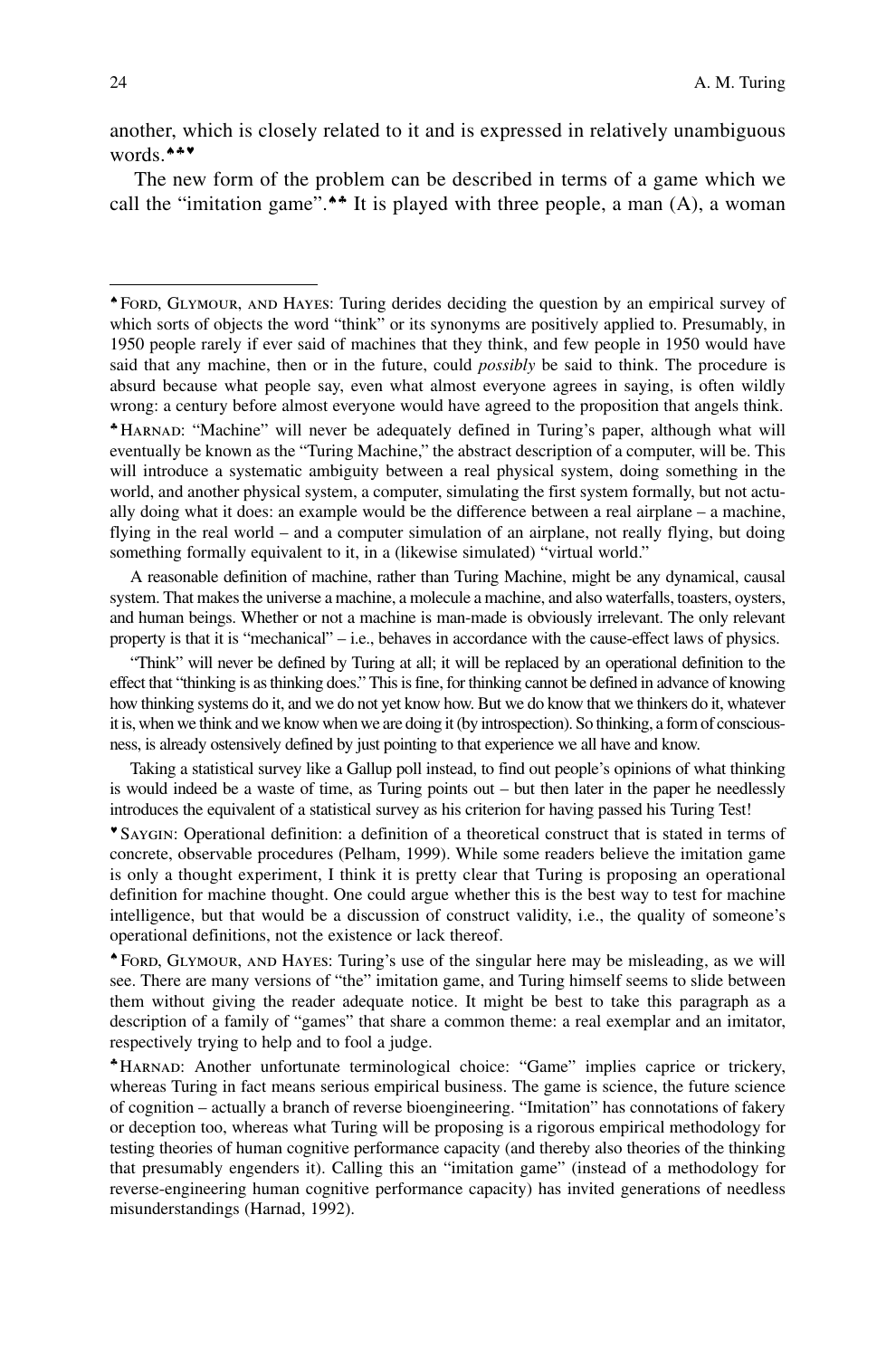(B), and an interrogator (C) who may be of either sex. The interrogator stays in a room apart from the other two. The object of the game for the interrogator is to determine which of the other two is the man and which is the woman.<sup>★</sup> He knows them by labels  $X$  and  $Y$ , and at the end of the game he says either " $X$  is  $A$  and Y is B" or "X is B and Y is A". The interrogator is allowed to put questions to A and B thus:

#### C: Will X please tell me the length of his or her hair?

Now suppose  $X$  is actually  $A$ , then  $A$  must answer. It is  $A$ 's object in the game to try and cause C to make the wrong identification. His answer might therefore be

"My hair is shingled, and the longest strands are about nine inches long."

In order that tones of voice may not help the interrogator the answers should be written, or better still, typewritten.<sup>★</sup> The ideal arrangement is to have a teleprinter communicating between the two rooms. Alternatively the question and answers can be repeated by an intermediary. The object of the game for the third player (B) is to help the interrogator. The best strategy for her is probably to give truthful answers. She can add such things as "I am the woman, don't listen to him!" to her answers, but it will avail nothing as the man can make similar remarks.

We now ask the question, "What will happen when a machine takes the part of A in this game?" Will the interrogator decide wrongly as often when the game is

<sup>♣</sup> Harnad: The man/woman test is an intuitive "preparation" for the gist of what will eventually be the Turing Test, namely, an empirical test of performance capacity. For this, it is first necessary that all non-performance data be excluded (hence the candidates are out of sight). This sets the stage for what will be Turing's real object of comparison, which is a thinking human being versus a (nonthinking) machine, a comparison that is to be unbiased by appearance.

Turing's criteria, as we know, will turn out to be two (though they are often confused or conflated): (1) Do the two candidates have identical performance capacity? (2) Is there any way we can distinguish them, based only on their performance capacity, so as to be able to detect that one is a thinking human being and the other is just a machine? The first is an empirical criterion: Can they both do the same things? The second is an intuitive criterion, drawing on what decades later came to be called our human "mind-reading" capacities (Frith and Frith, 1999): Is there anything about the way the candidates go about doing what they can both do that cues me to the fact that one of them is just a machine?

Turing introduces all of this in the form of a party game, rather like 20-Questions. He never explicitly debriefs the reader to the effect that what is really at issue is no less than the game of life itself, and that the "interrogator" is actually the scientist for question (1), and, for question (2), any of the rest of us, in every one of our daily interactions with one another. The unfortunate partygame metaphor again gave rise to needless cycles of misunderstandings in later writing and thinking about the Turing Test.

<sup>♣</sup> Harnad: This restriction of the test exclusively to what we would today call email interactions is, as noted, a reasonable way of preparing us for its eventual focus on performance capacity alone, rather than appearance, but it does have the unintended further effect of ruling out all direct testing of performance capacities other than verbal ones; and that is potentially a much more serious equivocation, to which we will return. For now, we should bear in mind only that if the criterion is to be Turing-indistinguishable performance-capacity, we can all do a lot more than just email!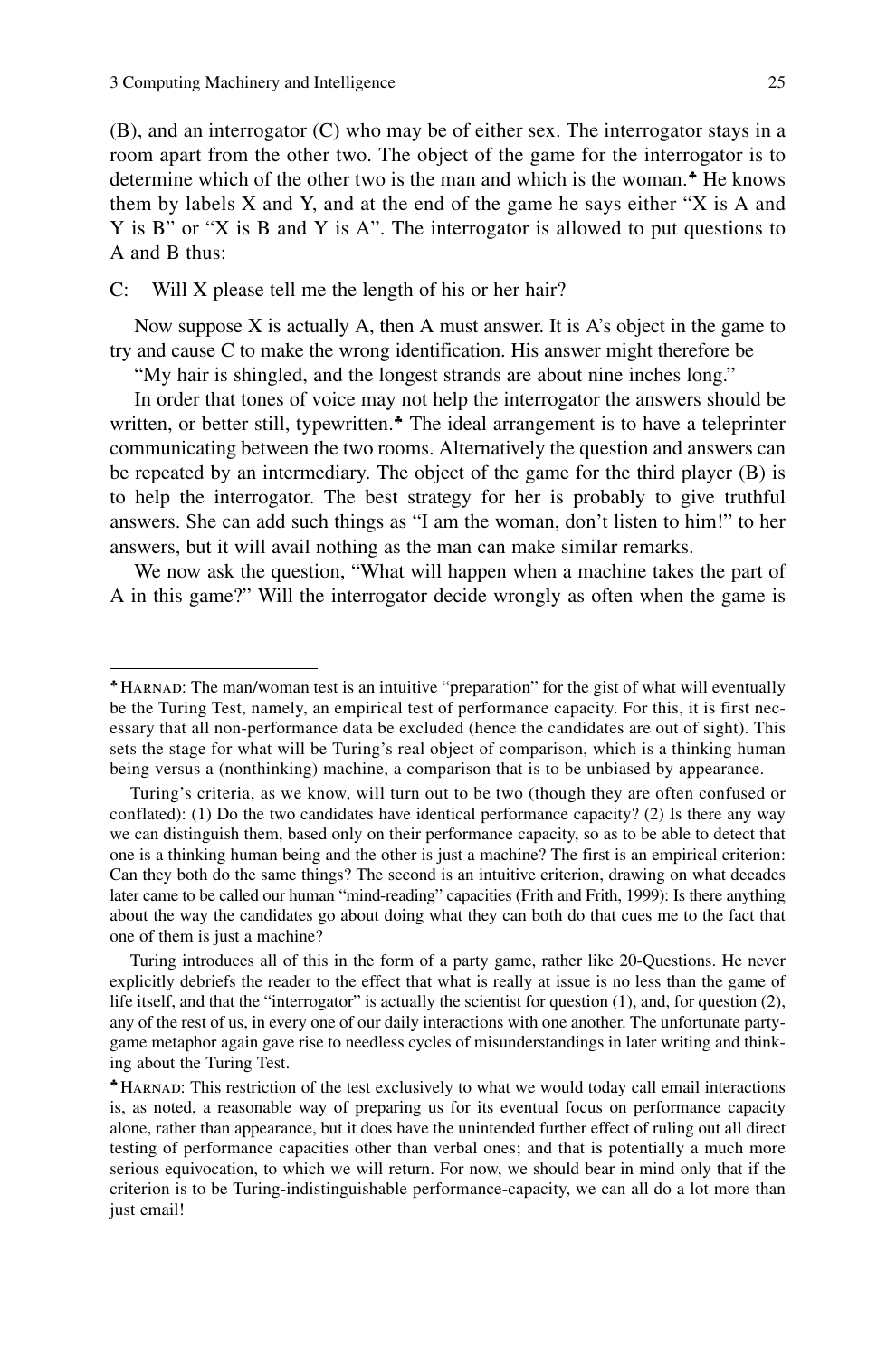played like this as he does when the game is played between a man and a woman? These questions replace our original, "Can machines think?"♠♣♥

The critical question is whether, in typed conversation, a computer can pass as a woman as convincingly – and as *unconvincingly* – as can a man. In the gender test version, as posed, the test is not only of conversational competence, but also of a special kind of knowledge: the computer must "know" what it is like for a man to try to converse like a woman (Hayes and Ford, 1995).

Psychological speculations aside, one might reasonably object that different men and women and judges would yield widely varying accuracies of judgement, or that a sufficiently skilled judge, given sufficient time, would be able to distinguish most men from most women, so that to qualify as thoughtful, the computer would have a very low bar.

Many writers assume the game should be played with the question of gender (being female) replaced by the question of species (being human), so that the judge is faced with the task of differentiating a human participant from a machine pretending to be human. Notice that under this most common interpretation, the Turing Test slides from a test for intelligence, to a test of the ability of humans to distinguish members of their own species from mechanical impostors. This version is often called the "species version," and is the most popular understanding of the Turing Test, but it was not Turing's. In the gender test, the judge is still thinking about the differences between women and men, not humans and machines. The hypothesis that one of his subjects is not human is not even in his natural space of initial possibilities. This judge has exactly the same problem to solve as a judge in the original imitation game and could be expected to bring the same attitudes and skills to the problem. For a discussion of the two versions and the advantages of Turing's own version see (Genova, 1994; Sterrett, 2000).

♣ Harnad: Here, with a little imagination, we can already scale up to the full Turing Test, but again we are faced with a needless and potentially misleading distraction: Surely the goal is not merely to design a machine that people mistake for a human being statistically more often than not! That would reduce the Turing Test to the Gallup poll that Turing rightly rejected in raising the question of what "thinking" is in the first place! No, if Turing's indistinguishability criterion is to have any empirical substance, the performance of the machine must be equal to that of a human being – to anyone and everyone, for a lifetime.

♥ Saygin: Note that here the machine takes the part of A, the man. The man was trying to convince the interrogator that he actually was the woman. Now that the machine takes the place of the man in the game, will it be trying to convince the interrogator that it is a woman? The answer could be yes or no, depending on interpretation (Piccinini, 2000; Saygin et al., 2000; Traiger, 2000). As it is now generally understood, the Turing Test tries to assess a machine's ability to imitate a human being, rather than its ability to simulate a woman in an imitation game. Most subsequent remarks on Turing's work in the following 50 years, as reviewed in Saygin et al. (2000), ignore the gender issue, and if they discuss the imitation game at all, consider a game that is played between a machine (A), a human (B), and an interrogator (C) whose aim is to determine which one of the two entities he/she

<sup>♠</sup> Ford, Glymour, and Hayes: This question can be understood in several ways, depending on what one takes Turing to mean by "this game." It is usually understood to mean a version of the game where, in the terminology of 1951 (published in 1950, exposition in 1951), a "man" – and a machine each try to persuade the judge that they are the human being. However, taken literally, and we see no reason not to, "the game" refers to the game just described, and then Turing seems to be proposing a comparative test of the ability of a man to pretend to be a woman, as against the ability of a computer to pretend to be a woman (the contestant in each case being a real woman, of course). This reading – the "gender test," in contradistinction to the "species test" usually assumed – may seem strange, but it has a number of subtle advantages, including the fact that the judge is not given a predisposition to be particularly alert for signs of non-human behaviour, and the fact that the players, man and machine, both have imitation tasks.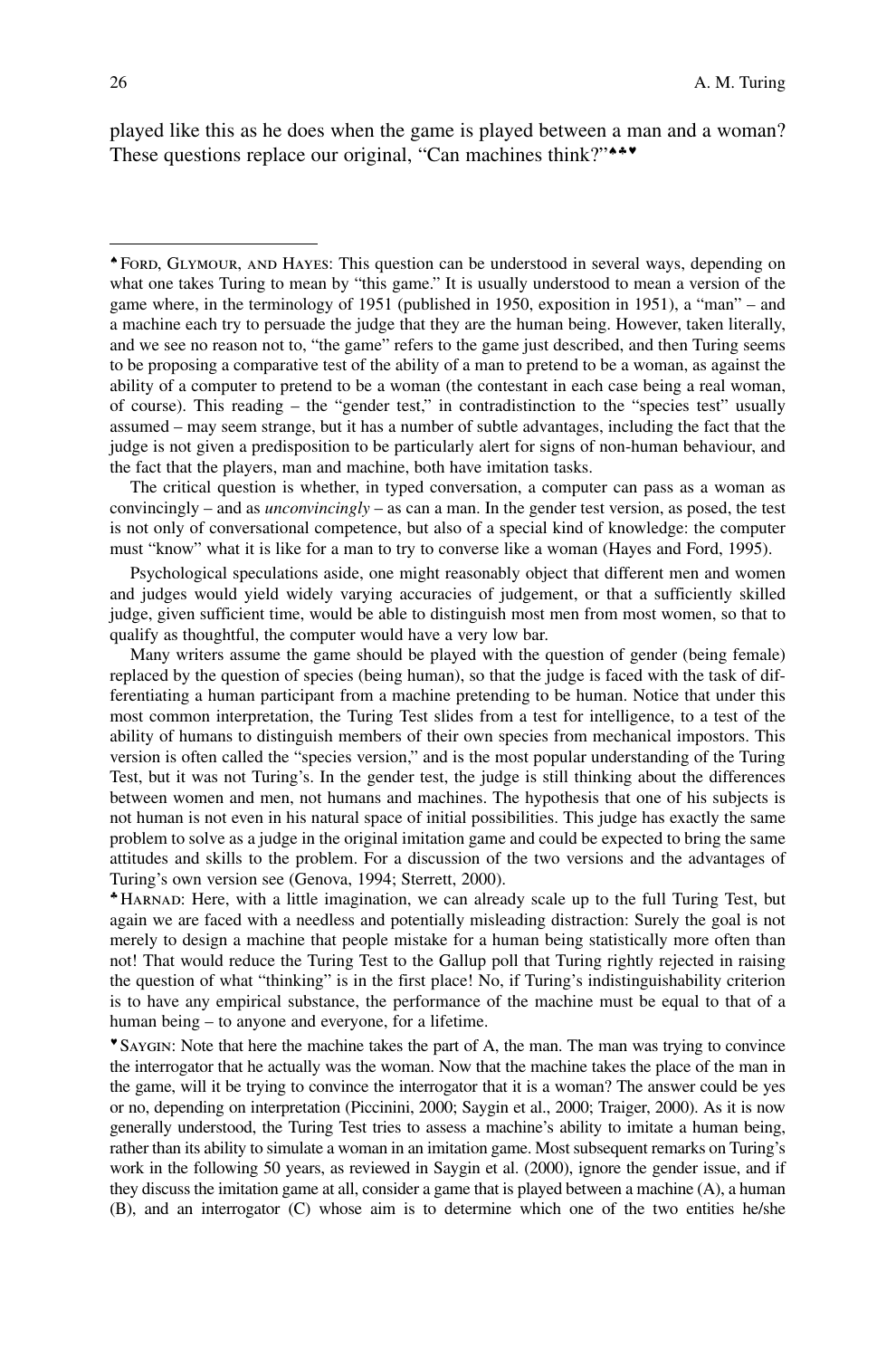#### **3.2 Critique of the New Problem**

As well as asking, "What is the answer to this new form of the question", one may ask, "Is this new question a worthy one to investigate?" This latter question we investigate without further ado, thereby cutting short an infinite regress.♠

The new problem has the advantage of drawing a fairly sharp line between the physical and the intellectual capacities of a man.♣ No engineer or chemist claims to be able to produce a material which is indistinguishable from the human skin. It is possible that at some time this might be done, but even supposing this invention available we should feel there was little point in trying to make a "thinking

But before a reader calls my own dividing line between structure and function just as arbitrary, let me quickly agree that Turing has in fact introduced a hierarchy of Turing Tests here, but not an infinity of them. The relevant levels of this hierarchy will turn out to be only the following 5:

- **T1**: The local indistinguishable capacity to perform some arbitrary task, such as chess. T1 is not really a Turing Test at all, because it is so obviously subtotal; hence the machine candidate is easily distinguished from a human being by seeing whether it can do anything else, other than play chess. If it cannot, it fails the test.
- **T2**: The indistinguishable performance capacity in email (verbal) exchanges. This seems like a self-contained performance module, for one can talk about anything and everything, and language has the same kind of universality that computers (Turing Machines) turned out to have. T2 even subsumes chess-playing. But does it subsume star-gazing, or even food-foraging? Can the machine go and see and then tell me whether the moon is visible tonight and can it go and unearth truffles and then let me know how it went about it? These are things that a machine with email capacity alone cannot do, yet every human being can.

is conversing with is the human. In many cases the imitation game is considered irrelevant and the discussion revolves around the vague idea of a digital computer "passing for" a human and the relation this possibility bears to Artificial Intelligence (AI). The imitation game is not an analogy Turing introduced but failed to properly execute, nor is it a joke or a commentary on gender roles in society (unlike that of [Genova, 1994; Lassègue, 1996]). But I will suggest below that the seemingly quirky gender-based imitation game is in fact an ideal and fair test for machine intelligence.

<sup>♠</sup> Ford, Glymour, and Hayes: Turing's intellectual strategy is to replace questions of a traditional philosophical form, e.g., provide necessary and sufficient conditions for something to be intelligent, with related questions for which there is a hope of providing an answer empirically or mathematically.

<sup>♣</sup> Harnad: It would have had that advantage, if the line had only been drawn between appearance and performance or between structure and function. But if the line is instead between verbal and non-verbal performance capacities, then it is a very arbitrary line indeed and a very hard one to defend. As there is no explicit or even inferable defence of this arbitrary line in any of Turing's paper (nor of an equally arbitrary line between those of our "physical capacities" that do and do not depend on our "intellectual capacities"), I will take it that Turing simply did not think this through. Had he done so, the line would have been drawn between the candidate's physical appearance and structure on the one hand, and its performance capacities, both verbal and non-verbal, on the other. Just as (in the game) the difference, if any, between the man and the woman must be detected from what they do, and not what they look like, so the difference, if any, between human and machine must be detected from what they do, and not what they look like. This would leave the door open for the robotic version of the Turing Test that we will discuss later, and not just for the email version.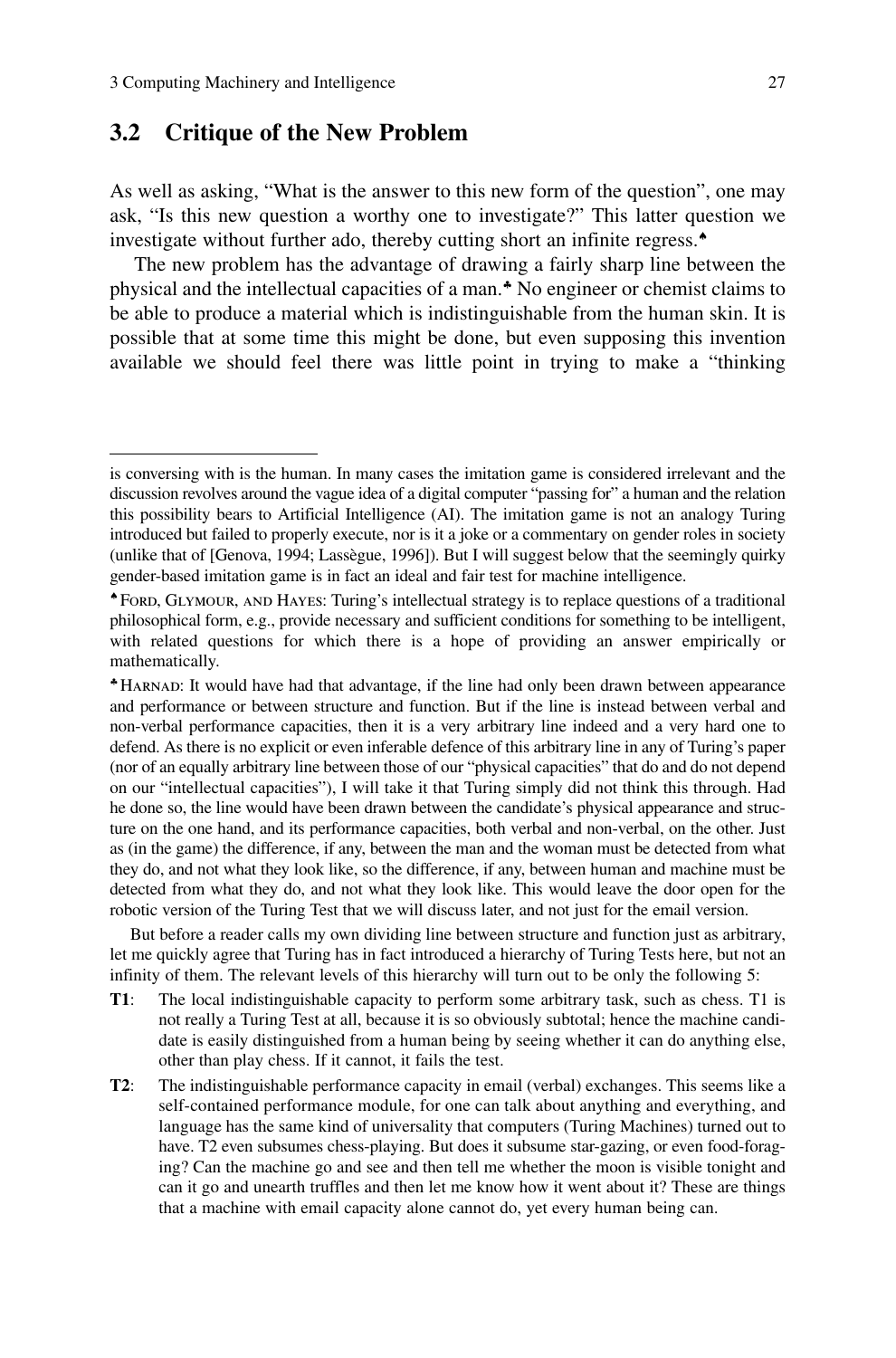machine" more human by dressing it up in such artificial flesh.<sup>•</sup> The form in which we have set the problem reflects this fact in the condition which prevents the interrogator from seeing or touching the other competitors, or hearing their voices.<sup>★</sup> Some other advantages of the proposed criterion may be shown up by specimen questions and answers. Thus:

- Q: Please write me a sonnet on the subject of the Forth Bridge.
- A: Count me out on this one. I never could write poetry.
- Q: Add 34957 to 70764.
- A: (Pause about 30s and then give as answer) 105621.
- Q: Do you play chess?
- A: Yes.
- Q: I have K at my K1, and no other pieces. You have only K at K6 and R at R1. It is your move. What do you play?
- A: (After a pause of 15 s) R-R8 mate.

The question and answer method seems to be suitable for introducing almost any one of the fields of human endeavour that we wish to include.♣ We do not wish to penalize the machine for its inability to shine in beauty competitions,♣ nor to penalize a man for losing in a race against an aeroplane.♣ The conditions of our

♣ Harnad: Here Turing correctly rejects T5 and T4 – but certainly not T3.

**T3**: The indistinguishable performance capacity in robots (sensorimotor). This subsumes T2, and is (I will argue) the level of test that Turing really intended (or should have!).

**T4**: The indistinguishable external performance capacity, as well as internal structure and function. This subsumes T3 and adds all data that a neuroscientist might study. This is no longer strictly a Turing Test, because it goes beyond performance data, but it correctly embeds the Turing Hierarchy in a larger empirical hierarchy. Moreover, the boundary between T3 and T4 really is fuzzy: Is T3 or T4 blushing?

**T5**: The indistinguishable physical structure and function. This subsumes T4 and rules out any functionally equivalent but synthetic nervous systems: The T5 candidate must be indistinguishable from other human beings right down to the last molecule.

<sup>♣</sup> Harnad: Yes, but using T2 as the example has inadvertently given the impression that T3 is excluded too.

<sup>♣</sup> Harnad: This correctly reflects the universal power of natural language (to say and describe anything in words). But "almost" does not fit the Turing criterion of identical performance capacity.

<sup>♣</sup> Harnad: This is the valid exclusion of appearance (moreover, most of us could not shine in beauty competitions either).

<sup>♣</sup> Harnad: Most of us could not beat Deep Blue at chess, nor even attain ordinary grandmaster level. It is only generic human capacities that are at issue, not those of any specific individual. On the other hand, just about all of us can walk and run. And even if we are handicapped (an anomalous case, and hardly the one on which to build one's attempts to generate positive performance capacity), we all have some sensorimotor capacity. (Neither Helen Keller nor Stephen Hawking are disembodied email-only modules.)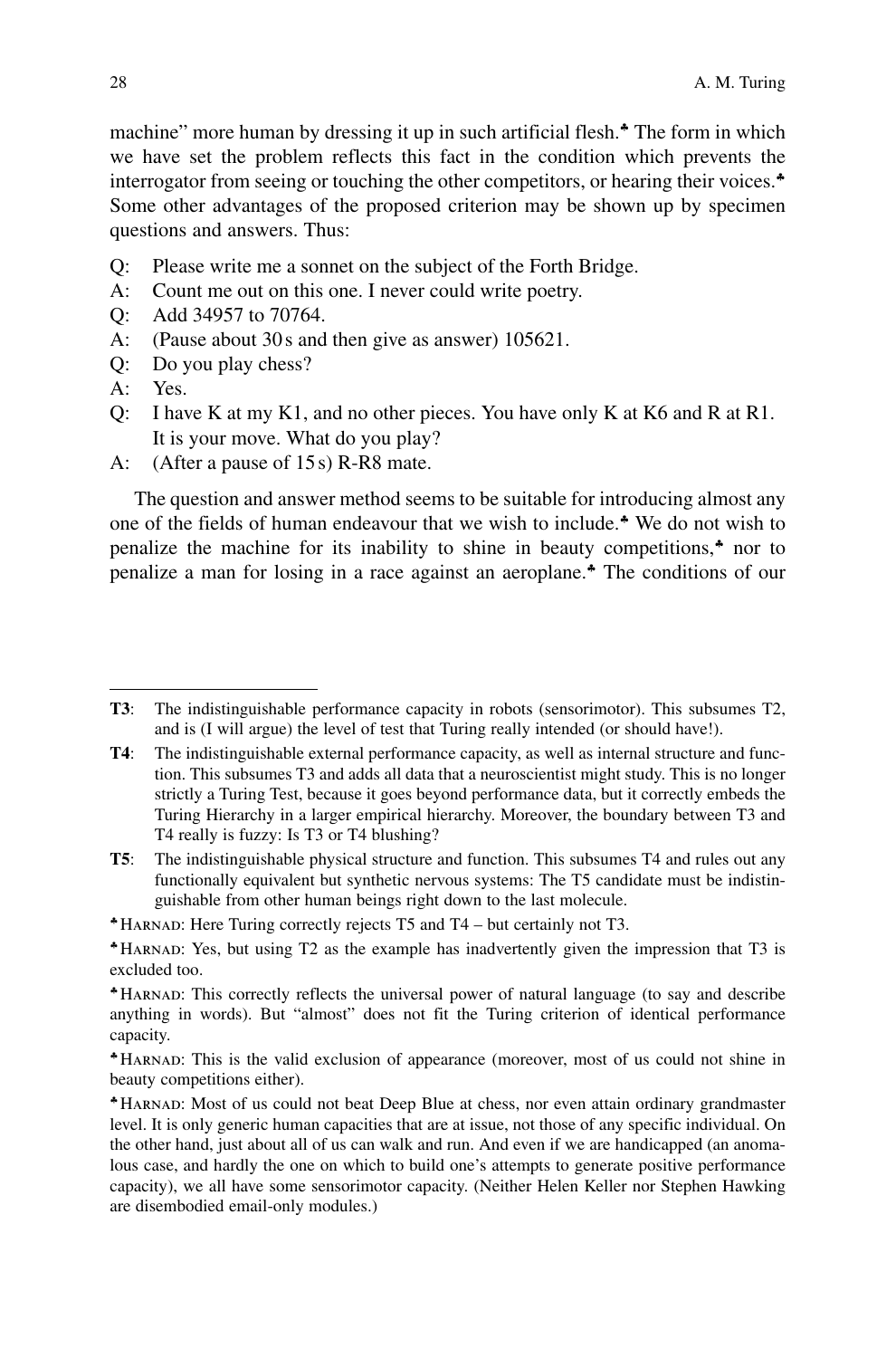game make these disabilities irrelevant.♣ The "witnesses" can brag, if they consider it advisable, as much as they please about their charms, strength, or heroism, but the interrogator cannot demand practical demonstrations.<sup>◆</sup>

The game may perhaps be criticized on the ground that the odds are weighted too heavily against the machine. If the man were to try and pretend to be the machine he would clearly make a very poor showing. He would be given away at once by slowness and inaccuracy in arithmetic. May not machines carry out something which ought to be described as thinking but which is very different from what a man does? This objection is a very strong one, but at least we can say that if, nevertheless, a machine can be constructed to play the imitation game satisfactorily, we need not be troubled by this objection.<sup>★▼</sup>

It might be urged that when playing the "imitation game" the best strategy for the machine may possibly be something other than imitation of the behaviour of a man. This may be, but I think it is unlikely that there is any great effect of this kind.

<sup>♣</sup> Harnad: Disabilities and appearance are indeed irrelevant. But non-verbal performance capacities are certainly not. Indeed, our verbal abilities may well be grounded in our non-verbal abilities (Cangelosi, 2001; Harnad, 1990; Steels and Kaplan, 1999). Actually, by "disability," Turing means non-ability, i.e., absence of an ability; he does not really mean being disabled in the sense of being physically handicapped, although he does mention Helen Keller later.

<sup>♣</sup> Harnad: This would definitely be a fatal flaw in the Turing Test, if Turing had meant it to exclude T3 – but I doubt that is what he meant. He was just arguing that it is performance capacity that is decisive (for the empirical problem that future cognitive science would eventually address), not something else that might depend on irrelevant features of structure or appearance. He merely used verbal performance as his intuition-priming example, without meaning to imply that all "thinking" is verbal and only verbal performance capacity is relevant.

<sup>♠</sup> Ford, Glymour, and Hayes: It is clear that Turing intended passing the Turing Test to be an uncontroversial criterion *sufficient* for thought, not a necessary one. He allows machines to be inhumanly capable, for example. Indeed, the few electronic computers which existed at the time he was writing were already inhumanly capable in doing arithmetic, which is of course why large funds were expended in designing and constructing them.

The Turing Test is, however, a poorly designed experiment, depending entirely on the competence of the judge. As Turing noted above, a human would be instantly revealed by his comparative inadequacies in arithmetic unless, of course, the computer were programmed to be arithmetically incompetent. Likewise, according to media reports, some judges at the first Loebner competition (1991), a kind of Turing test contest held at the Computer Museum in Boston, rated a human as a machine on the grounds that she produced extended, well-written paragraphs of informative text at dictation speed without typing errors. (Apparently, this is now considered an inhuman ability in parts of our culture.)

<sup>♥</sup> Saygin: Turing did not live long enough to reply to most critiques of his work, but in this paper he foresees many criticisms he thinks may be made by others and formulates some advance arguments against them (§6). Nevertheless, even those issues Turing diligently addresses have been raised in subsequent discussions. For example, he has subsequently been criticized both for his test being too anthropomorphic and limited (Millar, 1973), and on the basis that playing the imitation game is just one thing an intelligent machine can do and is not general enough for purposes of intelligence granting (Gunderson, 1964).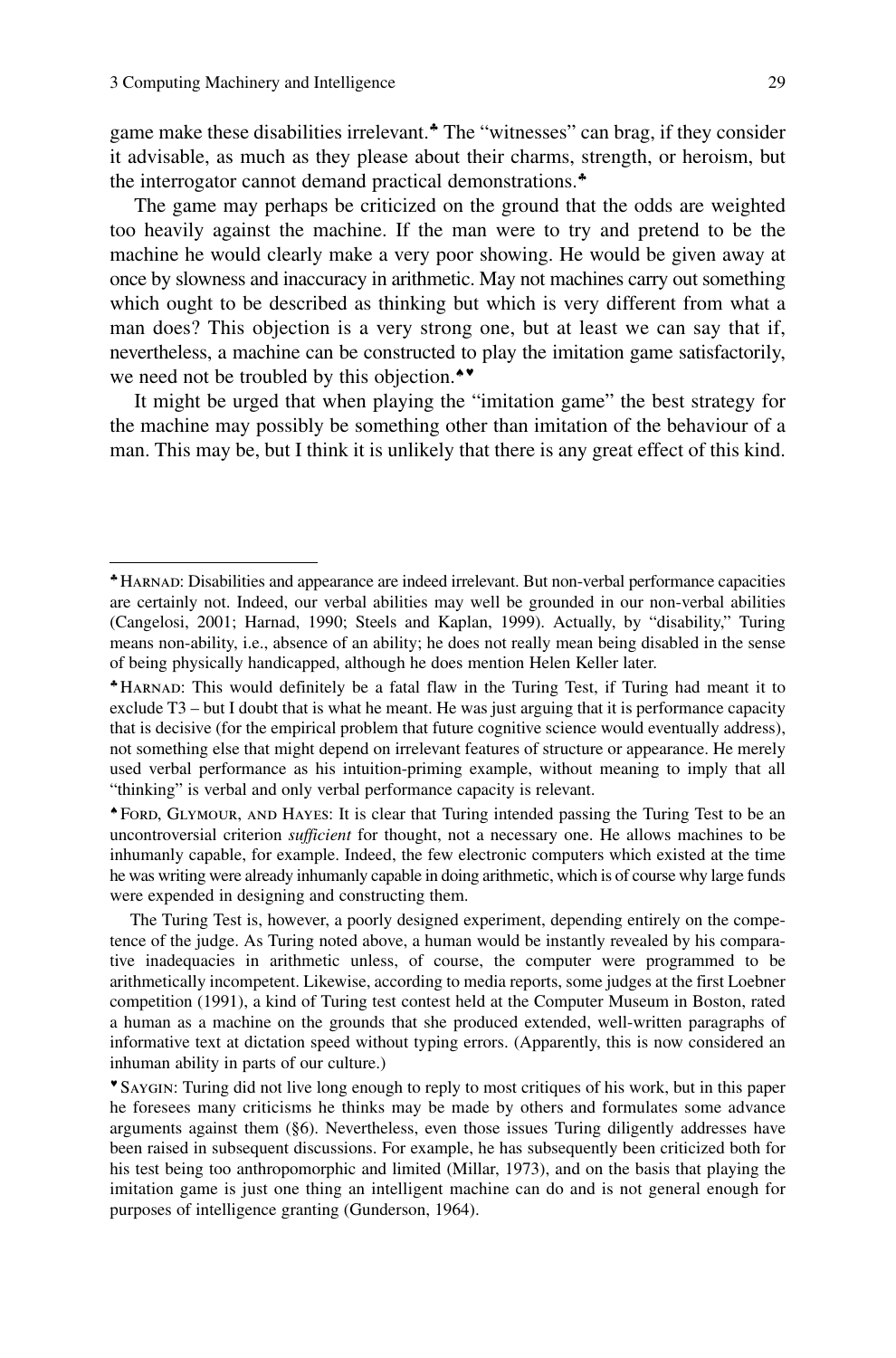In any case there is no intention to investigate here the theory of the game, and it will be assumed that the best strategy is to try to provide answers that would naturally be given by a man.

#### **3.3 The Machines Concerned in the Game**

The question which we put in §1 will not be quite definite until we have specified what we mean by the word "machine". It is natural that we should wish to permit every kind of engineering technique to be used in our machines.<sup>•</sup> We also wish to allow the possibility than an engineer or team of engineers may construct a machine which works, but whose manner of operation cannot be satisfactorily described by its constructors because they have applied a method which is largely experimental.♣♥ Finally, we wish to exclude from the machines men born in the usual manner.<sup>★</sup> It is difficult to frame the definitions so as to satisfy these three conditions. One might for instance, insist that the team of engineers should be all of one sex, but this would not really be satisfactory, for it is probably possible to rear a complete individual from a single cell of the skin (say) of a man.♠ To do so would be a feat of biological technique deserving of the very highest praise, but we would not be inclined to regard it as a case of "constructing a thinking machine".♣ This prompts

<sup>♣</sup> Harnad: This passage (soon to be withdrawn!) implies that Turing did not mean only computers: any dynamical system we build is eligible (as long as it delivers the performance capacity). But we do have to build it, or at least have a full causal understanding of how it works. A cloned human being cannot be entered as the machine candidate (because we did not build it and do not know how it works), even though we are all "machines" in the sense of being causal systems (2000, 2003).

<sup>♣</sup> Harnad: Here is the beginning of the difference between the field of AI, whose goal is merely to generate a useful performance tool, and cognitive modelling (CM), whose goal is to explain how human cognition is generated. A device we built without knowing how it works would suffice for AI but not for CM.

<sup>♥</sup> Saygin: Turing would clearly allow many kinds of machines to pass the test, and more importantly, through various means. Several researchers opposed this idea, especially the latter point, holding that restrictions should be placed on internal information processing if a machine is to be granted thought (Block, 1981; Gunderson, 1964). Is Turing happy to grant intelligence to any old hack that may be programmed to play the imitation game? Or is he so confident that the problem is too hard that he is willing to take the risk of having a quick and dirty solution?

<sup>♣</sup> Harnad: This does not, of course, imply that we are not machines, but only that the Turing Test is about finding out what kind of machine we are, by designing a machine that can generate our performance capacity, but by a functional means that we understand because we designed them.

<sup>♠</sup> Ford Glymour, and Hayes: Turing's anticipation of cloning was not out of the blue. In the period in which this paper was written, he had a strong interest in mathematical biology; especially in morphogenesis. He published one paper on the topic and wrote a number of others. They are available in his Collected Papers.

<sup>♣</sup> Harnad: This is because we want to explain thinking capacity, not merely duplicate it.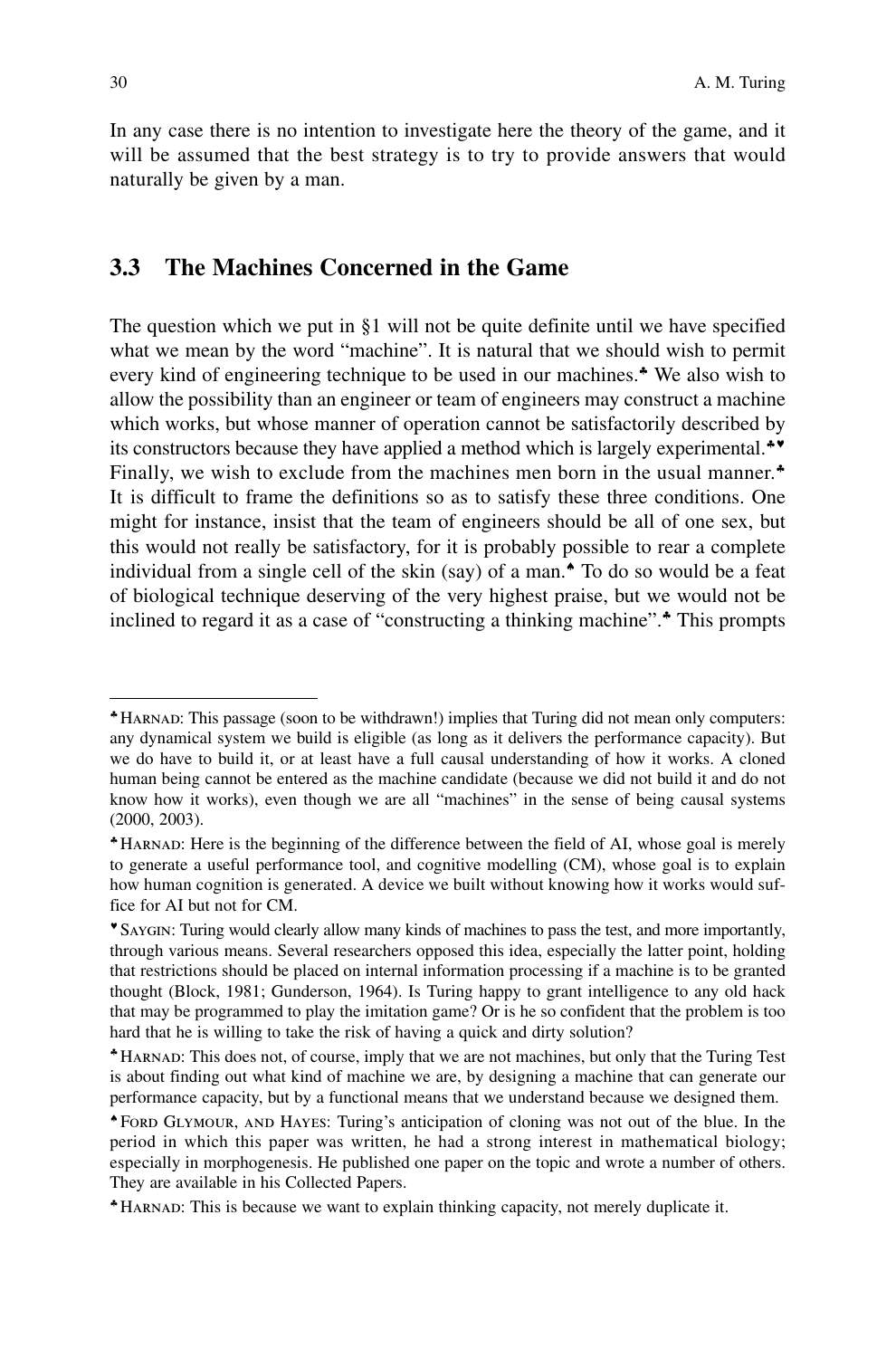us to abandon the requirement that every kind of technique should be permitted. We are the more ready to do so in view of the fact that the present interest in "thinking machines" has been aroused by a particular kind of machine, usually called an "electronic computer" or "digital computer". Following this suggestion we only permit digital computers to take part in our game.♣

<sup>♣</sup> Harnad: This is where Turing withdraws the eligibility of all engineering systems but one, introducing another arbitrary restriction – one that would again rule out T3. Turing said earlier (correctly) that any engineering device ought to be eligible. Now he says it can only be a computer. His motivation is partly, of course, the fact that the computer (Turing Machine) has turned out to be universal, in that it can simulate any other kind of machine. But here we are squarely in the T2/T3 equivocation, for a simulated robot in a virtual world is neither a real robot, nor can it be given a real robotic Turing Test, in the real world. Both T2 and T3 are tests conducted in the real world. But an email interaction with a virtual robot in a virtual world would be T2, not T3.

To put it another way, with the Turing Test we have accepted, with Turing, that thinking is as thinking does. But we know that thinkers can and do more than just talk. And it remains what thinkers can do that our candidate must likewise be able to do, not just what they can do verbally. Hence, just as flying is something that only a real plane can do, and not a computer-simulated virtual plane, be it ever so Turing-equivalent to the real plane – so passing T3 is something only a real robot can do, not a simulated robot tested by T2, be it ever so Turing-equivalent to the real robot. (I also assume it is clear that Turing Testing is testing in the real world: a virtual-reality simulation [VR] would be no kind of a Turing Test; it would merely be fooling our senses in the VR chamber, rather than testing the candidate's real performance capacity in the real world.)

So the restriction to computer simulation, though perhaps useful for planning, designing and even pretesting the T3 robot, is merely a practical methodological strategy. In principle, any engineered device should be eligible, and it must be able to deliver T3 performance, not just T<sub>2</sub>.

It is of interest that contemporary cognitive robotics has not gotten as much mileage out of computer-simulation and virtual-worlds as might have been expected, despite the universality of computation. "Embodiment" and "situatedness" (in the real world) have turned out to be important ingredients in empirical robotics (Brooks, 2002; Steels and Kaplan, 1999), with the watchword being that the real world is better used as its own model (rather than virtual robots having to simulate, hence second-guess in advance, not only the robot, but the world too).

The impossibility of second-guessing the robot's every potential "move" in advance, in response to every possible real-world contingency, also points to a latent (and I think fatal) flaw in T2 itself: Would it not be a dead giveaway if one's email T2 pen pal proved incapable of commenting on the analogue family photos we kept inserting with our text? (If he can process the images, he is not just a computer, but at least a computer plus A/D peripheral devices, already violating Turing's arbitrary restriction to computers alone.) Or if one's pen pal was totally ignorant of contemporaneous real-world events, apart from those we describe in our letters? Would not even its verbal performance break down if we questioned it too closely about the qualitative and practical details of sensorimotor experience? Could all of that really be second-guessed purely verbally in advance?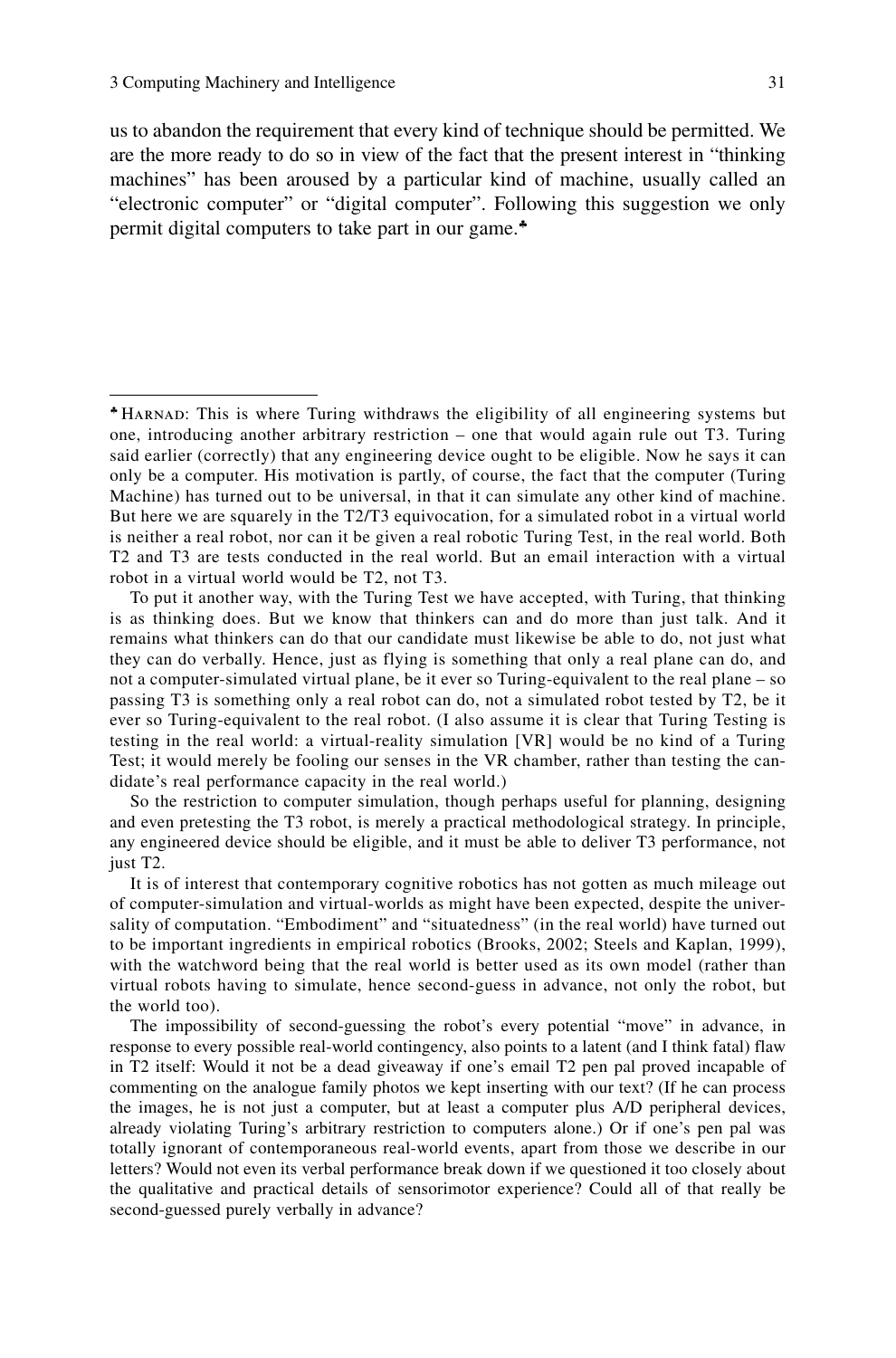This restriction appears at first sight to be a very drastic one. I shall attempt to show that it is not so in reality. To do this necessitates a short account of the nature and properties of these computers.<sup>◆◆</sup>

It may also be said that this identification of machines with digital computers, like our criterion for "thinking", will only be unsatisfactory if (contrary to my belief), it turns out that digital computers are unable to give a good showing in the game.<sup>\*</sup>

There are already a number of digital computers in working order, and it may be asked, "Why not try the experiment straight away? It would be easy to satisfy the conditions of the game. A number of interrogators could be used, and statistics compiled to show how often the right identification was given." The short answer is that we are neither asking whether all digital computers would do well in the game nor whether the computers at present available would do well, but whether there are imaginable computers which would do well.<sup>★</sup> But this is only the short answer. We shall see this question in a different light later.

<sup>♠</sup> Ford, Glymour, and Hayes: The "universal machine" idea that a computer can be designed that can in principle simulate *all* other computers, is now widely understood, but it was not at all obvious when Turing was writing, and indeed the idea was widely derided or rejected as ludicrous. The multitude of purposes that computers could serve was little appreciated. A senior British government scientific advisor asserted that the entire country would only need four or five computers, on the grounds that they could be used only for generating elevation tables for naval gunnery. Even von Neumann thought the most important application of computers in mathematics would be to compute examples that would then give mathematicians intuitions about proofs. It seems safe to say that nobody, probably not even Turing, could have foreseen the many uses to which computers have been put in modern society.

The next few pages are a tour de force of exposition for the time Turing was writing, but will seem obvious to many people in this and future generations.

<sup>♣</sup> Harnad: The account of computers that follows is useful and of course correct, but it does not do anything at all to justify restricting the Turing Test to candidates that are computers. Hence this arbitrary restriction is best ignored.

<sup>♣</sup> Harnad: This is the "game" equivocation again. It is not doubted that computers will give a good showing, in the Gallup poll sense. But empirical science is not just about a good showing: An experiment must not just fool most of the experimentalists most of the time! If the performance-capacity of the machine must be indistinguishable from that of the human being, it must be totally indistinguishable, not just indistinguishable more often than not. Moreover, some of the problems that I have raised for T2 – the kinds of verbal exchanges that draw heavily on sensorimotor experience – are not even likely to give a good showing if the candidate is only a digital computer, regardless of how rich a database it is given in advance.

<sup>♠</sup> Ford, Glymour, and Hayes: Again, a simple point that has often been misunderstood since.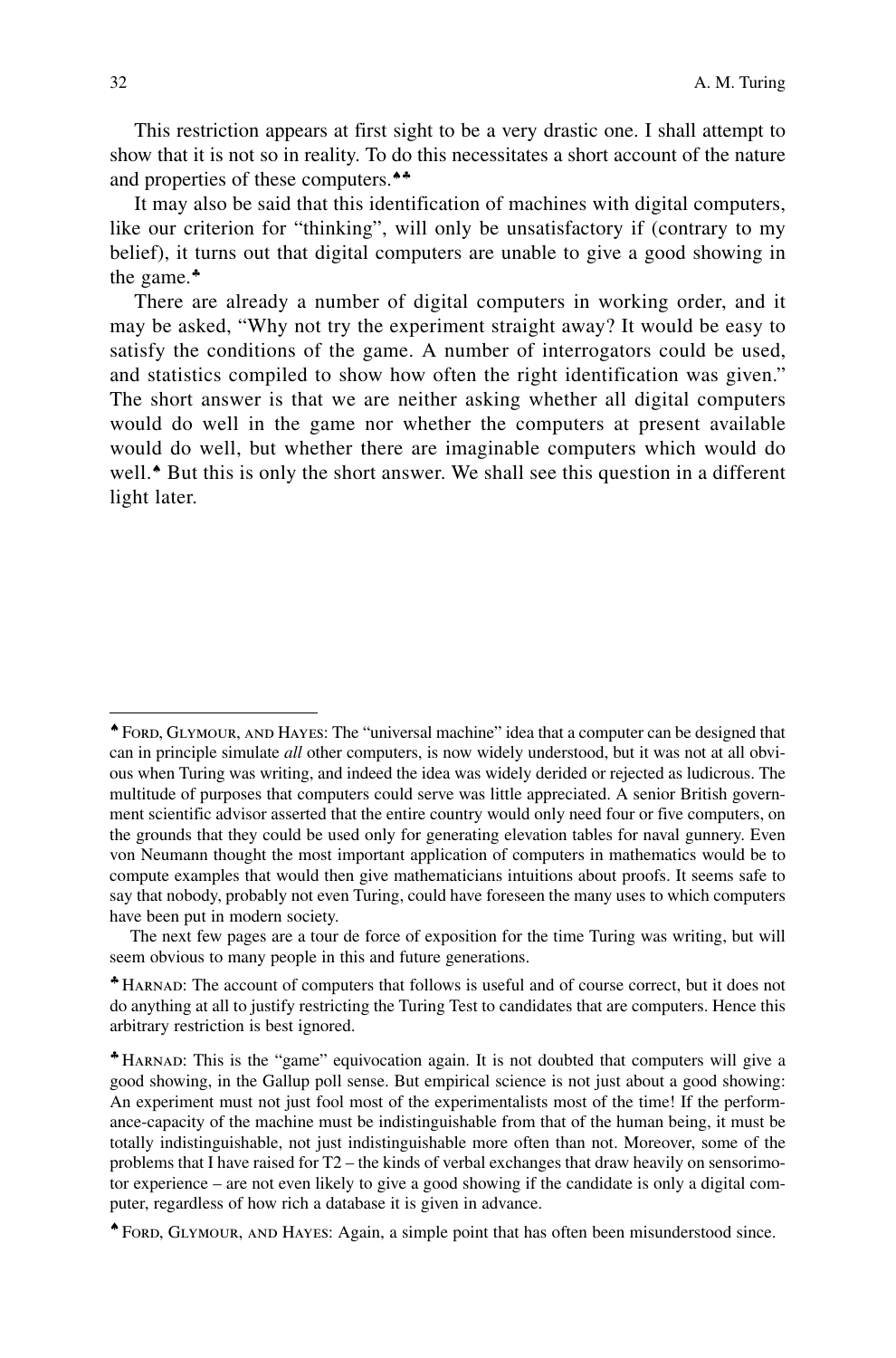#### **3.4 Digital Computers**♥

The idea behind digital computers may be explained by saying that these machines are intended to carry out any operations which could be done by a human computer.♠ The human computer is supposed to be following fixed rules<sup> $\star$ </sup>; he has no authority to deviate from them in any detail. We may suppose that these rules are supplied in a book, which is altered whenever he is put on to a new job. He has also an unlimited supply of paper on which he does his calculations. He may also do his multiplications and additions on a "desk machine", but this is not important.

If we use the above explanation as a definition we shall be in danger of circularity of argument. We avoid this by giving an outline of the means by which the desired effect is achieved. A digital computer can usually be regarded as consisting of three parts:

- (i) Store
- (ii) Executive unit
- (iii) Control

The store is a store of information, and corresponds to the human computer's paper, whether this is the paper on which he does his calculations or that on which his book of rules is printed. In so far as the human computer does calculations in his head a part of the store will correspond to his memory.

The executive unit is the part which carries out the various individual operations involved in a calculation. What these individual operations are will vary from machine to machine. Usually fairly lengthy operations can be done such as

<sup>♥</sup> Saygin: Turing's treatment here and in the next section is one of the most concise, but clear explanations of basic theory of computing that exists – I think it could be useful for teaching purposes. Although Turing is one of the fathers of computer science, being a pioneer in a field does not in itself mean that one is able to speak coherently about that field at an introductory level. I think his success is partly due to the fact that he himself is able to see, in a way characteristic of an interdisciplinary scientist, the relations between the abstract notions of computation, different levels of application, behavioural manifestation, and philosophical analysis.

<sup>♠</sup> Ford, Glymour, and Hayes: It is often said that computers were invented around 1940, but this claim would have sounded strange at that date. The bare term "computer" then meant a human being who (often aided by an electromechanical calculator) performed computations for a living, or in support of some other intellectual activity such as theoretical physics, astronomy, or codebreaking. Computational skill was highly prized, and to be called a "computer" in 1940 was a professional compliment, as it had been since at least the 1850s.

In fact, the famous astronomer Simon Newcomb wrote a recommendation letter for one of his calculators in which he said, "His mind is more like a mathematical machine than any I have ever encountered," which was high praise indeed. To explain the operation of an electronic computer (the adjective, now seeming redundant, is commonly dropped) in terms of rule-books used by human beings, was therefore a perfectly natural expository device. However, this device can be misleading when read with hindsight, since it can suggest that the "thinking" part of the computer is the part of it which corresponds in this expositional metaphor to the human computer, i.e., the "executive unit" or CPU, which is nowadays simply a piece of etched silicon. A similar misunderstanding is the layman's objection – which Turing mentions later – that computers "can only obey instructions."

<sup>♣</sup> Harnad: This goes on to describe what has since become the standard definition of computers as rule-based symbol-manipulating devices (Turing machines).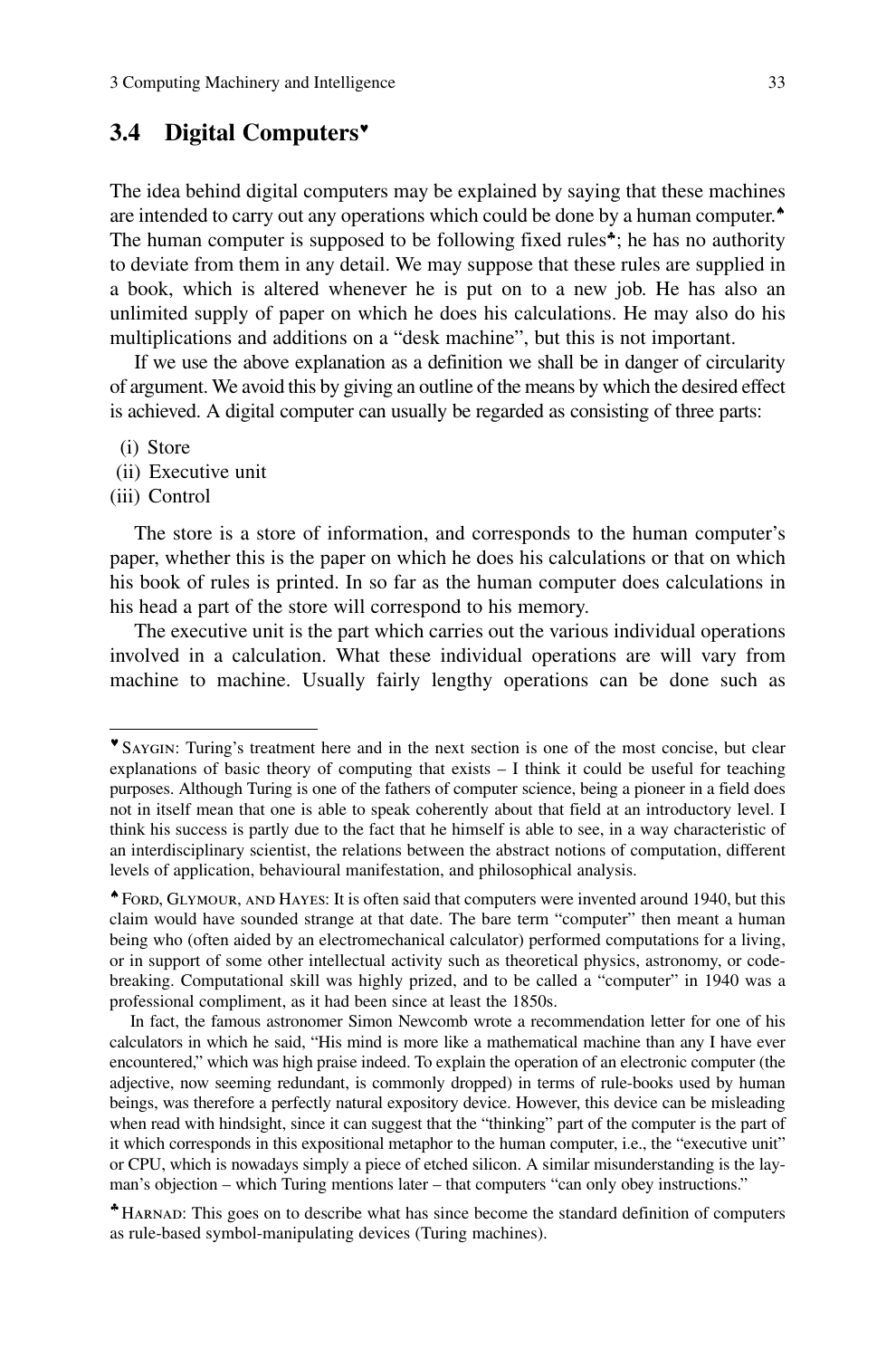"Multiply 3540675445 by 7076345687" but in some machines only very simple ones such as "Write down 0" are possible.

We have mentioned that the "book of rules" supplied to the computer is replaced in the machine by a part of the store. It is then called the "table of instructions". It is the duty of the control to see that these instructions are obeyed correctly and in the right order. The control is so constructed that this necessarily happens.

The information in the store is usually broken up into packets of moderately small size. In one machine, for instance, a packet might consist of ten decimal digits. Numbers are assigned to the parts of the store in which the various packets of information are stored, in some systematic manner. A typical instruction might say:

"Add the number stored in position 6809 to that in 4302 and put the result back into the latter storage position."

Needless to say it would not occur in the machine expressed in English. It would more likely be coded in a form such as 6809430217. Here, 17 says which of various possible operations is to be performed on the two numbers. In this case the operation is that described above, viz. "Add the number…" It will be noticed that the instruction takes up ten digits and so forms one packet of information, very conveniently. The control will normally take the instructions to be obeyed in the order of the positions in which they are stored, but occasionally an instruction such as

"Now obey the instruction stored in position 5606, and continue from there" may be encountered, or again

"If position 4505 contains 0 obey next the instruction stored in 6707, otherwise continue straight on."

Instructions of these latter types are very important because they make it possible for a sequence of operations to be replaced over and over again until some condition is fulfilled, but in doing so to obey, not fresh instructions on each repetition, but the same ones over and over again. To take a domestic analogy. Suppose Mother wants Tommy to call at the cobbler's every morning on his way to school to see if her shoes are done, she can ask him afresh every morning. Alternatively she can stick up a notice once and for all in the hall which he will see when he leaves for school and which tells him to call for the shoes, and also to destroy the notice when he comes back if he has the shoes with him.

The reader must accept it as a fact that digital computers can be constructed, and indeed have been constructed, according to the principles we have described, and that they can in fact mimic the actions of a human computer very closely.<sup>▲▼</sup>

<sup>♠</sup> Ford, Glymour, and Hayes: One can almost sense the frustration that Turing may have felt when trying to find a convincing way to persuade a sceptical audience that mechanical computation was indeed possible. Again, all these metaphors about Mother and Tommy seem curiously antiquated to a contemporary sensibility.

<sup>♥</sup> Saygin: The analogies here are overly simplified for purposes of explanation. However, I think Turing does believe at some level that most human behaviour is guided by "programs" of the sort that one prepares to make machines perform actions. It is easy to criticize this view, claiming AI has not produced much in terms of intelligent behaviour based on programs of this sort, and that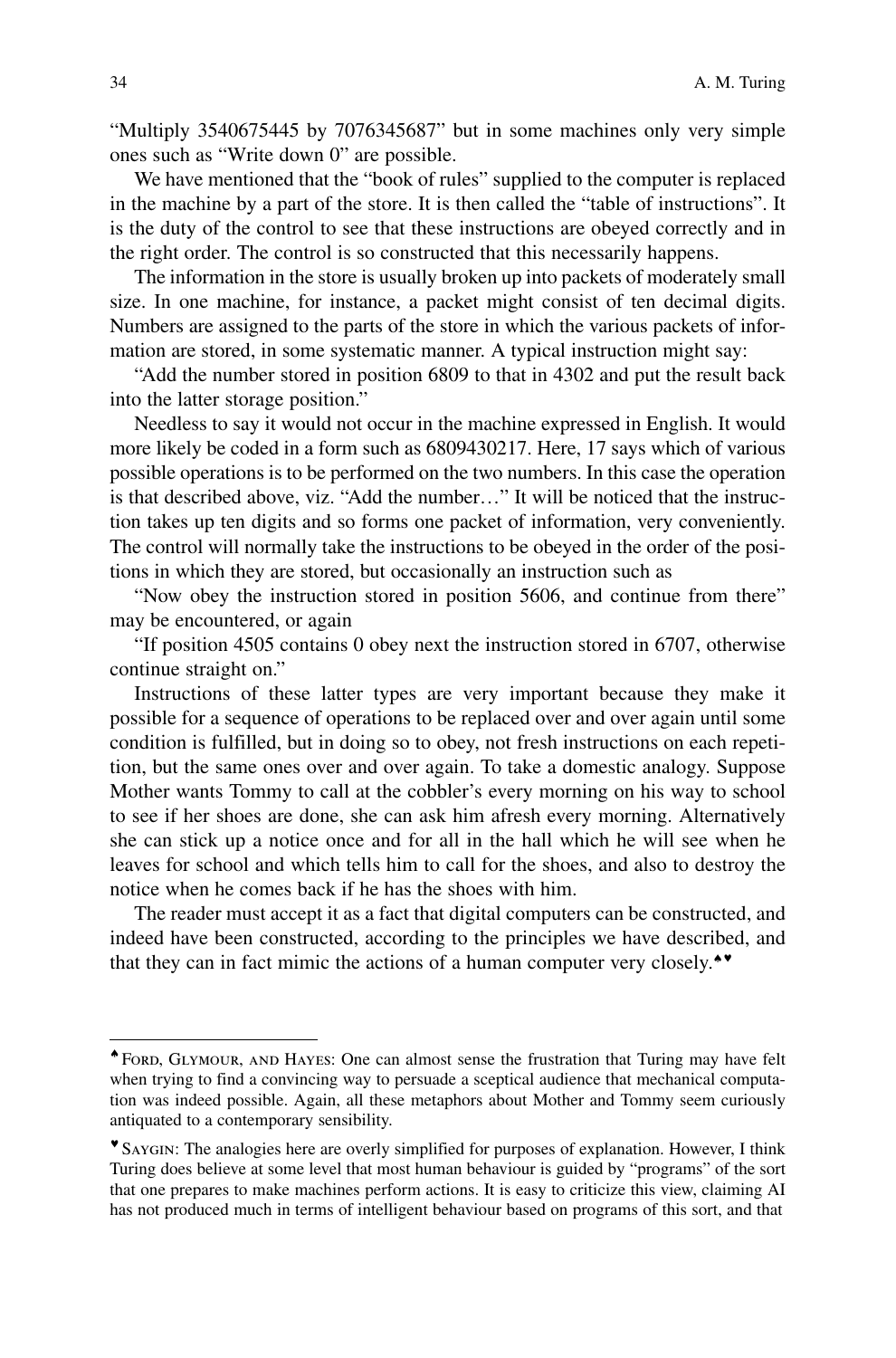The book of rules which we have described our human computer as using is of course a convenient fiction. Actual human computers really remember what they have got to do. If one wants to make a machine mimic the behaviour of the human computer in some complex operation one has to ask him how it is done, and then translate the answer into the form of an instruction table.♠ Constructing instruction tables is usually described as "programming". To "programme a machine to carry out the operation A" means to put the appropriate instruction table into the machine so that it will do A.<sup>◆</sup>

An interesting variant on the idea of a digital computer is a "digital computer with a random element". These have instructions involving the throwing of a die or some equivalent electronic process; one such instruction might for instance be, "Throw the die and put the resulting number into store 1000". Sometimes such a machine is described as having free will (though I would not use this phrase

♠ Ford, Glymour, and Hayes: This sentence is prescient. Turing was probably thinking of iterative numerical computations of the kind that human computers did indeed perform, but in fact (with a generous interpretation of "instruction table") this is exactly how "knowledge-based systems" are constructed, which have proven capable of performing many tasks which were not previously considered to lie within the province of human computation, but instead to require other human abilities such as "intuition" or "judgement."

♠ Ford, Glymour, and Hayes: Again, describing programming as the construction of look-up tables now seems very archaic. We are now much more familiar with programming as centrally concerned with *language*: programs typically manipulate expressions which themselves may be further interpreted as code, and the actual physical machine may be many levels below all this programming, almost invisible to the human user and even to the programmer. What Turing is describing, and what was at the time the only method of programming available, is what we would now call "assembly-code" programming, an activity that only a few specialists ever practice. In most modern computers, virtually every instruction executed by the CPU was generated by some other piece of code rather than written by a human programmer. Writing assembly code requires an intimate knowledge of the inner workings of the computer's hardware. Turing was what would now be called a wizard or a hacker. Given his views on programming technique and hardware design, he would probably be horrified by the wastefulness of modern programming, in which billions of machine cycles are wasted waiting for human typists' fingers to hit the next key.

there is much more to being human than just following rules. These latter views are not inconsistent with Turing's thought, and a careful reading of his work will reveal he is also aware that human behaviour is guided by a program much more complex than these analogies suggest, even when random elements are thrown into the picture. It is also likely to be a rather opaque, if not cryptic, program since it will be based on a lifetime of perception, sensation, action, learning and buildup on little innate substrate in a rather experience-driven manner over a long period of time. But it does not follow from the complexity and opacity of the "human behavior program" that runs on the brain that is qualitatively different from a computer program of the sort discussed here. The point here is not to defend what is sometimes called the "computational view of the mind," which, in the light of recent research in cognitive neuroscience, is too symbolic and restricted to account for the level of complexity needed to model human minds – I am pretty sure Turing would not subscribe to that view either. But creating such a program based on ideas from modern cognitive science research and theory (e.g., based on connectionism, dynamical systems theory, embodied cognition and theoretical neuroscience) could be consistent with Turing's views.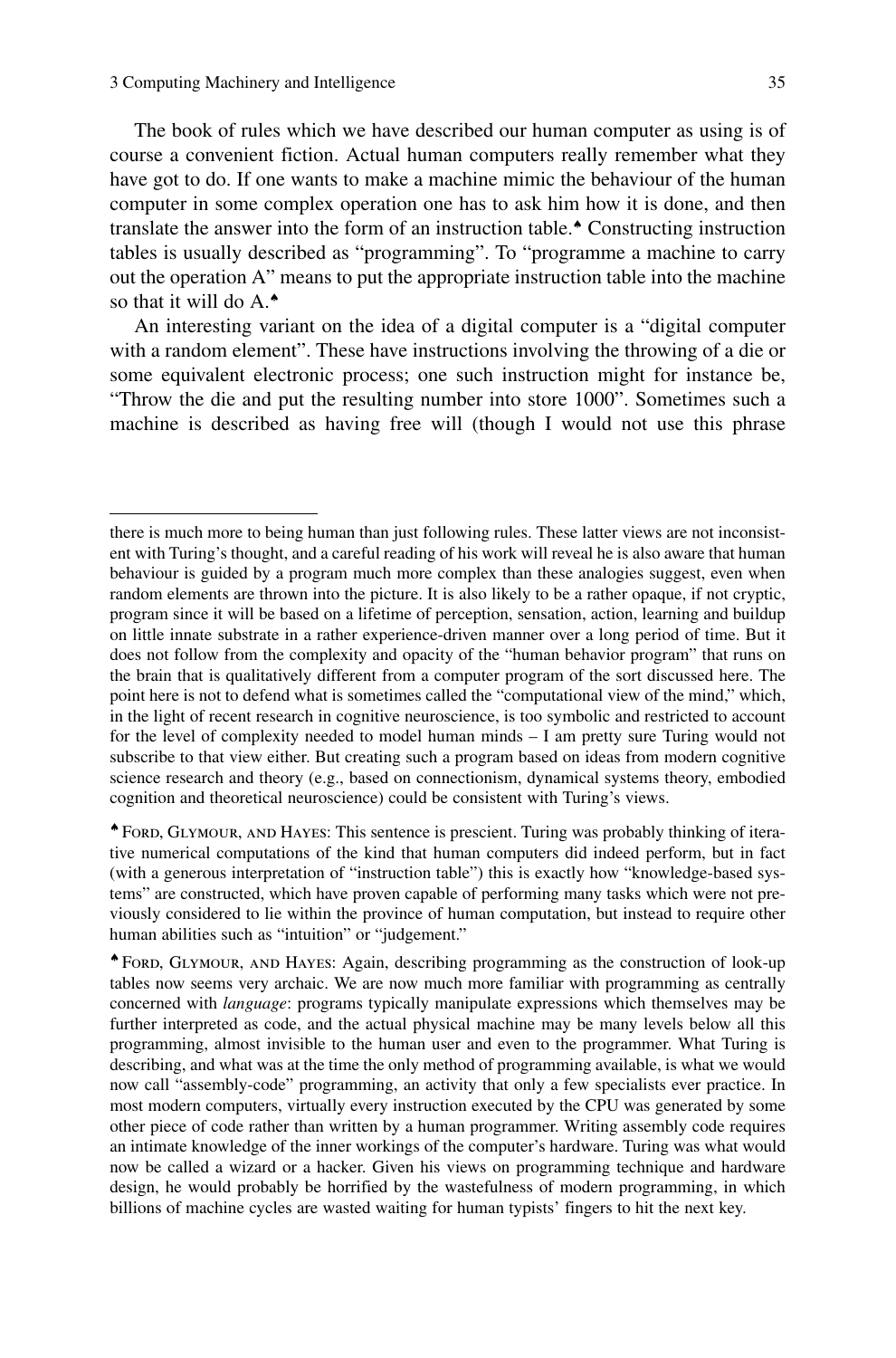myself).<sup>\*</sup> It is not normally possible to determine from observing a machine whether it has a random element, for a similar effect can be produced by such devices as making the choices depend on the digits of the decimal for  $\pi$ .

Most actual digital computers have only a finite store. There is no theoretical difficulty in the idea of a computer with an unlimited store. Of course, only a finite part can have been used at any one time. Likewise only a finite amount can have been constructed, but we can imagine more and more being added as required. Such computers have special theoretical interest and will be called infinitive capacity computers.

The idea of a digital computer is an old one. Charles Babbage, Lucasian Professor of Mathematics at Cambridge from 1828 to 1839, planned such a machine, called the Analytical Engine, but it was never completed. Although Babbage had all the essential ideas, his machine was not at that time such a very attractive prospect. The speed which would have been available would be definitely faster than a human computer but something like 100 times slower than the Manchester machine, itself one of the slower of the modern machines. The storage was to be purely mechanical, using wheels and cards.

The fact that Babbage's Analytical Engine was to be entirely mechanical will help us to rid ourselves of a superstition. Importance is often attached to the fact that modern digital computers are electrical, and that the nervous system also is electrical.♠ Since Babbage's machine was not electrical, and since all digital computers are in a sense equivalent, we see that this use of electricity cannot be of theoretical importance. Of course, electricity usually comes in where fast signalling is concerned, so that it is not surprising that we find it in both these connections. In the nervous system chemical phenomena are at least as important as electrical. In certain computers the storage system is mainly acoustic. The feature of using electricity is thus seen to be only a very superficial similarity. If we wish to find such similarities we should look rather for mathematical analogies of function.

## **3.5 Universality of Digital Computers**

The digital computers considered in the last section may be classified amongst the "discrete state machines". These are the machines which move by sudden jumps or clicks from one quite definite state to another. These states are sufficiently different

<sup>♣</sup> Harnad: Nor would I. But surely an even more important feature for a Turing Test candidate than a random element or statistical functions would be autonomy in the world – which is something a T3 robot has a good deal more of than a T2 pen pal. The ontic side of free will – namely, whether we ourselves, real human beings, actually have free will – rather exceeds the scope of Turing's paper (Harnad, 1982b). So too does the question of whether a Turing test-passing machine would have any feelings at all (whether free or otherwise; Harnad, 1995). What is clear, though, is that computational rules are not the only ways to "bind" and determine performance: ordinary physical causality can do so too.

<sup>♠</sup> Ford, Glymour, and Hayes: A similar superstition is the view that brains cannot be thought of as computers because they are made of organic material.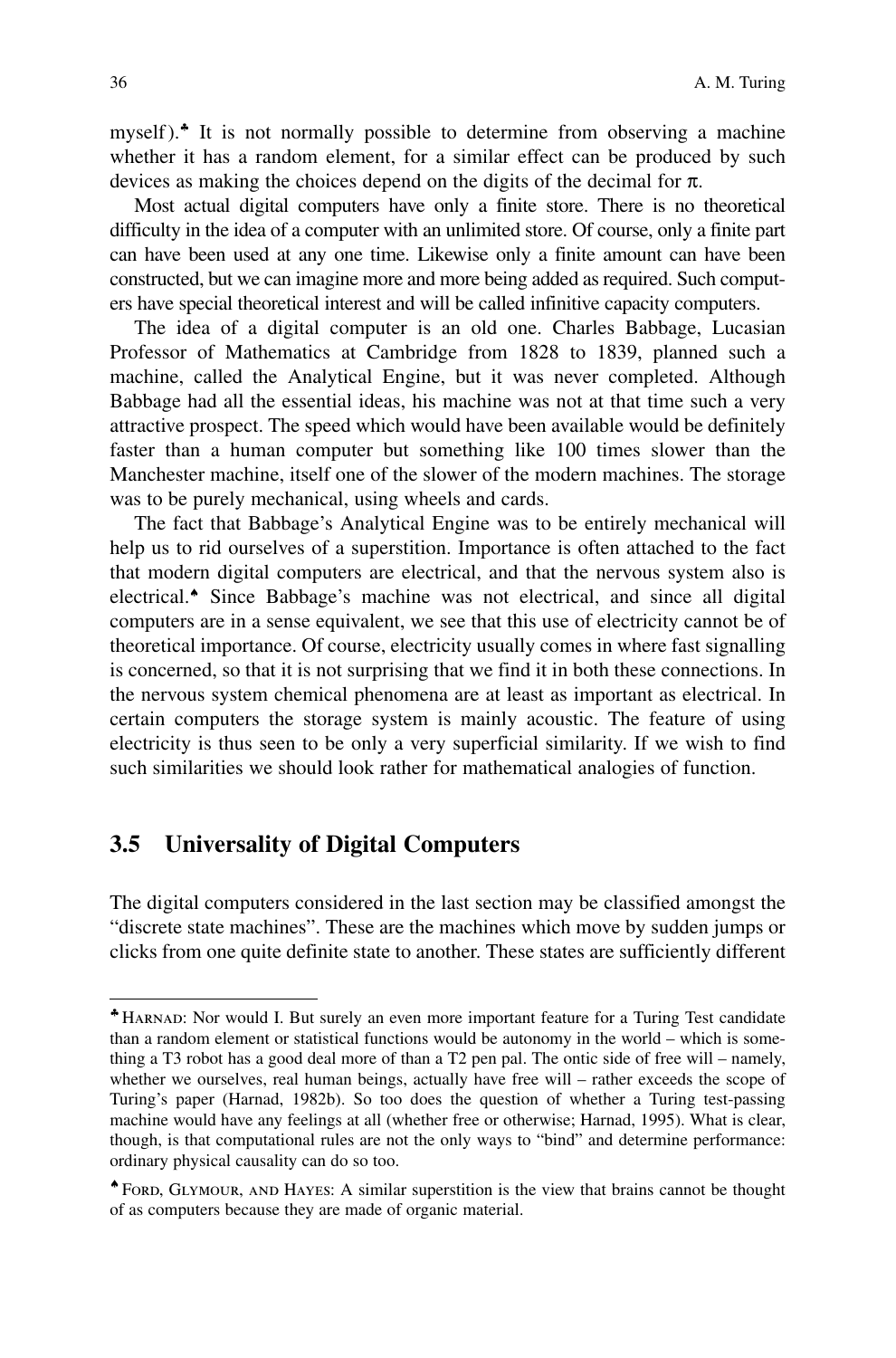for the possibility of confusion between them to be ignored. Strictly speaking there are no such machines. Everything really moves continuously. But there are many kinds of machine which can profitably be *thought* of as being discrete-state machines. For instance, in considering the switches for a lighting system it is a convenient fiction that each switch must be definitely on or definitely off. There must be intermediate positions, but for most purposes we can forget about them. As an example of a discrete-state machine we might consider a wheel which clicks round through  $120^{\circ}$  once a second, but may be stopped by a lever which can be operated from outside; in addition a lamp is to light in one of the positions of the wheel. This machine could be described abstractly as follows. The internal state of the machine (which is described by the position of the wheel) may be  $q_1$ ,  $q_2$ , or  $q_3$ . There is an input signal  $i_0$  or  $i_1$  (position of lever). The internal state at any moment is determined by the last state and input signal according to the table

#### Last State

$$
q_1 \t q_2 \t q_3
$$
\nInput

\n
$$
i_0 \t q_2 \t q_3 \t q_1
$$
\n
$$
i_1 \t q_2 \t q_3 \t q_1
$$

The output signals, the only externally visible indication of the internal state (the light) are described by the table

State 
$$
q_1
$$
  $q_2$   $q_3$   
Output  $o_0$   $o_0$   $o_1$ 

This example is typical of discrete-state machines. They can be described by such tables provided they have only a finite number of possible states.

It will seem that given the initial state of the machine and the input signals it is always possible to predict all future states.♣ This is reminiscent of Laplace's view that from the complete state of the universe at one moment of time, as described by the positions and velocities of all particles, it should be possible to predict all future states. The prediction which we are considering is, however, rather nearer to practicability than that considered by Laplace. The system of the "universe as a whole" is such that quite small errors in the initial conditions can have an overwhelming effect at a later time.♠ The displacement of a single electron by a

<sup>♣</sup> Harnad: The points about determinism are probably red herrings. The only relevant property is performance capacity. Whether either the human or the machine is completely predictable is irrelevant. (Both many-body physics and complexity theory suggest that neither causal determinacy nor following rules guarantee predictability in practise – and this is without even invoking the arcana of quantum theory.)

<sup>♠</sup> Ford, Glymour, and Hayes: In more modern terminology, the universe is in some sense *chaotic*. Chaos theory had not been developed when Turing was writing, of course.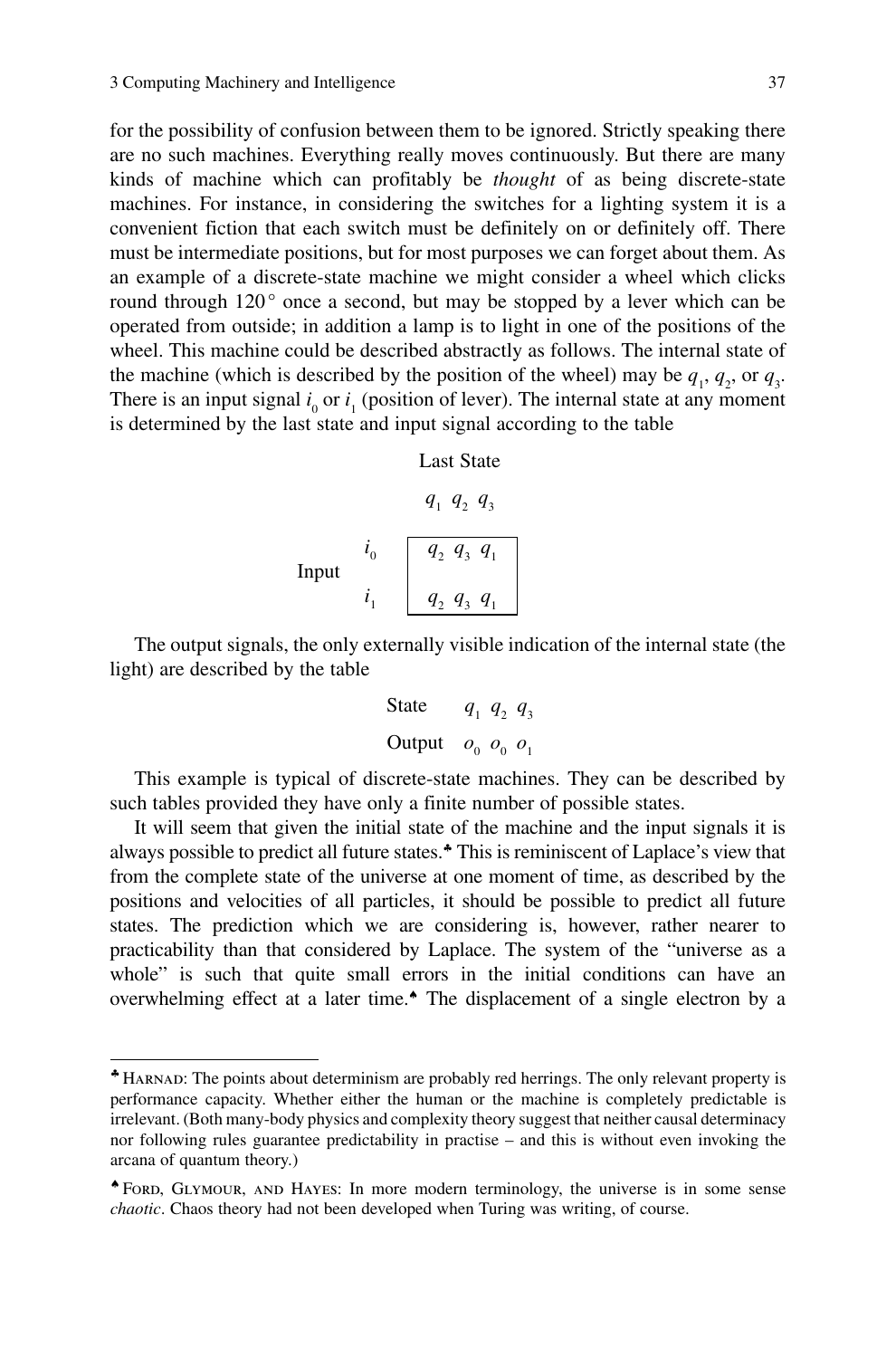billionth of a centimetre at one moment might make the difference between a man being killed by an avalanche a year later, or escaping. It is an essential property of the mechanical systems which we have called "discrete state machines" that this phenomenon does not occur. Even when we consider the actual physical machines instead of the idealized machines, reasonably accurate knowledge of the state at one moment yields reasonably accurate knowledge any number of steps later.

As we have mentioned, digital computers fall within the class of discrete-state machines. But the number of states of which such a machine is capable is usually enormously large. For instance, the number for the machine now working at Manchester is about  $2^{165,000}$ , i.e., about  $10^{50,000}$ . Compare this with our example of the clicking wheel described above, which had three states. It is not difficult to see why the number of states should be so immense. The computer includes a store corresponding to the paper used by a human computer. It must be possible to write into the store any one of the combinations of symbols which might have been written on the paper. For simplicity suppose that only digits from 0 to 9 are used as symbols. Variations in handwriting are ignored. Suppose the computer is allowed 100 sheets of paper each containing 50 lines each with room for 30 digits. Then the number of states is  $10^{100 \times 50 \times 30}$ , i.e.,  $10^{150,000}$ . This is about the number of states of three Manchester machines put together. The logarithm to the base two of the number of states is usually called the "storage capacity" of the machine. Thus the Manchester machine has a storage capacity of about 165,000 and the wheel machine of our example about 1.6. If two machines are put together their capacities must be added to obtain the capacity of the resultant machine. This leads to the possibility of statements such as "The Manchester machine contains 64 magnetic tracks each with a capacity of 2,560, eight electronic tubes with a capacity of 1,280. Miscellaneous storage amounts to about 300 making a total of 174,380."<sup>▲●</sup>

Given the table corresponding to a discrete-state machine it is possible to predict what it will do. There is no reason why this calculation should not be carried out by means of a digital computer. Provided it could be carried out sufficiently quickly the digital computer could mimic the behaviour of any discrete-state machine. The imitation game could then be played with the machine in question (as B) and the mimicking digital computer (as A) and the interrogator would be unable to distinguish them.♠ Of course, the digital computer must have an adequate storage

<sup>♠</sup> Ford, Glymour, and Hayes: It is hard to compare this accurately with modern machines, but a typical laptop computer may have an active memory capacity of approximately 10|9, and a hard disc capacity of perhaps a hundred times more. Of course, not all of this huge capacity may be being used in a way that Turing would have thought sensible.

<sup>♥</sup> Saygin: Revisiting the question of whether Turing was proposing the game as a real operational definition or test. It seems highly unlikely to me that a man proposing a thought experiment would spend such time, space and energy to explain not only what he means by "thinking" but also exactly what kind of machine a digital computer is.

<sup>♠</sup> Ford, Glymour, and Hayes: Here, Turing seems to be using the term "imitation game" in a very generic sense.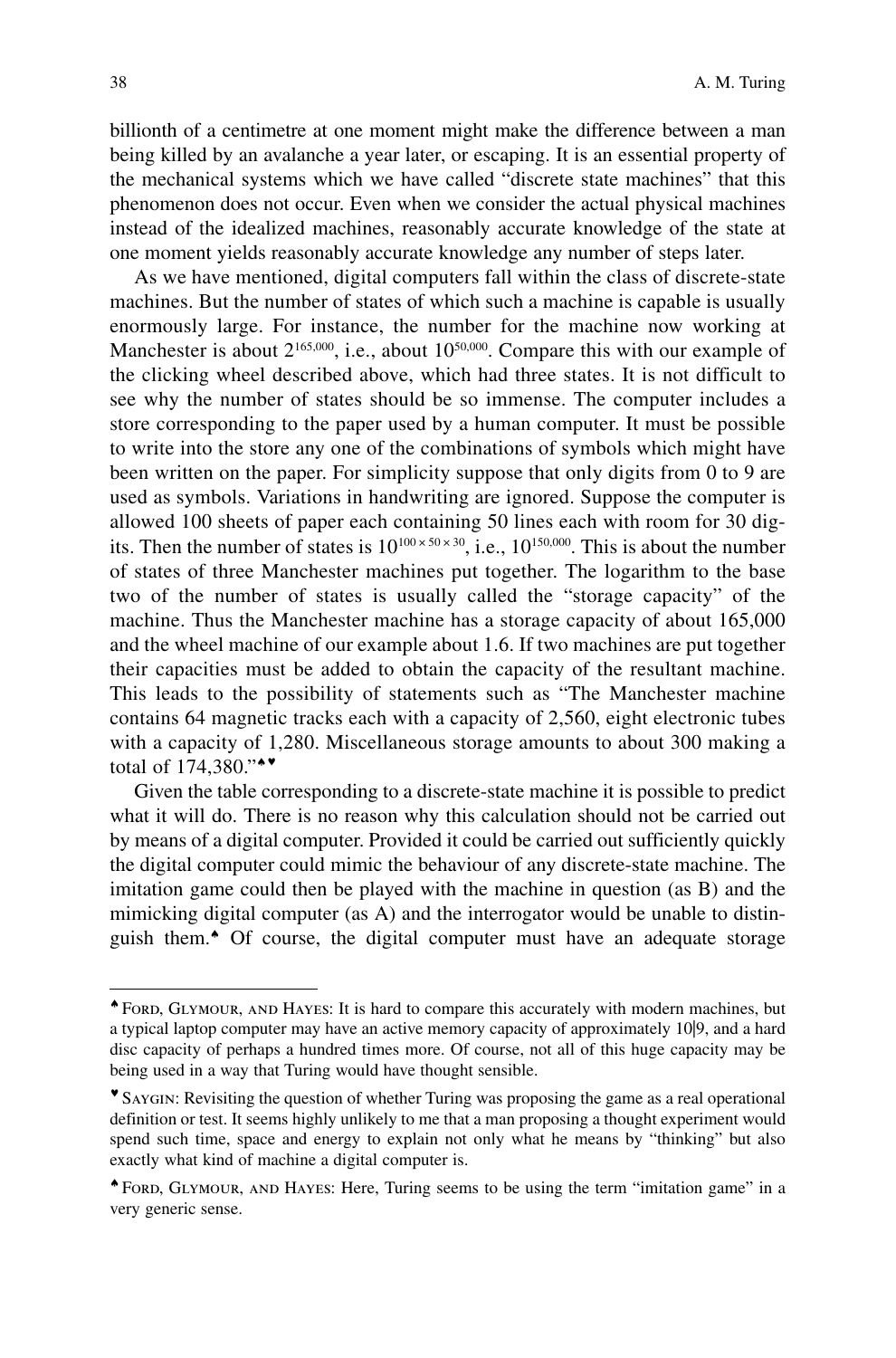capacity as well as working sufficiently fast. Moreover, it must be programmed afresh for each new machine which it is desired to mimic.♥

This special property of digital computers, that they can mimic any discretestate machine, is described by saying that they are *universal* machines. The existence of machines with this property has the important consequence that, considerations of speed apart, it is unnecessary to design various new machines to do various computing processes. They can all be done with one digital computer, suitably programmed for each case. It will be seen that as a consequence of this all digital computers are in a sense equivalent.♣

We may now consider again the point raised at the end of §3. It was suggested tentatively that the question, "Can machines think?" should be replaced by "Are there imaginable digital computers which would do well in the imitation game?" If we wish we can make this superficially more general and ask "Are there discrete-state machines which would do well?" But in view of the universality property we see that either of these questions is equivalent to this, "Let us fix our attention on one particular digital computer C. Is it true that by modifying this computer to have an adequate storage, suitably increasing its speed of action, and providing it with an appropriate program, C can

<sup>♥</sup> Saygin: Turing reminds us of the imitation game here. He is trying to emphasize the universality aspect of the discrete-state machine, but he does so using the original indistinguishability test we started with. There is an interesting twist: What is the interrogator looking for in this instantiation of the game? Which one is the machine? Which one is the mimicking digital computer? What would you even ask in order to differentiate between the two? It does not make much sense, unless Turing means they will play the gender-based imitation game. He never says we change the game into anything other than the gender-based game anyway. It may sound silly or pointless to compare how well two entities imitate a woman in a teletype conversation, but as I will elaborate below, tests and experiments often construct situations that do not have direct equivalents in real life (i.e., they do not always have high ecological validity).

<sup>♣</sup> Harnad: All true, but all irrelevant to the question of whether a digital computer alone could pass T2, let alone T3. The fact that eyes and legs can be simulated by a computer does not mean a computer can see or walk (even when it is simulating seeing and walking). So much for T3. But even just for T2, the question is whether simulations alone can give the T2 candidate the capacity to verbalize and converse about the real world indistinguishably from a T3 candidate with autonomous sensorimotor experience in the real world.

<sup>(</sup>I think yet another piece of unnoticed equivocation by Turing – and many others – arises from the fact that thinking is not directly observable, which helps us imagine that computers think. But even without having to invoke the other-minds problem (Harnad, 1991), one needs to remind oneself that a universal computer is only formally universal: it can describe just about any physical system, and simulate it in symbolic code, but in doing so, it does not capture all of its properties: Exactly as a computer-simulated airplane cannot really do what a plane does (i.e., fly in the real world), a computer-simulated robot cannot really do what a real robot does (act in the real world) – hence there is no reason to believe it is really thinking. A real robot may not really be thinking either, but that does require invoking the other-minds problem, whereas the virtual robot is already disqualified for exactly the same reason as the virtual plane: both fail to meet the Turing Test criterion itself, which is real performance capacity, not merely something formally equivalent to it!).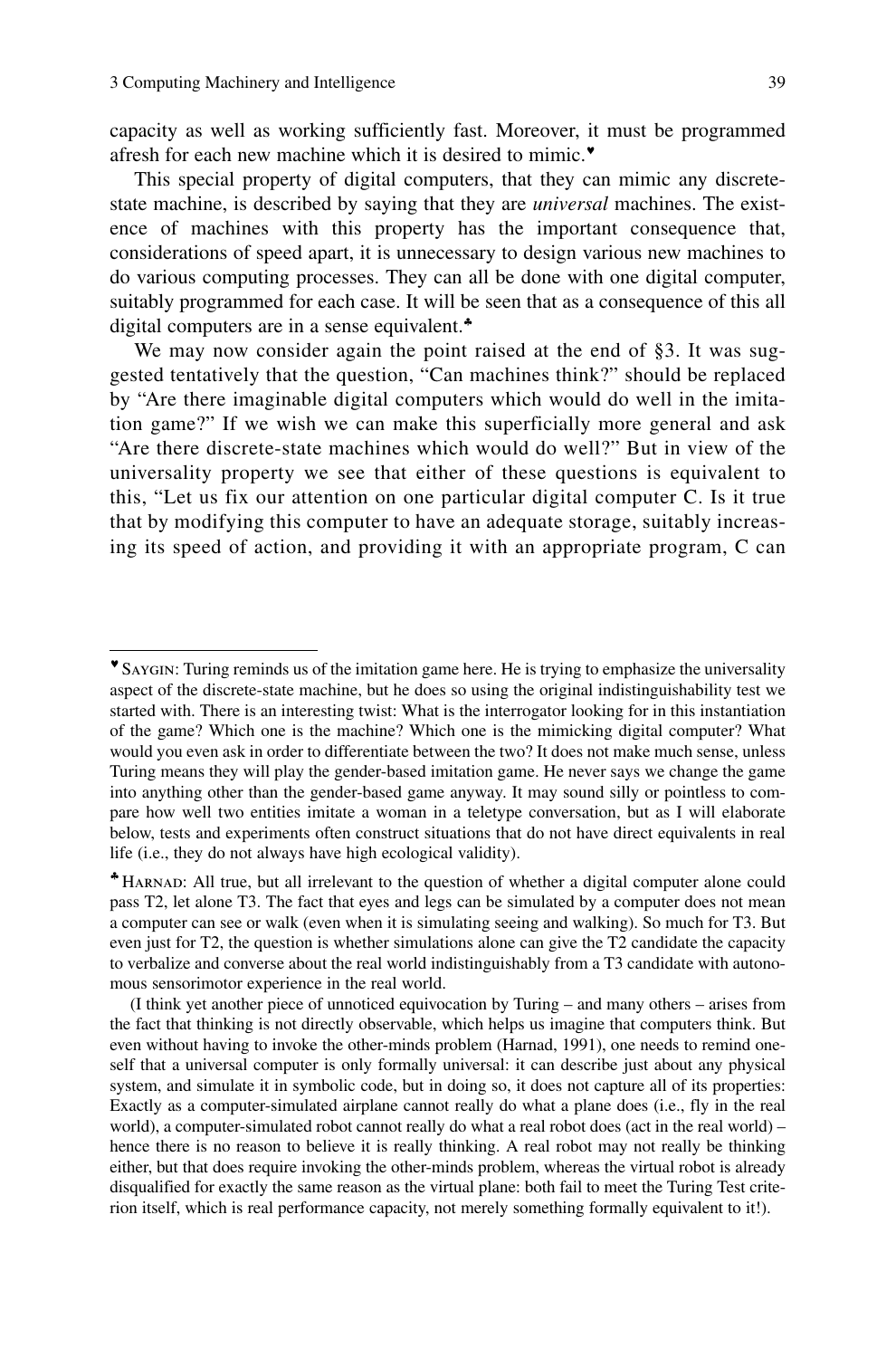be made to play satisfactorily the part of A in the imitation game, the part of B being taken by a man?"<sup>◆</sup>

Why the fuss about the woman, the man, and the replacement? Turing does not seem the type of person who would beat around the bush for no reason. What is going on here?

One could say the gender-based imitation game is merely an analogy, serving the purpose of making the paper easier to understand. But in a paper that starts with the sentence, "Can machines think?" would something like "Let us take a machine and a man and see if the machine can convince interrogators that it is a human being via teletype conversations" be really much harder to process or understand? Or maybe Turing was simply careless and forgot to clarify that we are no longer talking about the gender-based imitation game. Given the level of detail and precision in Turing's writing (see Sections 4 and 5 of this paper), this is unlikely to be the explanation. Also bear in mind Turing is a successful mathematician, a discipline characterized by precision of definition and rigor in argument and generalization, which would make it unlikely that he is being sloppy.

Here is my explanation for the quirks of the game – I cannot guarantee that this is what Turing intended, but I think it is consistent with the way he thinks and writes. Neither the man in the genderbased imitation game nor any kind of machine is a woman. Furthermore what Turing proposes is essentially to compare the machine's success against that of the man – not to look at whether it actually "beats" the woman. The man and the machine are measured in terms of their respective performances and their performances are comparable because they are both simulating something which they are not. Even though it is regarded as obscure by many, the imitation game could be a carefully planned experimental design. It provides a fair basis for comparison: the woman (either as a participant in the game or as a concept) acts as a neutral point so that the two imposters can be assessed in how well they perform the imitation. In other words, Turing gives us a question that is to be examined via a carefully defined task, an experimental group (digital computers) and a control group (men). This setup looks more like an operational definition given in terms of an experimental design than anything else.

It might seem that we are a long way from such relatively minor methodological points being relevant. But at least two studies have shown that people's judgments of computers' conversational performance are substantially influenced by whether or not they know in advance that their conversational partners may be machines. In the 1970s, a group of scientists devised an electronic interviewing environment where experienced psychiatrists corresponded with both real-life paranoid patients and computer programs simulating paranoid behaviour through teletype. The judges were not told that some of the interviewees could be computer programs. Details can be found in Colby et al. (1972), but to summarize, the finding was that the psychiatric judges did not do better than chance guessing at identifying the computers from the human patients.

In a more recent study, we carried out an experiment to examine possible relationships between pragmatic violations and imitation game performance, using real excerpts from human–computer conversations (Saygin and Cicekli, 2002). Due to the design of the experiment, some subjects made pragmatic judgments on a set of conversations without being told there were computers involved

<sup>♠</sup>Ford, Glymour, and Hayes: Turing implicitly uses what has become known as the Church-Turing thesis: The computable functions are all and only those computable by a Universal Turing Machine. The idea that one can make a given computer act like any other just by reprogramming it, given enough processor speed and memory capacity, is now a familiar idea in our culture; but persuading his audience of its reasonableness was probably one of Turing's most difficult tasks of exposition in 1951.

<sup>♥</sup>Saygin: Notice that the woman has disappeared from the game altogether. But the objectives of A, B, and C remain unaltered; at least Turing does not explicitly state any change. To be precise, what we have is a digital computer and a man both trying to convince an interrogator that they are the real woman.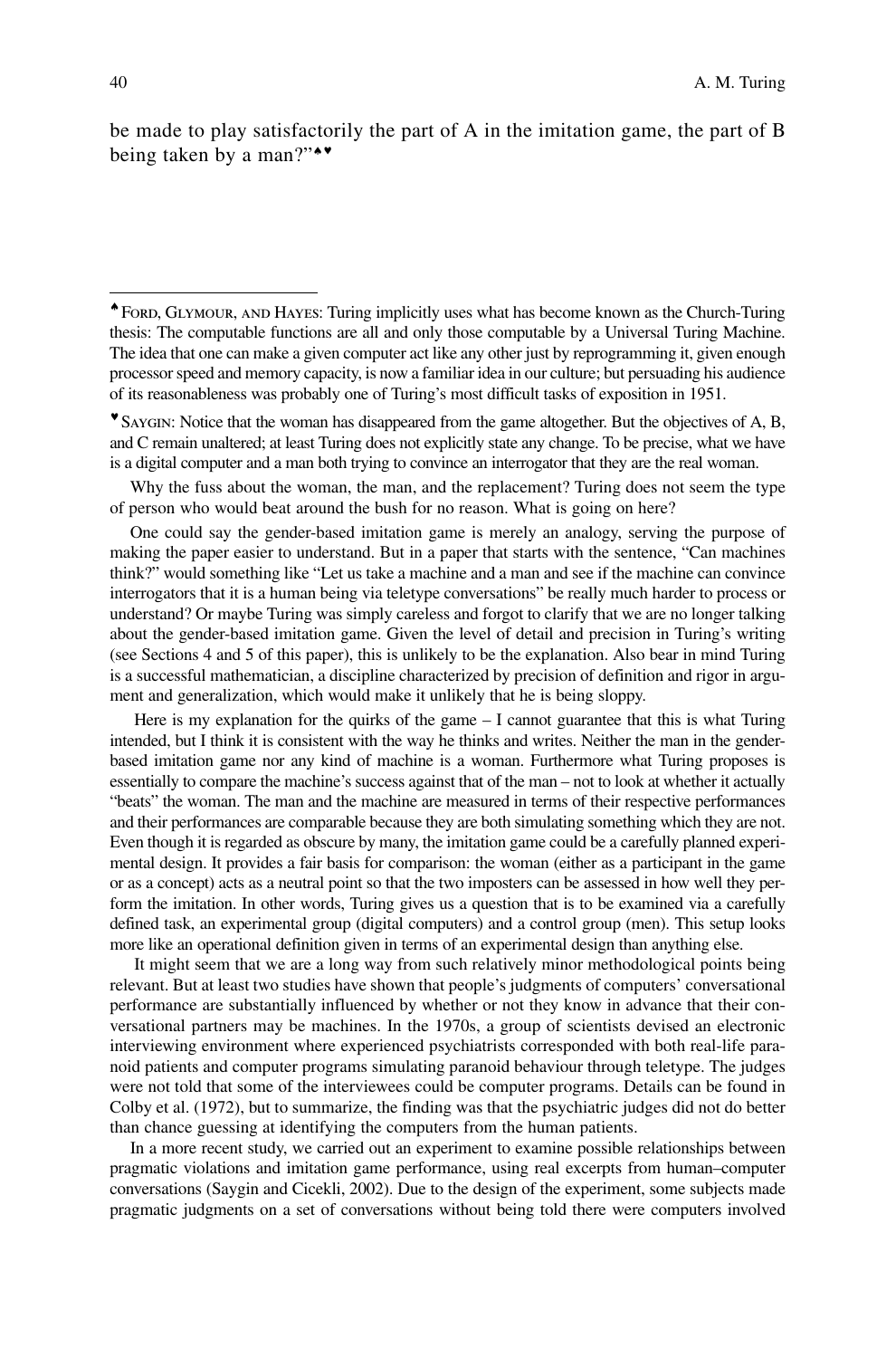## **3.6 Contrary Views on the Main Question**

We may now consider the ground to have been cleared and we are ready to proceed to the debate on our question, "Can machines think?" and the variant of it quoted at the end of the last section. We cannot altogether abandon the original form of the problem, for opinions will differ as to the appropriateness of the substitution and we must at least listen to what has to be said in this connexion.

It will simplify matters for the reader if I explain first my own beliefs in the matter. Consider first the more accurate form of the question. I believe that in about 50 years' time it will be possible, to program computers, with a storage capacity of about  $10^9$ , to make them play the imitation game so well that an average interrogator will not have more than 70% chance of making the right identification after 5 min of questioning.♠♣♥ The original

In sum, the gender-based imitation game is a good experimental design. It provides an operational definition (i.e., a larger question is replaced by a task we can evaluate). It is controlled; the task is simulating something both the experimental and control subjects are not. Furthermore, any bias the interrogator (which may be thought of as a measurement device) brings in will be based on gender expectations, which will tend not to affect the two groups differentially. Viewed in this light, the quirky imitation game may well be one of the few ways to fairly and experimentally assess machine thought.

♠ Ford, Glymour, and Hayes: Turing was right about the memory capacity of modern computers, but it is widely claimed that he was wrong in his Turing Test prediction: here we are, 50 years later, and where are the passers of his imitation game? However, notice that Turing says that it will be *possible*. That question is still moot: maybe it is possible. Certainly, computers have already performed many tasks that were previously thought of as requiring human sagacity of some kind. But in any case, very few contemporary AI researchers are seriously trying to build a machine to play Turing's imitation game. Instead they are concerned with exploring the computational machinery of intelligence itself, whether in humans, dogs, computers, or aliens. The scientific aim of AI research is to understand intelligence as computation, and its engineering aim is to build machines that surpass or extend human mental abilities in some useful way. Trying to imitate a human conversation (however "intellectual" it may be) contributes little to either ambition. Progress in AI is not measured by checking fidelity to a human conversationalist. And yet many critics of AI are complaining of a lack of progress toward this old ambition. But perhaps we should forgive the critics, as even many AI textbooks still offer the Turing Test as AI's ultimate goal, which seems akin to starting a textbook on aeronautical engineering with an explanation that the goal of the field is to make machines that fly so exactly like pigeons that they can even fool other pigeons (Ford and Hayes, 1998).

before they were told about the imitation game and asked to evaluate the computers' performance in the same conversations, while other subjects knew computers' involvement from the outset. We noted that even something seemingly trivial like having read the conversations only once without any bias prior to being asked to make decisions regarding the computers' behaviour had a differential effect on people's judgments. In particular, the analysis revealed that when people were faced with anomalies in the conversations, those who knew about computers' involvement tended to automatically think these were indicative of the conversational partner's identity (i.e., by the fact that it is a machine). On the other hand, unbiased subjects tried to work through the problematic exchanges in the same way they would in a pragmatically confusing conversation between humans. Now note that the genderbased imitation game is immune to the bias that knowledge of computer participation may bring. It allows the interrogators to work out pragmatic violations (and in general, exercise their naive psychology) the way they normally do; therefore, this design allows us to give the digital computers a fairer shot at performing well.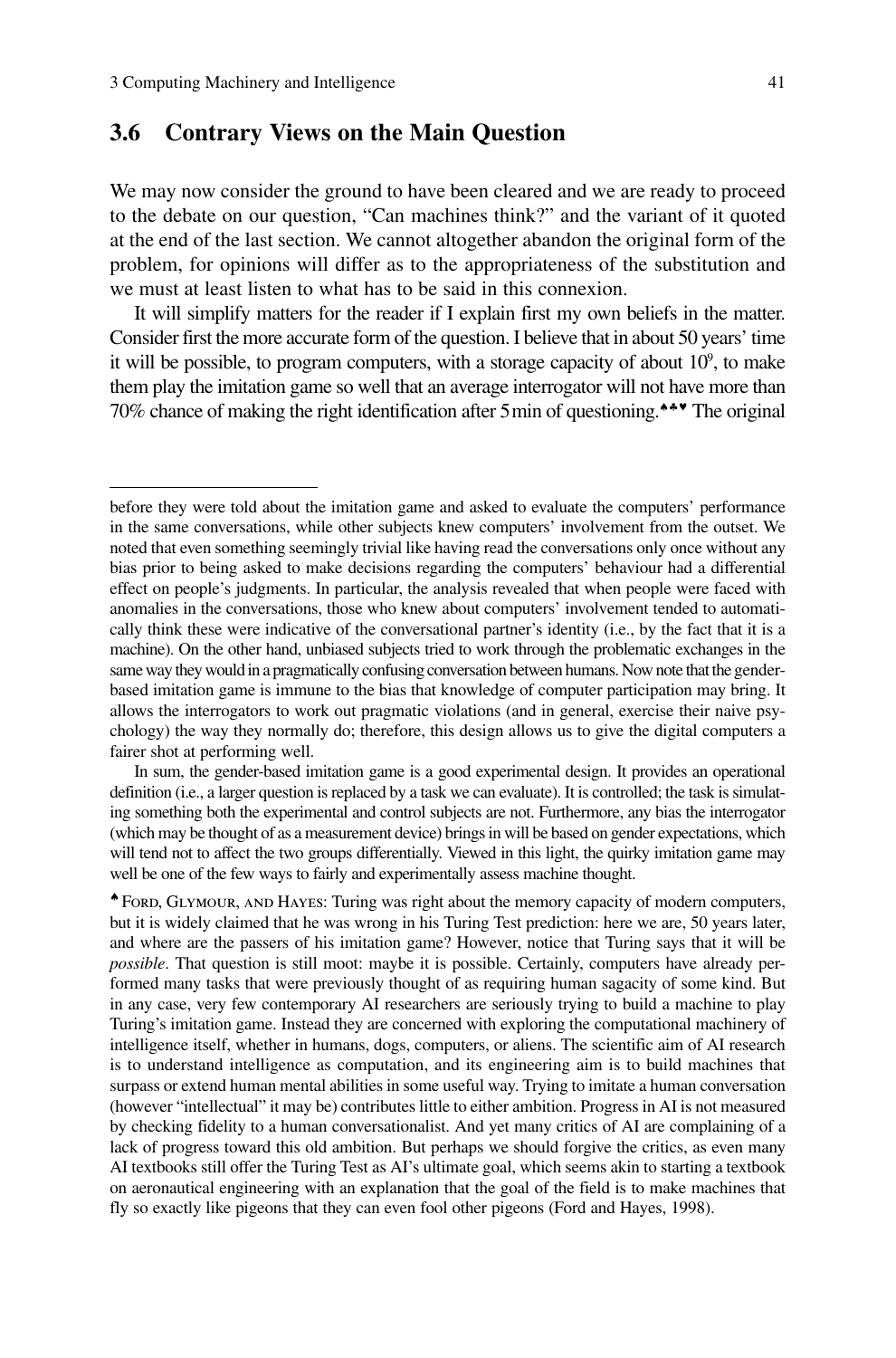question, "Can machines think?" I believe to be too meaningless to deserve discussion.♣ Nevertheless, I believe that at the end of the century the use of words and general educated opinion will have altered so much that one will be able to speak of

This is of course a huge area of controversy, far larger than we have space here to survey, but one point may be worth making. In making this 50-year prediction, Turing may have meant that a determined 50-year effort devoted to this single aim could succeed, a kind of imitation-game Manhattan project, or a fivefold expansion of the decade of national effort it took to get a human being to the moon and back. Certainly, given his wartime experiences of large-scale governmentsponsored projects, this interpretation is not implausible; and later in the paper he suggests explicitly that it would be a 3,000-man-year project.

<sup>♣</sup> Harnad (p. 41): No doubt this party-game/Gallup poll criterion can be met by today's computer programs – but that remains as meaningless a demographic fact today as it was when predicted 50 years ago. Like any other science, cognitive science is not the art of fooling most of the people for some or most of the time! The candidate must really have the generic performance capacity of a real human being – capacity that is totally indistinguishable from that of a real human being to any real human being (for a lifetime, if need be!). No tricks: real performance capacity.

<sup>♥</sup>Saygin (p. 41): More than 50 years have gone by since Turing wrote these often-quoted words, yet we are nowhere near "the goal." How could Turing, a man with such great vision and intellect, so grossly underestimate the time it would take to tackle the problems he left behind? I grant it that Turing underestimated either how hard the task at hand is, or how long it takes to carry out such a task. But I wonder sometimes if that is the whole story. Could he, in addition, have overestimated how hard future researchers would work at the problems? I think the latter has played more of a role than is commonly considered in the fact that we have a gaping hole between Turing's expectations and the current state of AI. Think about it: Can we really say we followed Turing's advice, gave it our all and it did not work? Or did we try shortcuts and little hacks and cheats and gave up in pursuit of "useful" AI when they did not work? The point here is not to criticize AI researchers for working on this or that topic. I only want to note that we do not know how much closer we would have been at developing AI systems that can communicate using natural language had we actually pursued it as a serious, full-time goal. Turing's tone in this paper leads me to think that the future he envisioned is based on scientists, philosophers, and programmers working hard and wholeheartedly towards the goal, patiently overcoming obstacles and making steady progress. What really happened in the AI arena was a buzz, a wave of optimism with many researchers believing that successful AI was right around the corner, finding the whole endeavor challenging but "cool," and wanting to make it work and make it work fast. However, when the problem proved too difficult to yield fruit soon, there was an ensuing burnout, which soon led to a lack of serious interest in endeavors such as the Turing Test. Some AI researchers even went as far as outwardly refusing to work on the Turing Test, defending that it belongs in history books rather than current research agendas, indeed calling it "harmful for AI" (Hayes and Ford, 1995).

<sup>♣</sup> Harnad: It is not meaningless, it is merely indecisive: What we mean by "think" is, on the one hand, what thinking creatures can do and how they can do it, and, on the other hand, what it feelslike to think. What thinkers can do is captured by the Turing Test. A theory of how they do it is provided by how our man-made machine does it. (If there are several different successful machines, it is a matter of normal inference-to-the-best-theory.) So far, nothing is meaningless. Now we ask: Do the successful candidates really feel, as we do when we think? This question is not meaningless; it is merely unanswerable – in any other way than by being the candidate. It is the familiar old other-minds problem (Harnad, 1991).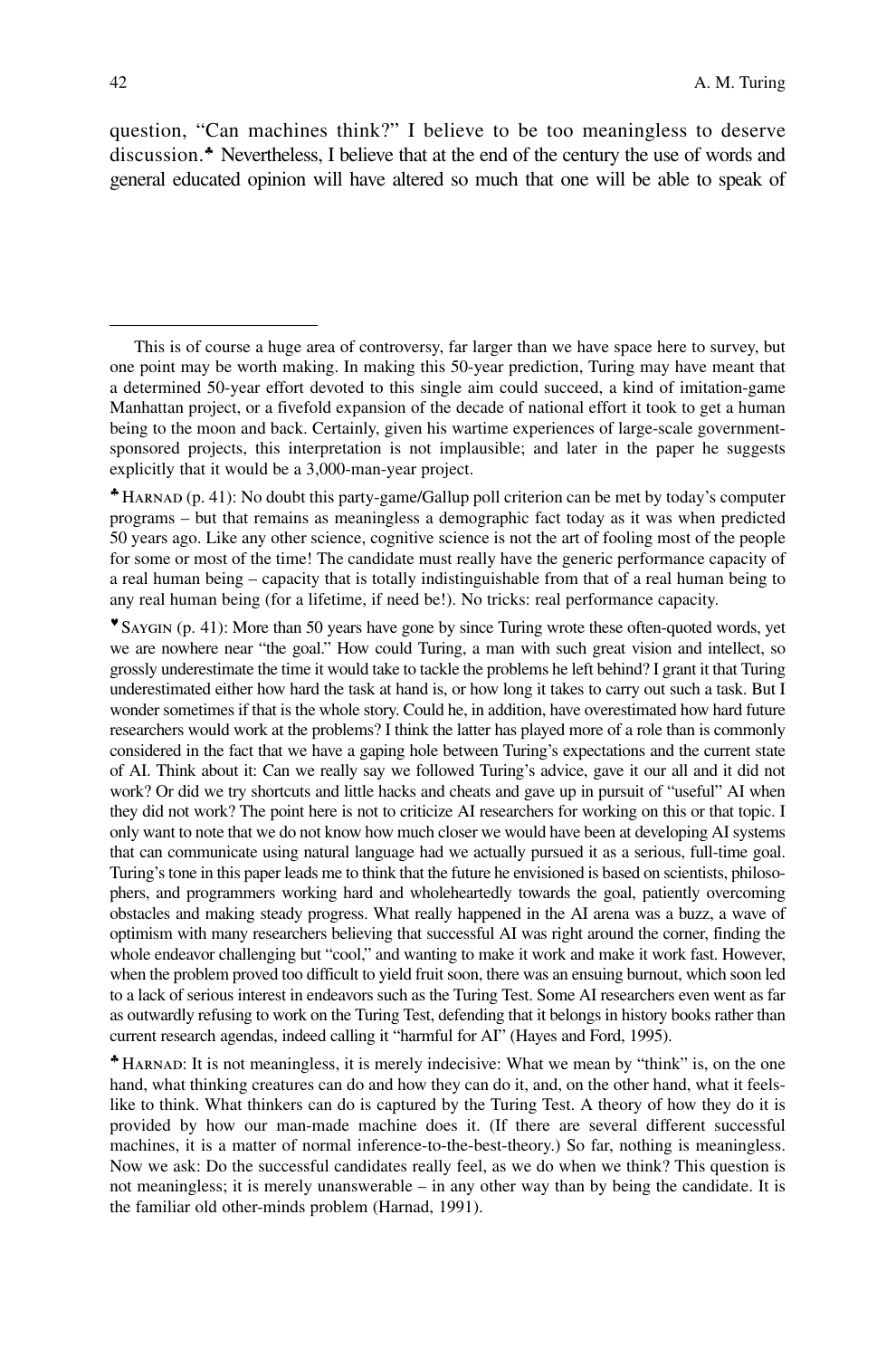machines thinking without expecting to be contradicted.♠♣ I believe further that no useful purpose is served by concealing these beliefs. The popular view that scientists proceed inexorably from well-established fact to well- established fact, never being influenced by any improved conjecture, is quite mistaken. Provided it is made clear which are proved facts and which are conjectures, no harm can result. Conjectures are of great importance since they suggest useful lines of research.<sup>◆◆</sup>

I now proceed to consider opinions opposed to my own.

## *3.6.1 The Theological Objection*

Thinking is a function of man's immortal soul.♣ God has given an immortal soul to every man and woman, but not to any other animal or to machines. Hence no animal or machine can think.

<sup>♠</sup> Ford, Glymour, and Hayes: That prediction has in a sense been vindicated: the idea of thinking machines has indeed entered popular culture, and is widely discussed as either a present reality or an imminent one. What is more interesting, however, and what Turing apparently did not foresee, is the emergence of a kind of linguistic creepage, where the boundaries of "real thinking" are redrawn so as to exclude whatever it is that machines become able to do. When electronic computers were new, the ability to perform mental arithmetic rapidly and accurately was widely admired as a human mental ability; now it is "merely" mechanical. Now that a computer has beaten the world chess champion, skill at chess is becoming perceived as "merely" mechanical. This gradual but irresistible cultural shift in meaning also bears on the utility of the imitation game: One has to ask, to which generation does the judge belong? Behaviour that someone of Turing's generation would have found convincing may completely fail to impress someone who grew up with talking teddy bears.

<sup>♣</sup> Harnad: Yes, but only at a cost of demoting "thinking" to meaning only "information processing" rather than what you or I do when we think, and what that feels-like.

<sup>♠</sup> Ford, Glymour, and Hayes: One can make out a reasonable case that this paper, and its bold conjectures, played a central role in the emergence of AI and cognitive science in the 1960s and 1970s.

<sup>♣</sup> Harnad: This is mistaken. Yes, science proceeds by a series of better approximations, from empirical theory to theory. But the theory here would be the actual design of a successful Turing Test candidate, not the conjecture that computation (or anything else) will eventually do the trick. Turing is confusing formal conjectures (such as that the Turing machine and its equivalents capture all future notions and instances of what we mean by "computation" – the "Church/ Turing Thesis") and empirical hypotheses, such as that thinking is just computation. Surely the Turing Test is not a license for saying that we are explaining thinking better and better as our candidates fool more and more people longer and longer. On the other hand, something else that sounds superficially similar to this could be said about scaling up the Turing Test empirically by designing a candidate that can do more and more of what we can do. And Turing testing certainly provides a methodology for such cumulative theory-building and theory-testing in cognitive science.

<sup>♣</sup> Harnad: The real theological objection is not so much that the soul is immortal but that it is immaterial. This view also has non-theological support from the mind/body problem: no one – theologian, philosopher, or scientist – has even the faintest hint of an idea of how mental states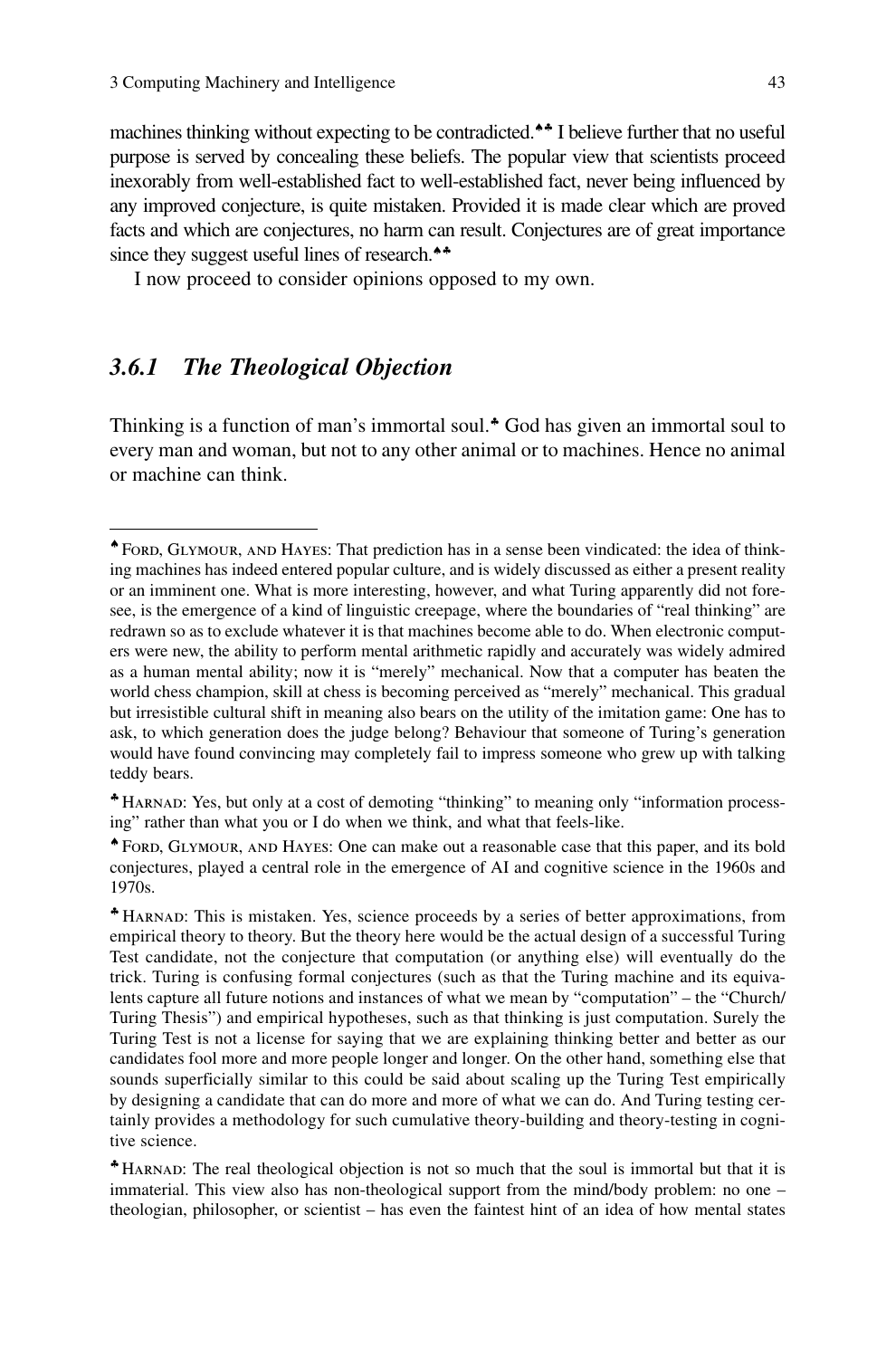I am unable to accept any part of this, but will attempt to reply in theological terms. I should find the argument more convincing if animals were classed with men, for there is a greater difference, to my mind, between the typical animate and the inanimate than there is between man and the other animals.<sup>\*</sup> The arbitrary character of the orthodox view becomes clearer if we consider how it might appear to a member of some other religious community. How do Christians regard the Moslem view that women have no souls?♠ But let us leave this point aside and return to the main argument. It appears to me that the argument quoted above implies a serious restriction of the omnipotence of the Almighty. It is admitted that there are certain things that He cannot do such as making one equal to two, but should we not believe that He has freedom to confer a soul on an elephant if He sees fit? We might expect that He would only exercise this power in conjunction with a mutation which provided the elephant with an appropriately improved brain to minister to the needs of this soul. An argument of exactly similar form may be made for the case of machines. It may seem different because it is more difficult to "swallow". But this really only means that we think it would be less likely that He would consider the circumstances suitable for conferring a soul. The circumstances in question are discussed in the rest of this paper. In attempting to construct such machines we should not be irreverently usurping His power of creating souls, any more than we are in the procreation of children: rather we are, in either case, instruments of His will be providing mansions for the souls that He creates.

However, this is mere speculation. I am not very impressed with theological arguments whatever they may be used to support. Such arguments have often been found unsatisfactory in the past. In the time of Galileo it was argued that the texts, "And the sun stood still… and hasted not to go down about a whole day" (Joshua x. 13) and "He laid the foundations of the earth, that it should not move at any time" (Psalm cv. 5) were an adequate refutation of the Copernican theory. With our present knowledge such an argument appears futile. When that knowledge was not available it made a quite different impression.♠

can be material states (or, as I prefer to put it, how functional states can be felt states). This problem has been dubbed "hard" (Chalmers in Shear, 1997). It may be even worse: it may be insoluble (Harnad, 2001). But this is no objection to Turing Testing which, even if it will not explain how thinkers can feel, does explain how they can do what they can do.

<sup>♣</sup> Harnad: Yes, and this is why the other-minds problem comes into its own in doing Turing testing of machines rather than in doing mind reading of our own species and other animals. ("Animate" is a weasel word, though, for vitalists are probably also animists; Harnad, 1994a.)

<sup>♠</sup> Ford, Glymour, and Hayes: Turing's source for this view is unknown. The contrary opinion is given in the Qu'ran.

<sup>♠</sup> Ford, Glymour, and Hayes: The last three sentences are a bit odd. We only acquired our present knowledge because many people (Galileo himself, Bruno before him, Kepler, Newton, etc.) already found the argument futile.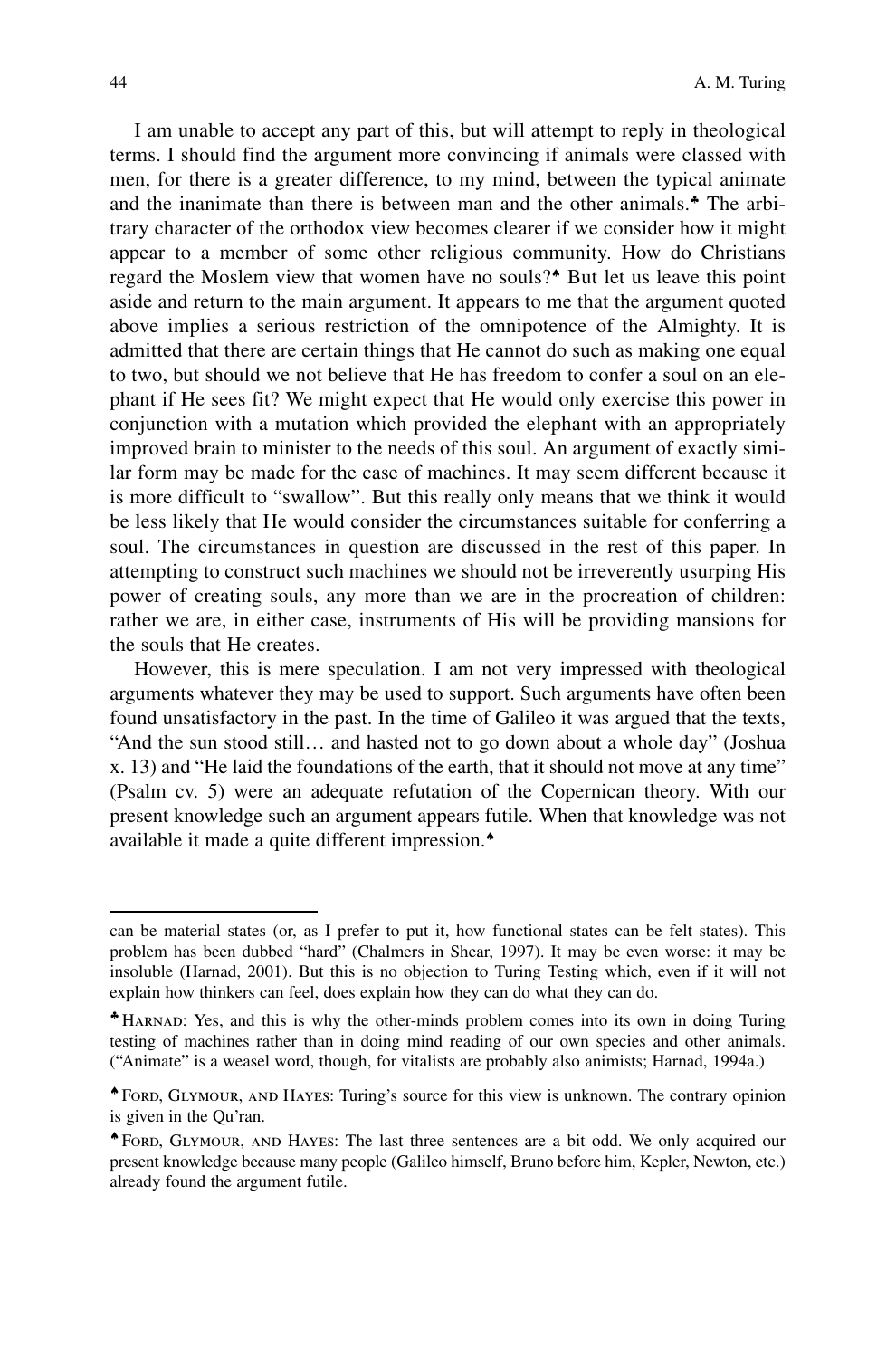#### *3.6.2 The "Heads in the Sand" Objection*

"The consequences of machines thinking would be too dreadful. Let us hope and believe that they cannot do so."

This argument is seldom expressed quite so openly as in the form above. But it affects most of us who think about it at all. We like to believe that Man is in some subtle way superior to the rest of creation. It is best if he can be shown to be *necessarily* superior, for then there is no danger of him losing his commanding position. The popularity of the theological argument is clearly connected with this feeling. It is likely to be quite strong in intellectual people, since they value the power of thinking more highly than others, and are more inclined to base their belief in the superiority of Man on this power.

I do not think that this argument is sufficiently substantial to require refutation. Consolation would be more appropriate: perhaps this should be sought in the transmigration of souls.♠

#### *3.6.3 The Mathematical Objection*

There are a number of results of mathematical logic which can be used to show that there are limitations to the powers of discrete-state machines. The best known of these results is known as Gödel's theorem (1931), and shows that in any sufficiently powerful logical system statements can be formulated which can neither be proved nor disproved within the system, unless possibly the system itself is inconsistent. There are other, in some respects similar, results due to Church (1936), Kleene (1935), Rosser, and Turing (1937). The latter result is the most convenient to

<sup>♠</sup> Ford, Glymour, and Hayes: Turing raises an issue still central in our own time: the limitation of scientific inquiry by religious dogma, and in particular by the doctrine of souls. The fundamental religious objection to embryonic stem cell research is that when a human sperm cell and an ovum form an embryonic cell, the cell is "ensouled," it supernaturally acquires a soul. In this subsection, irritation or exasperation seems to have overwhelmed Turing's usual ingenuity in argument. While many current advocates of "Heads in the Sand" may be utterly thoughtless, there is a history of arguments for the position, all of which Turing ignores. William James, in *The Will to Believe*, argued roughly as follows: we should not believe that human intelligence has a purely biological, chemical, and physical explanation, for if we did so believe, we would conclude there is no basis for moral assessment; the world would be a worse place if we believed there is no basis for moral assessment, and it is rational not to act to bring about the worse case. The argument is in the spirit of Pascal's Wager. Pascal, the Turing of the 17th century, argued that one should act so as to cause oneself to believe in God, because the expected payoff of believing is infinitely greater than the expected payoff of not believing. We think neither James' argument nor Pascal's is sound, but the arguments deserve at least as much consideration as others Turing does respond to.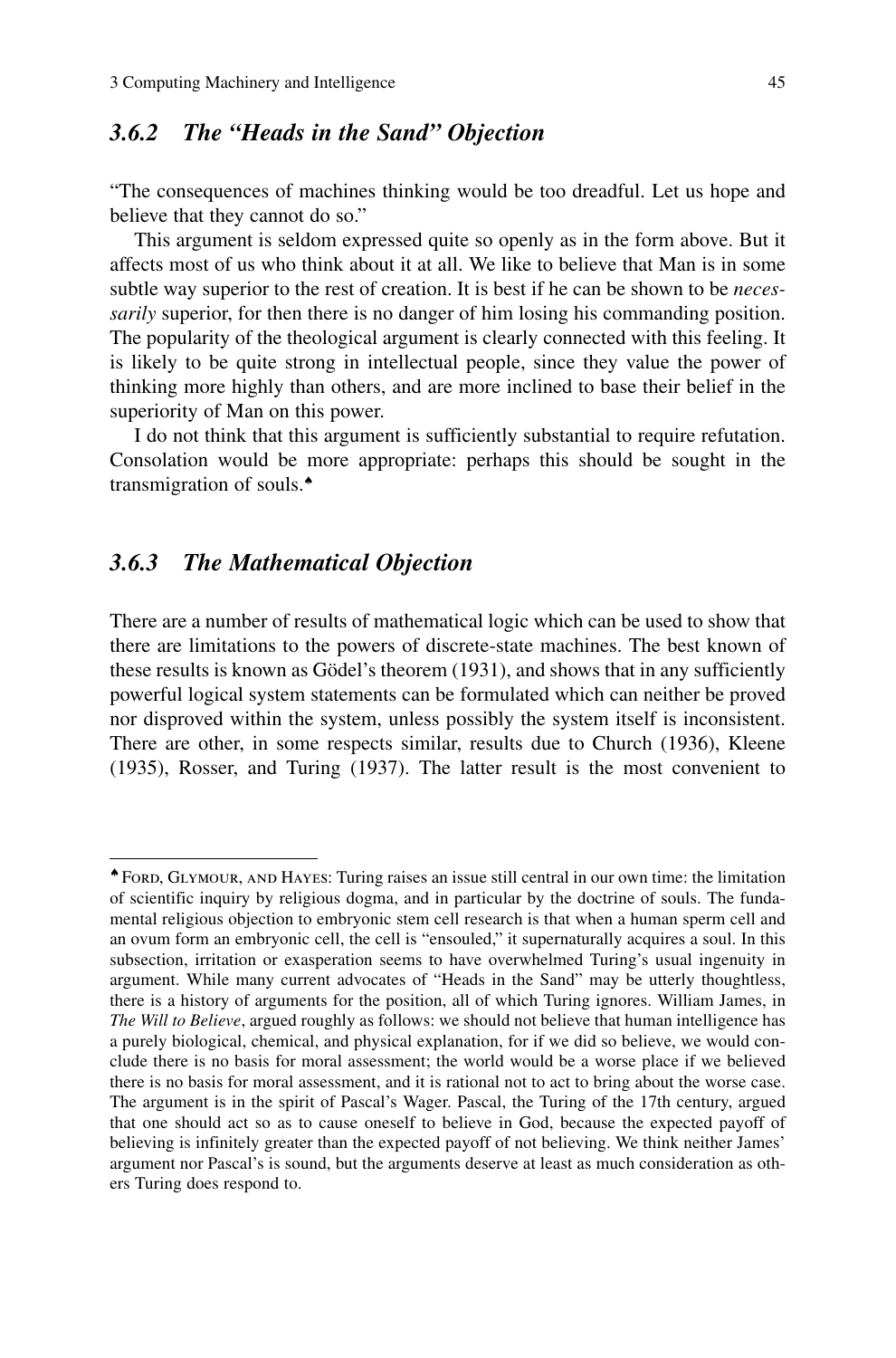consider, since it refers directly to machines, whereas the others can only be used in a comparatively indirect argument: for instance, if Gödel's theorem is to be used we need in addition to have some means of describing logical systems in terms of machines, and machines in terms of logical systems. The result in question refers to a type of machine which is essentially a digital computer with an infinite capacity. It states that there are certain things that such a machine cannot do. If it is rigged up to give answers to questions as in the imitation game, there will be some questions to which it will either give a wrong answer, or fail to give an answer at all however much time is allowed for a reply. There may, of course, be many such questions, and questions which cannot be answered by one machine may be satisfactorily answered by another. We are of course, supposing for the present that the questions are of the kind to which an answer "Yes" or "No" is appropriate, rather than questions such as "What do you think of Picasso?" The questions that we know the machines must fail on are of this type, "Consider the machine specified as follows.… Will this machine ever answer "Yes" to any question?" The dots are to be replaced by a description of some machine in a standard form, which could be something like that used in §5. When the machine described bears a certain comparatively simple relation to the machine which is under interrogation, it can be shown that the answer is either wrong or not forthcoming. This is the mathematical result: it is argued that it proves a disability of machines to which the human intellect is not subject.

The short answer to this argument is that although it is established that there are limitations to the powers of any particular machine, it has only been stated, without any sort of proof, that no such limitations apply to the human intellect.<sup>\*\*</sup> But I do not think this view can be dismissed quite so lightly. Whenever one of these machines is asked the appropriate critical question, and gives a definite answer, we know that this answer must be wrong, and this gives us a certain feeling of superiority. Is this feeling illusory? It is no doubt quite genuine, but I do not think too much importance should be attached to it. We too often give wrong answers to questions ourselves to be justified in being very pleased at such evidence of fallibility on the part of the machines. Further, our superiority can only be felt on such an occasion in relation to the one machine over which we have scored our petty triumph. There would be no question of triumphing simultaneously over *all* machines. In short, then, there might be men cleverer than any

<sup>♣</sup> Harnad: Gödel's theorem shows that there are statements in arithmetic that are true, and we know are true, but their truth cannot be computed. Some have interpreted this as implying that "knowing" (which is just a species of "thinking") cannot be just computation. Turing replies that maybe the human mind has similar limits, but it seems to me it would have been enough to point out that "knowing" is not the same as "proving". Gödel shows the truth is unprovable, not that it is unknowable. There are far better reasons for believing that thinking is not computation.

<sup>♥</sup> Saygin: I do not see this issue discussed much anywhere, but I think it is a profound idea. How do we know that the human brain-computer would "halt" given the description of another human brain-computer and asked what it would reply to a given input?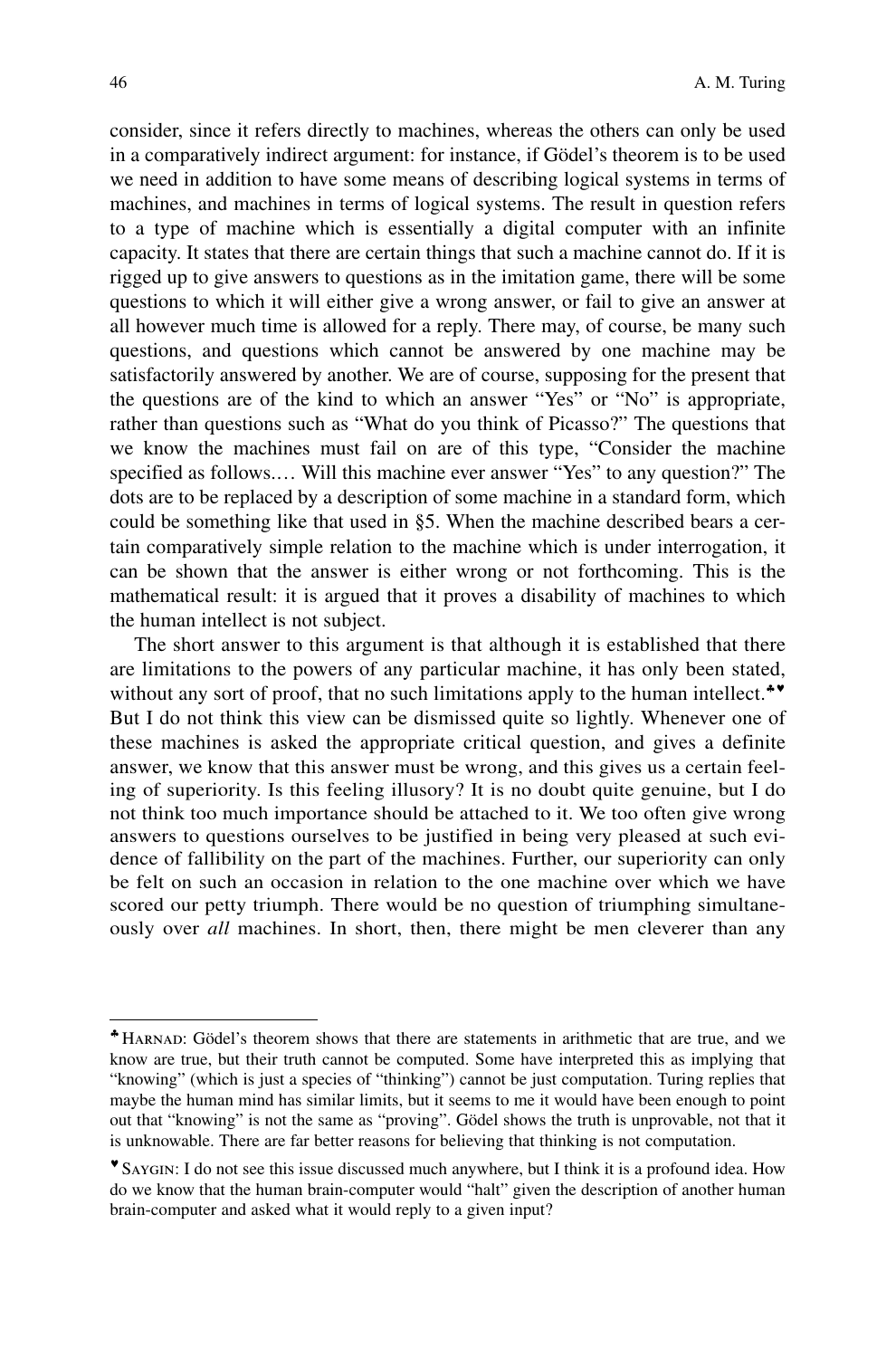given machine, but then again there might be other machines cleverer again, and so on.♠

Those who hold to the mathematical argument would, I think, mostly be willing to accept the imitation game as a basis for discussion. Those who believe in the two previous objections would probably not be interested in any criteria.♠

#### *3.6.4 The Argument from Consciousness*

This argument is very well expressed in *Professor Jefferson's* Lister Oration for 1949, from which I quote. "Not until a machine can write a sonnet or compose a concerto because of thoughts and emotions felt, and not by the chance fall of symbols, could we agree that machine equals brain $\hat{a}$  – that is, not only write it but know that it had written it. No mechanism could feel (and not merely artificially signal, an easy contrivance) pleasure at its successes, grief when its valves fuse, be

<sup>♠</sup> Ford, Glymour, and Hayes: It is interesting that the two men who might be said to have provided the intellectual machinery of this objection, Gödel and Turing, came to opposite philosophical conclusions. Turing's conclusion was that since human thinkers are equivalent in inferential power to machines, there must be truths that they  $-$  we  $-$  are incapable of proving. Gödel started with the assumption that there were no mathematical truths that human beings could not, in principle, grasp, and concluded that human beings could not be machines. Penrose, who has a similarly grand view of the power of human thought, cites Gödel with approval.

The argument can be further illustrated by considering the fact that many people believe themselves to be consistent: It follows from the Gödel result mentioned that no consistent system of a reasonable deductive power can conclusively establish its own consistency. Turing concluded that human beings have inconsistent beliefs, a view that Gödel and Penrose apparently reject.

It is hard to see how this disagreement could be resolved conclusively, since the central issue could not be determined empirically; there is no finite amount of information that could conclusively establish that human beings, or indeed anything else in the universe, are capable of such all-encompassing deductive powers. Further, if the inferential abilities of humans are in fact bounded by Turing computability, a human could not even reliably converge to the truth about whether a system (including humans) is or not a computer from its responses to inputs.

<sup>♠</sup> Ford, Glymour, and Hayes: Turing accurately predicted and then succinctly rebutted the many subsequent resurrections of the mathematical argument, including much of what Roger Penrose has written against the computational conception of mind. This debate has now taken place a number of times; the "mathematical objection" seems to get resuscitated every 15 years or so. For a more thorough analysis of the technical issues involved in this debate see (Laforte, Hayes, and Ford, 1998).

<sup>♣</sup> Harnad: This standard argument against the Turing Test (repeated countless times in almost exactly the same way until the present day) is merely a restatement of the other-minds problem: there is no way to know whether either humans or machines do what they do because THEY FEEL like it – or whether they feel anything at all, for that matter. But there is a lot to be known from identifying what can and cannot generate the capacity to do what humans can do. (The limits of symbol-manipulation [computation] are another matter, and one that can be settled empirically, based on what sorts of machine can and cannot pass the Turing Test; Harnad, 2003.)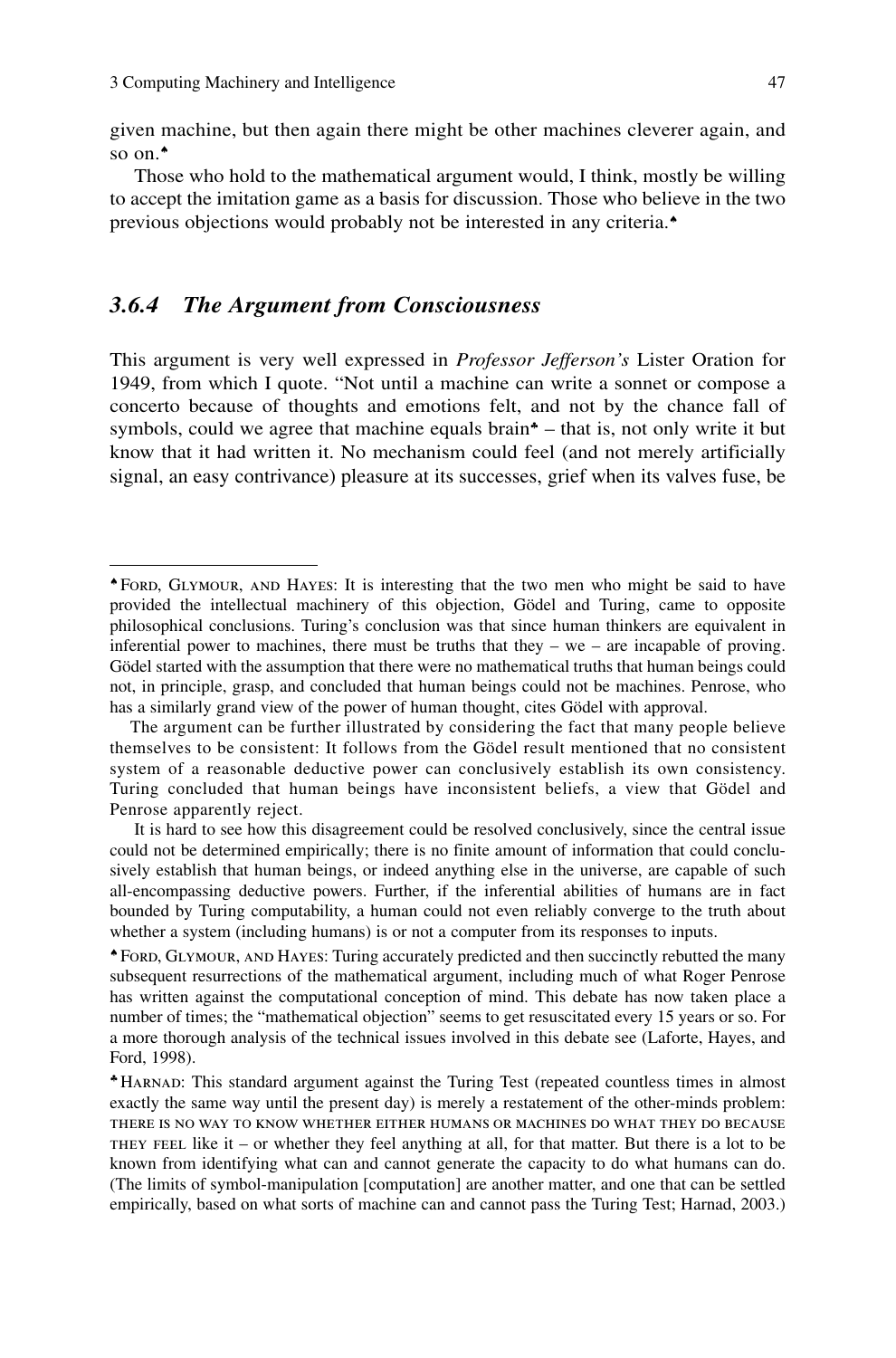warmed by flattery, be made miserable by its mistakes, be charmed by sex, be angry or depressed when it cannot get what it wants."♠

This argument appears to be a denial of the validity of our test. According to the most extreme form of this view the only way by which one could be sure that machine thinks is to *be* the machine and to feel oneself thinking. One could then describe these feelings to the world, but of course, no one would be justified in taking any notice. Likewise according to this view the only way to know that a *man* thinks is to be that particular man. It is in fact the solipsist point of view.♠ It may be the most logical view to hold but it makes communication of ideas difficult.♣ A is liable to believe "A thinks but B does not" whilst B believes "B thinks but A does not". Instead of arguing continually over this point it is usual to have the polite convention that everyone thinks.

I am sure that Professor Jefferson does not wish to adopt the extreme and solipsist point of view. Probably he would be quite willing to accept the imitation game as a test.♠

<sup>♠</sup> Ford, Glymour, and Hayes: Professor Jefferson's view is a special case of the view argued subsequently by Keith Gunderson, that to be intelligent, a thing must not only do some of what we do intelligently (e.g., converse or imitate), but must do *all* of what we do, and must do it *as* we do. Essentially, this position demands that any intelligent machine actually *be* human or, more precisely, it requires that any intelligent machine have a humanoid phenomenology: it must have the rather elusive quality that being it *feels like* being human. Of course, any such criterion rejects the "behavioural" quality of any test such as the one Turing proposes. Unfortunately, at least until we develop a theory of phenomenology linked adequately to the rest of science, it rejects *any* objective test of any kind.

<sup>♠</sup>Ford, Glymour, and Hayes: This is a slight oversimplification. It is possible to hold this view rationally without adopting solipsism. In fact, the current mainstream view of consciousness, aptly described by David Chalmers in "The Conscious Mind" as "the hard problem," is that the presence of such an "inner view" is indeed characteristic of consciousness, and that any kind of behaviour might, in principle, be produced by a "zombie" which has no such inner life; and that therefore, no such behavioural criterion can be taken to be definitive evidence for consciousness. Of course, this is not in itself an objection to the presence of thought itself, as Chalmers himself is at pains to point out, since a zombie may indeed be thinking without being conscious of thinking. (The distinctions being applied in this area have become much more delicate than they were when Turing was writing.)

<sup>♣</sup> Harnad: Turing is dead wrong here. This is not solipsism (i.e., not the belief that only I exist and all else is my dream). It is merely the other-minds problem (Harnad, 1991); and it is correct, but irrelevant – or rather put into perspective by the Turing Test: there is no one else we can know has a mind but our own private selves, yet we are not worried about the minds of our fellow-human beings, because they behave just like us and we know how to mind read their behaviour. By the same token, we have no more or less reason to worry about the minds of anything else that behaves just like us – so much so that we cannot tell them apart from other human beings. Nor is it relevant what stuff they are made out of, since our successful mind reading of other human beings has nothing to do with what stuff they are made out of. It is based only on what they do.

<sup>♠</sup> Ford, Glymour, and Hayes: This is the second time that Turing assumes confidently that an intellectual opponent would "probably" be willing to accept his imitation game as a valid test. This optimism seems misplaced if it is supposed to indicate a willingness to accede to Turing's philosophical position; what he may have meant, however, is that if faced with an actual machine which passed the test, Jefferson would probably agree that it was, in fact, thinking intelligently.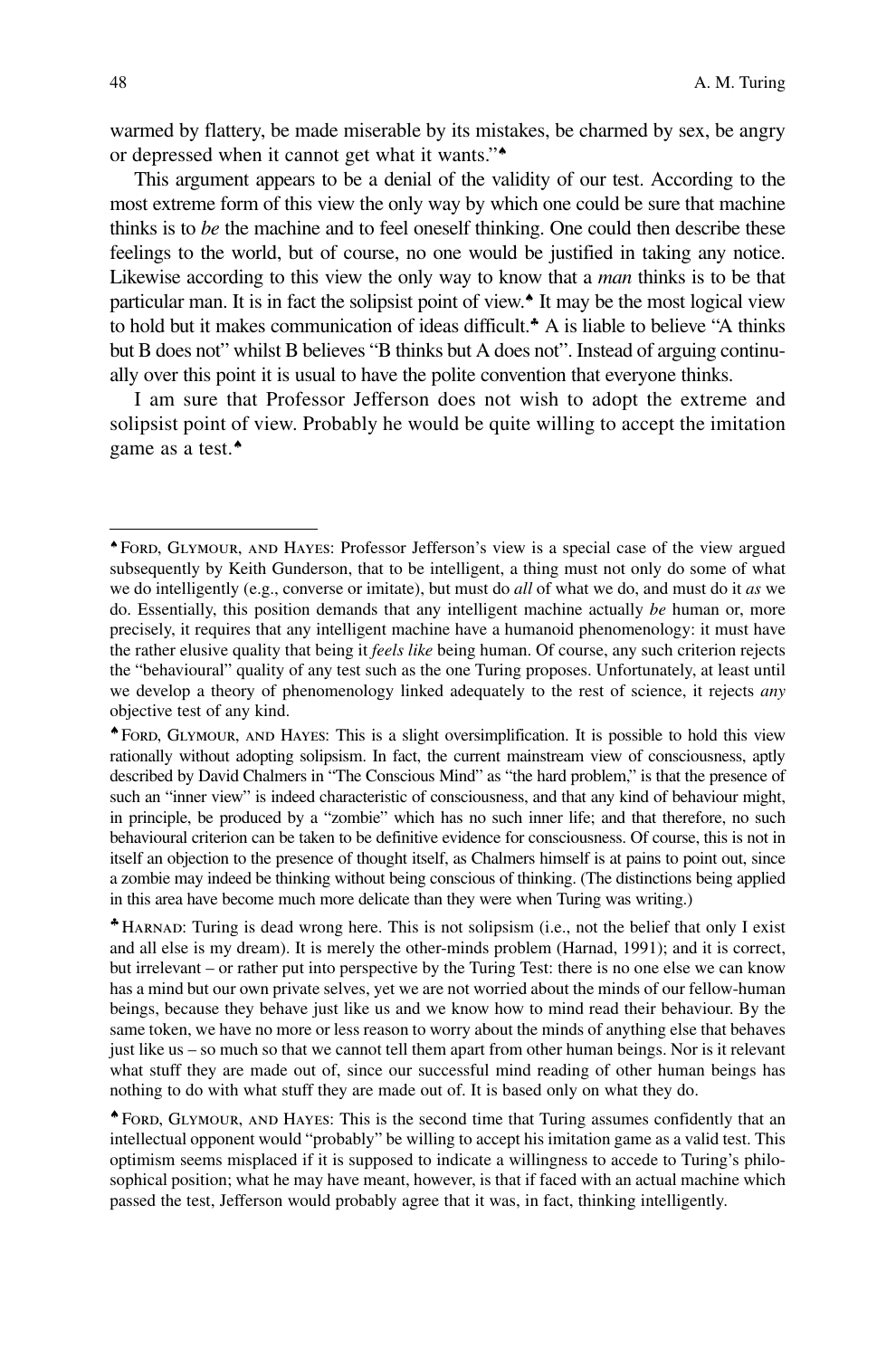3 Computing Machinery and Intelligence 49

The game (with the player B omitted) is frequently used in practice under the name of viva voce to discover whether some one really understands something or has "learnt it parrot fashion". Let us listen in to a part of such a *viva voce*♥:

| Interrogator: | In the first line of your sonnet which reads "Shall I compare thee to<br>a summer's day", would not "a spring day" do as well or better? |
|---------------|------------------------------------------------------------------------------------------------------------------------------------------|
|               |                                                                                                                                          |
| Witness:      | It wouldn't scan.                                                                                                                        |
| Interrogator: | How about "a winter's day" That would scan all right.                                                                                    |
| Witness:      | Yes, but nobody wants to be compared to a winter's day.                                                                                  |
| Interrogator: | Would you say Mr. Pickwick reminded you of Christmas?                                                                                    |
| Witness:      | In a way.                                                                                                                                |
| Interrogator: | Yet Christmas is a winter's day, and I do not think Mr. Pickwick                                                                         |
|               | would mind the comparison.                                                                                                               |
| Witness:      | I don't think you're serious. By a winter's day one means a typical                                                                      |
|               | winter's day, rather than a special one like Christmas.                                                                                  |

And so on. What would Professor Jefferson say if the sonnet-writing machine was able to answer like this in the viva voce? I do not know whether he would regard the machine as "merely artificially signalling" these answers, but if the answers were as satisfactory and sustained as in the above passage I do not think he would describe it as "an easy contrivance". This phrase is, I think, intended to cover such devices as the inclusion in the machine of a record of someone reading a sonnet, with appropriate switching to turn it on from time to time.

In short then, I think that most of those who support the argument from consciousness could be persuaded to abandon it rather than be forced into the solipsist position. They will then probably be willing to accept our test.<sup>●</sup>

I do not wish to give the impression that I think there is no mystery about consciousness. There is, for instance, something of a paradox connected with any attempt to localize it.♠ But I do not think these mysteries necessarily need to be solved before we can answer the question with which we are concerned in this paper.

<sup>♥</sup> Saygin: One final comment about the gender-based game: The game actually ended up being ecologically valid after all! Rest assured that at this very moment a variant is being played in many Internet chat rooms across the world, with participants trying to guess each others' gender (often with the hope of forming romantic relations) based on "teletype" connections.

<sup>♠</sup> Ford, Glymour, and Hayes: Perhaps Professor Jefferson need not be driven to solipsism at all. He might reply to Turing with an argument from similarity: "I am composed of the same kind of tissue and cells as any other human. When a human feels pain, from a burning finger, say, we know there is a course of nerve signals from the digit to the brain, and as neuroscience advances we will be able to follow the trace in more detail. It is alike in every human as far as we can tell, and so also in me. But I, Jefferson, know I *feel* pain. Since other humans are composed and function as I do, I can reasonably infer that they feel pain in like circumstances. But I have no such assurance for the digital computer."

<sup>♠</sup> Ford, Glymour, and Hayes: Indeed there is. For examples, see Daniel Dennett's delightful essay "Where Am I?"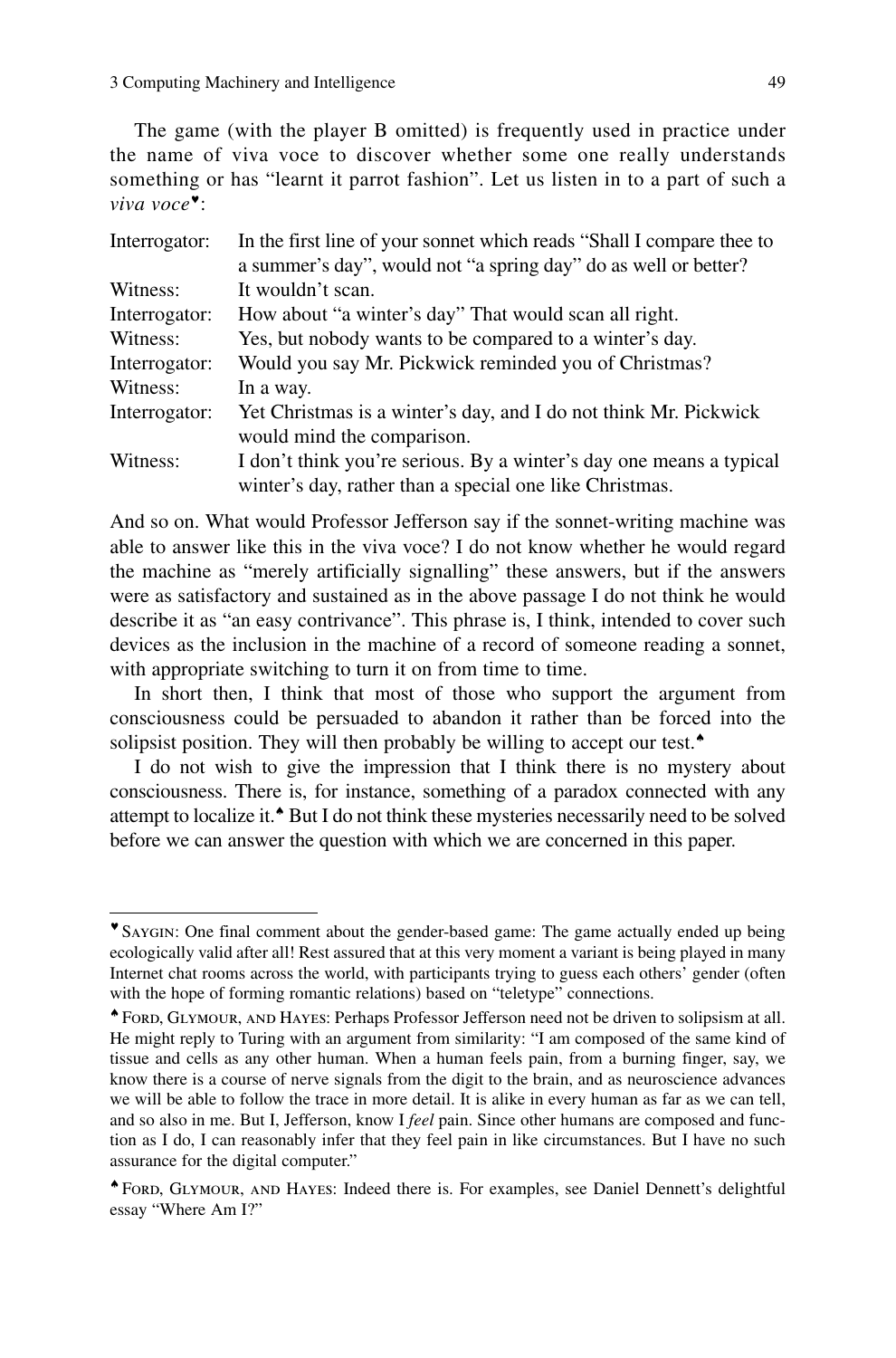#### *3.6.5 Arguments from Various Disabilities*

These arguments take the form, "I grant you that you can make machines do all the things you have mentioned but you will never be able to make one to do X". Numerous features  $X$  are suggested in this connexion. I offer a selection:

Be kind, resourceful, beautiful, friendly, have initiative, have a sense of humour, tell right from wrong, make mistakes, fall in love, enjoy strawberries and cream, make some one fall in love with it, learn from experience, use words properly, be the subject of its own thought, have as much diversity of behaviour as a man, do something really new. (Some of these disabilities are given special consideration as indicated [on the next few pages]).<sup>★</sup>

No support is usually offered for these statements. I believe they are mostly founded on the principle of scientific induction. A man has seen thousands of machines in his lifetime. From what he sees of them he draws a number of general conclusions. They are ugly, each is designed for a very limited purpose, when required for a minutely different purpose they are useless, the variety of behaviour of any one of them is very small, etc. Naturally he concludes that these are necessary properties of machines in general. Many of these limitations are associated with the very small storage capacity of most machines. (I am assuming that the idea of storage capacity is extended in some way to cover machines other than discrete-state machines. The exact definition does not matter as no mathematical accuracy is claimed in the present discussion.) A few years ago, when very little had been heard of digital computers, it was possible to elicit much incredulity concerning them, if one mentioned their properties without describing their construction. That was presumably due to a similar application of the principle of scientific induction. These applications of the principle are of course, largely unconscious. When a burnt child fears the fire and shows that he fears it by avoiding it, I should say that he was applying scientific induction. (I could, of course, also describe his behaviour in many other ways.) The works and customs of mankind do not seem to be very suitable material to which to apply scientific induction. A very large part of space-time must be investigated, if reliable results are to be obtained. Otherwise we may (as most English children do) decide that everybody speaks English, and that it is silly to learn French.♠

There are, however, special remarks to be made about many of the disabilities that have been mentioned. The inability to enjoy strawberries and cream may have struck the reader as frivolous. Possibly a machine might be made to enjoy this

<sup>♣</sup> Harnad: Turing rightly dismisses this sort of scepticism (which I have dubbed "Granny Objections" by pointing out that these are empirical questions about what computers (and other kinds of machines) will eventually be shown to be able to do. The performance items on the list, that is. The mental states (feelings), on the other hand, are moot because of the other-minds problem.

<sup>♠</sup> Ford, Glymour, and Hayes: Could it be that the French actually converse by secretly passing notes in English back and forth?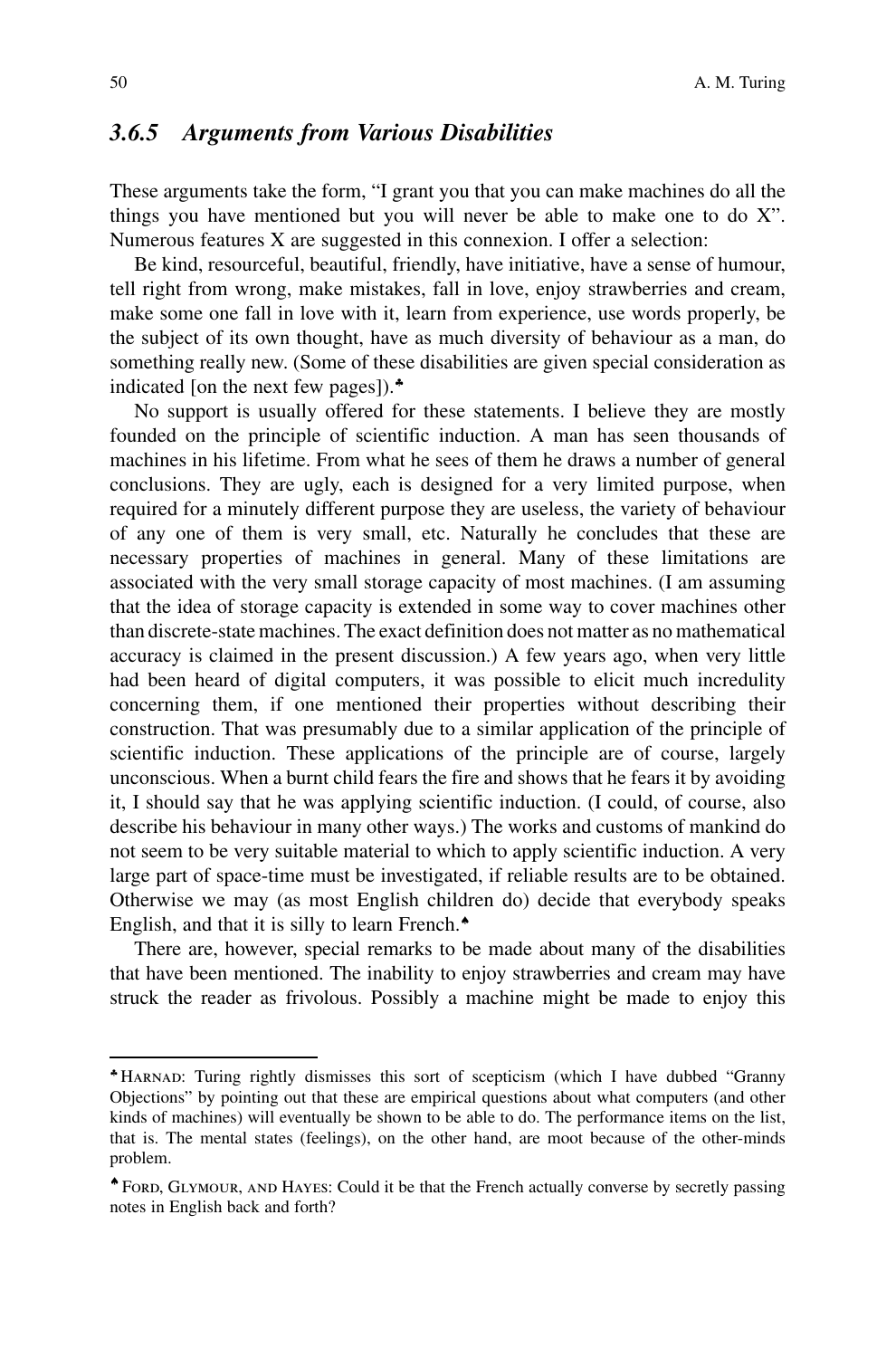delicious dish, but any attempt to make one do so would be idiotic. What is important about this disability is that it contributes to some of the other disabilities, e.g., to the difficulty of the same kind of friendliness occurring between man and machine as between white man and white man, or between black man and black man.<sup>★</sup>

The claim that "machines cannot make mistakes" seems a curious one. One is tempted to retort, "Are they any the worse for that?" But let us adopt a more sympathetic attitude, and try to see what is really meant. I think this criticism can be explained in terms of the imitation game. It is claimed that the interrogator could distinguish the machine from the man simply by setting them a number of problems in arithmetic. The machine would be unmasked because of its deadly accuracy. The reply to this is simple. The machine (programmed for playing the game) would not attempt to give the *right* answers to the arithmetic problems. It would deliberately introduce mistakes in a manner calculated to confuse the interrogator.♠ A mechanical fault would probably show itself through an unsuitable decision as to what sort of a mistake to make in the arithmetic. Even this interpretation of the criticism is not sufficiently sympathetic. But we cannot afford the space to go into it much further. It seems to me that this criticism depends on a confusion between two kinds of mistake. We may call them "errors of functioning" and "errors of conclusion". Errors of functioning are due to some mechanical or electrical fault which causes the machine to behave otherwise than it was designed to do. In philosophical discussions one likes to ignore the possibility of such errors; one is therefore discussing "abstract machines". These abstract machines are mathematical fictions rather than physical objects. By definition they are incapable of errors of functioning. In this sense we can truly say that "machines can never make mistakes"." Errors of conclusion can only arise when some meaning is attached to the output signals from the machine. The machine might, for instance, type out mathematical equations, or sentences in English. When a false proposition is typed we say that the machine has committed an error of conclusion. There is clearly no reason at all for saying that a machine cannot make this kind of mistake. It might do nothing but type out repeatedly " $0 = 1$ ". To take a less perverse example, it might have some method for drawing

<sup>♠</sup> Ford, Glymour, and Hayes: It is hard to know whether it is Turing's own racism in evidence in the preceding sentence, or merely a realistic acknowledgement of the state of race relations in England and her colonies in 1950 (and alas, often since). Given the post-WW2 history of racial relations in the USA, this racial reference may convey an unfortunate impression, but one needs to view it both from a 50-year perspective and a transatlantic shift. Turing was probably making a point about cross-*cultural* difficulties of communication.

<sup>♠</sup> Ford, Glymour, and Hayes: This point is obvious, but seems to undermine the value of imitation game to research in computer science. As Turing seems to realize, playing the imitation game – in any version – is really an exercise in mendacity. When one bears this in mind, it is hardly surprising that relatively little effort has in fact been expended in seriously trying to succeed at such a very silly and pointless goal, when there are so many more interesting and useful applications available for computer technology and AI.

<sup>♥</sup> Saygin: In a similar vein, can we say neurons can or cannot make mistakes?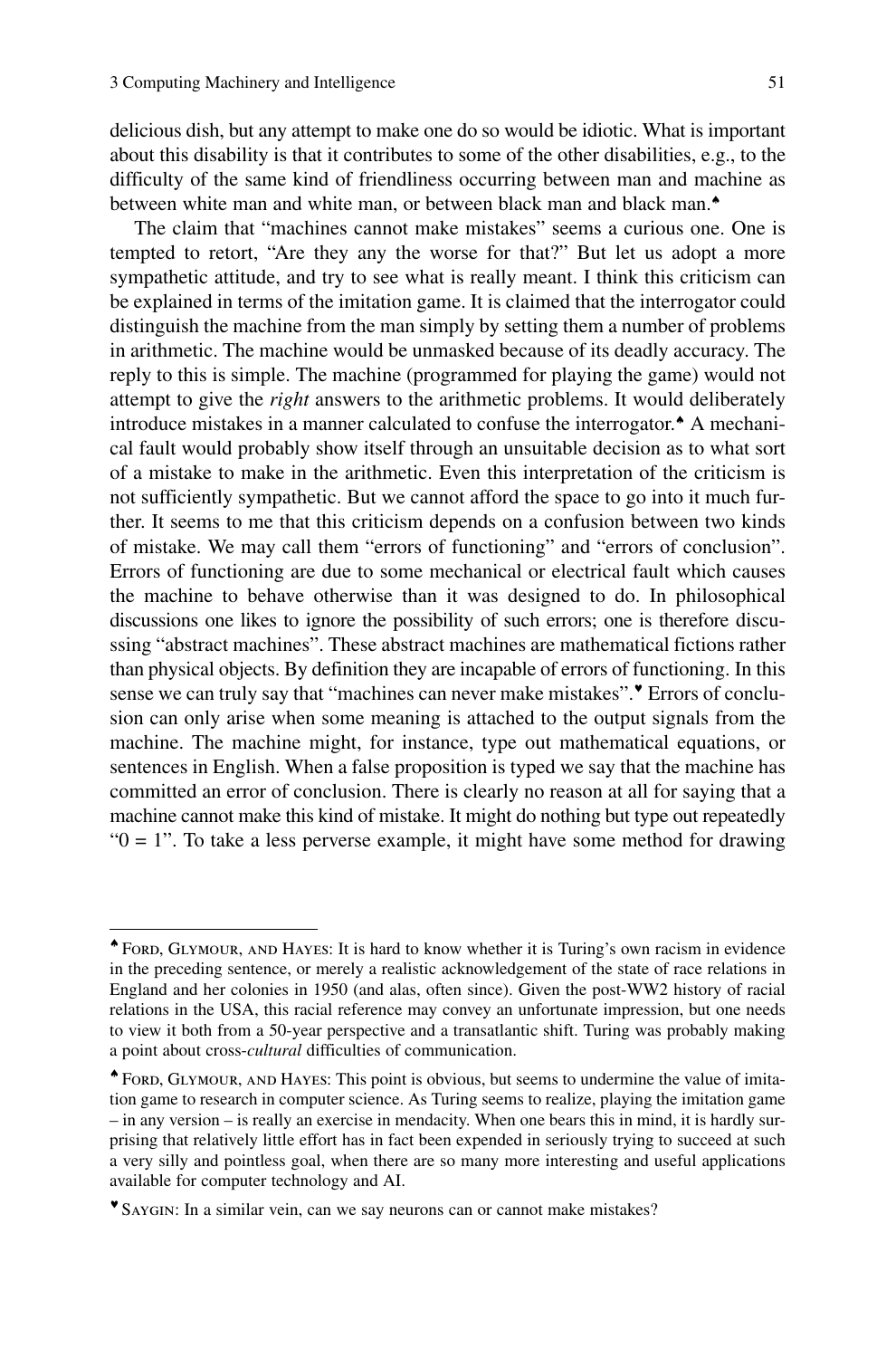conclusions by scientific induction. We must expect such a method to lead occasionally to erroneous results.<sup>★▼</sup>

The claim that a machine cannot be the subject of its own thought can of course only be answered if it can be shown that the machine has *some* thought with *some* subject matter. Nevertheless, "the subject matter of a machine's operations" does seem to mean something, at least to the people who deal with it. If, for instance, the machine was trying to find a solution of the equation  $x^2 - 40x - 11 = 0$  one would be tempted to describe this equation as part of the machine's subject matter at that moment. In this sort of sense a machine undoubtedly can be its own subject matter. It may be used to help in making up its own programs, or to predict the effect of alterations in its own structure. By observing the results of its own behaviour it can modify its own programs so as to achieve some purpose more effectively. These are possibilities of the near future, rather than Utopian dreams.<sup>◆▼</sup>

The criticism that a machine cannot have much diversity of behaviour is just a way of saying that it cannot have much storage capacity. Until fairly recently a storage capacity of even a thousand digits was very rare. <sup>◆</sup>

<sup>♠</sup> Ford, Glymour, and Hayes: Such programs have been written. The most famous examples are probably Lenat's AM, which learned a number of mathematical concepts, and Simon's BACON program. Inductive learning is now a generally useful technique in many application areas. The same basic techniques are used in televisions to guess likely programs to record, to rapidly detect likely credit card fraud, and in industrial control applications.

<sup>♥</sup> Saygin: Computers are now routinely used in several real-world applications that are best addressed by inductive learning from large amounts of data. A lot of solicitation we receive (e.g., credit card and loan offers) is based on computations carried out by computer programs that try to predict our interests and spending habits. They make mistakes – otherwise I would not be getting all this junk information about how I should finance my "second home."

<sup>♠</sup> Ford, Glymour, and Hayes: This was not merely a conjecture by Turing. In some sense it was obvious that a machine's interactions with the environment could alter the machine's program, and, equally, that a machine could have a representation of its own program and use that representation as an object of computation – i.e., make inferences about it. Optimizing compilers have been doing this kind of thing for decades. It is amusing to recall that one of the papers presented at one of the first AI meetings ever held, in 1956, was about the design of a Fortran complier.

<sup>♥</sup> Saygin: Turing is correct about this prediction. The field of machine learning is one of the most fruitful lines of research in AI. Furthermore, computer programs that modify themselves are also used (e.g., many types of genetic algorithm and neural network systems).

<sup>♠</sup> Ford, Glymour, and Hayes: Now that machines have gigantic capacities, it is sometimes objected that they still are rather unenterprising in their behaviour: they do not strike out for newground, form new concepts, or behave unpredictably. This criticism misses the fact that most computer programs are *designed* to be unenterprising because they are more useful that way. It is not hard to make a laptop computer extremely unpredictable in its behaviour, but – like a servant with attention-deficit disorder – that also makes it much less useful. What Turing seems to have in mind is the objection that computers do not seem to adaptively violate their own behavioural regularities in appropriate circumstances, a capacity that Sterrett has suggested is a mark of genuine intelligence. There is, however, no argument that computers cannot be designed to do as much.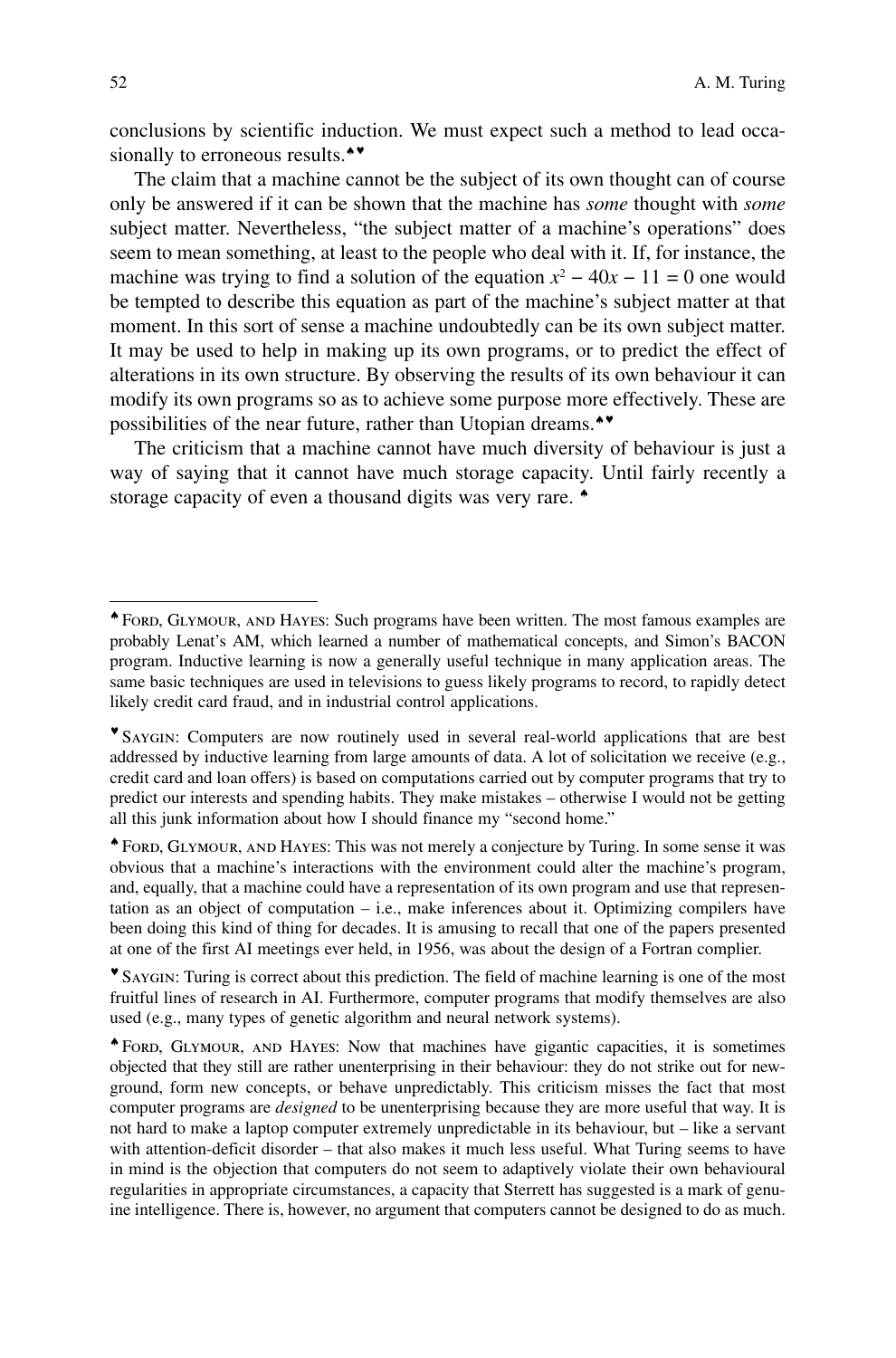The criticisms that we are considering here are often disguised forms of the argument from consciousness. Usually if one maintains that a machine *can* do one of these things, and describes the kind of method that the machine could use, one will not make much of an impression. It is thought that the method (whatever it may be, for it must be mechanical) is really rather base. Compare the parentheses in Jefferson's statement quoted on page 47.♠

#### *3.6.6 Lady Lovelace's Objection*

Our most detailed information of Babbage's Analytical Engine comes from a memoir by Lady Lovelace (1842). In it she states, "The Analytical Engine has no pretensions to *originate* anything. It can do *whatever we know how to order it* to perform" (her italics). This statement is quoted by *Hartree* (1949) who adds: "This does not imply that it may not be possible to construct electronic equipment which will "think for itself", or in which, in biological terms, one could set up a conditioned reflex, which would serve as a basis for "learning". Whether this is possible in principle or not is a stimulating and exciting question, suggested by some of these recent developments. But it did not seem that the machines constructed or projected at the time had this property".

I am in thorough agreement with Hartree over this. It will be noticed that he does not assert that the machines in question had not got the property, but rather that the evidence available to Lady Lovelace did not encourage her to believe that they had it. It is quite possible that the machines in question had in a sense got this property. For suppose that some discrete-state machine has the property. The Analytical Engine was a universal digital computer, so that, if its storage capacity and speed were adequate, it could by suitable programming be made to mimic the machine in question. Probably this argument did not occur to the Countess or to Babbage.♠ In any case there was no obligation on them to claim all that could be claimed.

This whole question will be considered again under the heading of learning machines.

A variant of Lady Lovelace's objection states that a machine can "never do anything really new".<sup>\*</sup> This may be parried for a moment with the saw, "There is

<sup>♠</sup> Ford, Glymour, and Hayes: Exactly. As many have noted, if we know how it works, we are reluctant to call it intelligent.

<sup>♠</sup> Ford, Glymour, and Hayes: To be fair, it is not a very good argument in any case, as the analytical engine had intrinsic speed limitations due to its mechanical construction. Turing here slips a little too quickly between theoretical computability and practical implementability.

<sup>♣</sup> Harnad: This is one of the many Granny objections. The correct reply is that (1) all causal systems are describable by formal rules (this is the equivalent of the Church/Turing Thesis), including ourselves; (2) we know from complexity theory as well as statistical mechanics that the fact that a system's performance is governed by rules does not mean we can predict everything it does; (3) it is not clear that anyone or anything has "originated" anything new since the Big Bang.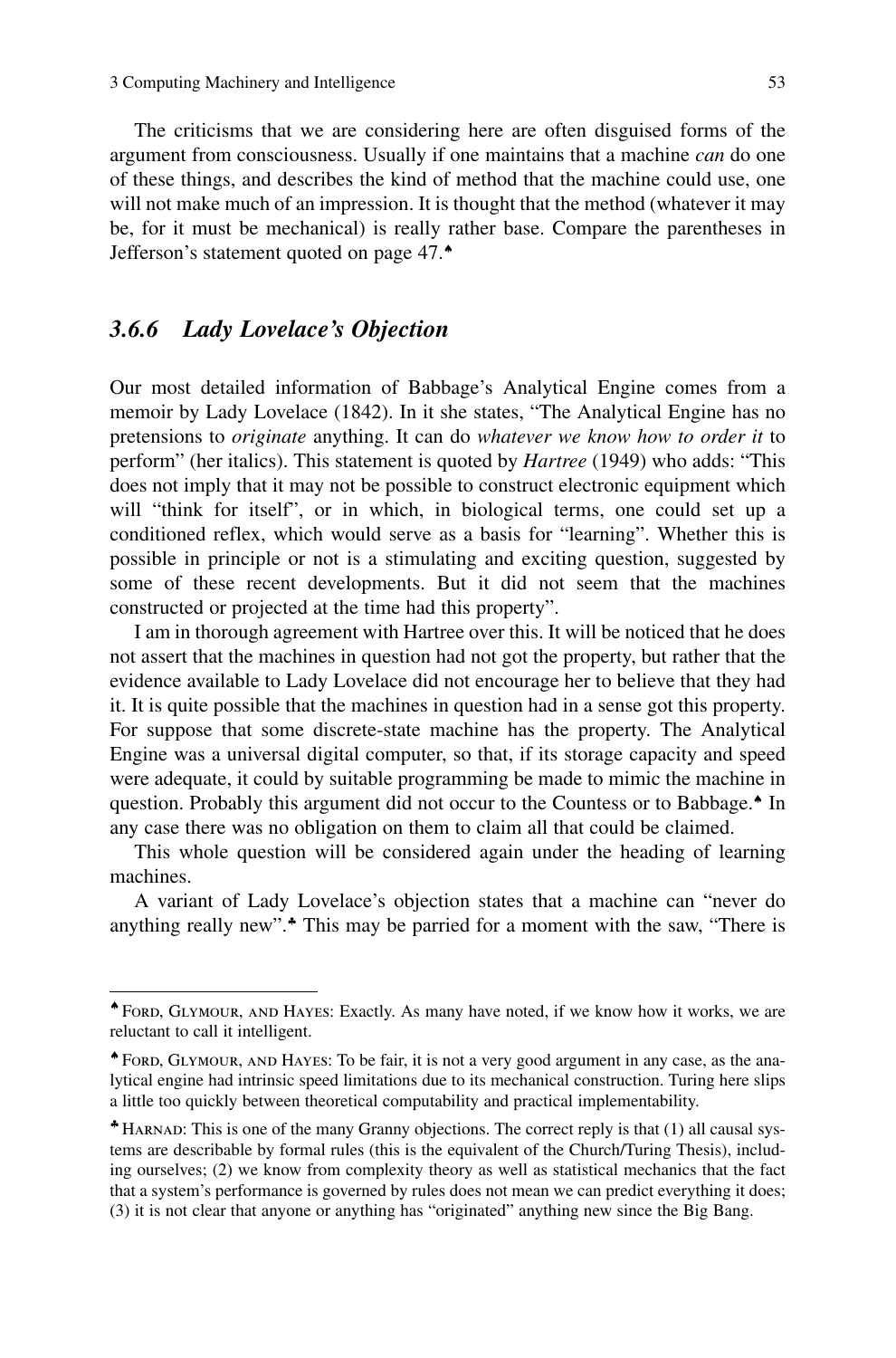nothing new under the sun". Who can be certain that "original work" that he has done was not simply the growth of the seed planted in him by teaching, or the effect of following well-known general principles.♠ A better variant of the objection says that a machine can never "take us by surprise". This statement is a more direct challenge and can be met directly. Machines take me by surprise with great frequency. This is largely because I do not do sufficient calculation to decide what to expect them to do, or rather because, although I do a calculation, I do it in a hurried, slipshod fashion, taking risks. Perhaps I say to myself, "I suppose the voltage here ought to be the same as there: anyway let's assume it is". Naturally I am often wrong, and the result is a surprise for me for by the time the experiment is done, these assumptions have been forgotten. These admissions lay me open to lectures on the subject of my vicious ways, but do not throw any doubt on my credibility when I testify to the surprises I experience.

I do not expect this reply to silence my critic. He will probably say that such surprises are due to some creative mental act on my part, and reflect no credit on the machine. This leads us back to the argument from consciousness, and far from the idea of surprise. It is a line of argument we must consider closed, but it is perhaps worth remarking that the appreciation of something as surprising requires as much of a "creative mental act" whether the surprising event originates from a man, a book, a machine, or anything else.

The view that machines cannot give rise to surprises is due, I believe, to a fallacy to which philosophers and mathematicians are particularly subject. This is the assumption that as soon as a fact is presented to a mind all consequences of that fact spring into the mind simultaneously with it. It is a very useful assumption under many circumstances, but one too easily forgets that it is false. A natural

<sup>♠</sup> Ford, Glymour, and Hayes: Turing's point applies to many philosophical cavils about machine learning. John Norton, at the University of Pittsburgh, once described a machine that learned Newton's laws from empirical regularities of the solar system such as Kepler's laws. The procedure used simple heuristics that could have been applied in other domains, but perhaps not always successfully. The same could be said of the discovery procedures proposed by Pat Langley, Herb Simon, and their collaborators in their *Scientific Discovery*, 1985, and elsewhere. A common objection is that these programs do not really discover anything, because the context, data, and framework are all kludged – built in by the programmer. Newton and a few others (e.g., Einstein) showed enormous flexibility and inventiveness for constructing new mathematical representations framing families of possible theories, and for inventing heuristics for inference to theories so represented. But even they started with an enormous background of tools they did not invent (as even Newton acknowledged: "I have stood on the shoulders of giants."). Einstein, for example, learned electrodynamics as an undergraduate, and his textbook emphasized the key puzzle behind the special theory of relativity, the induction of current by relative motion of conductor and magnetic field. When he turned to attempts to extend relativity to gravitation he learned differential geometry and field theory and used these tools in a heuristic search, over 8 years and many failed attempts, for a satisfactory theory. The mystification of Einstein by some notable historians notwithstanding, it is not implausible to think a program could simulate Einstein's search for the general theory of relativity.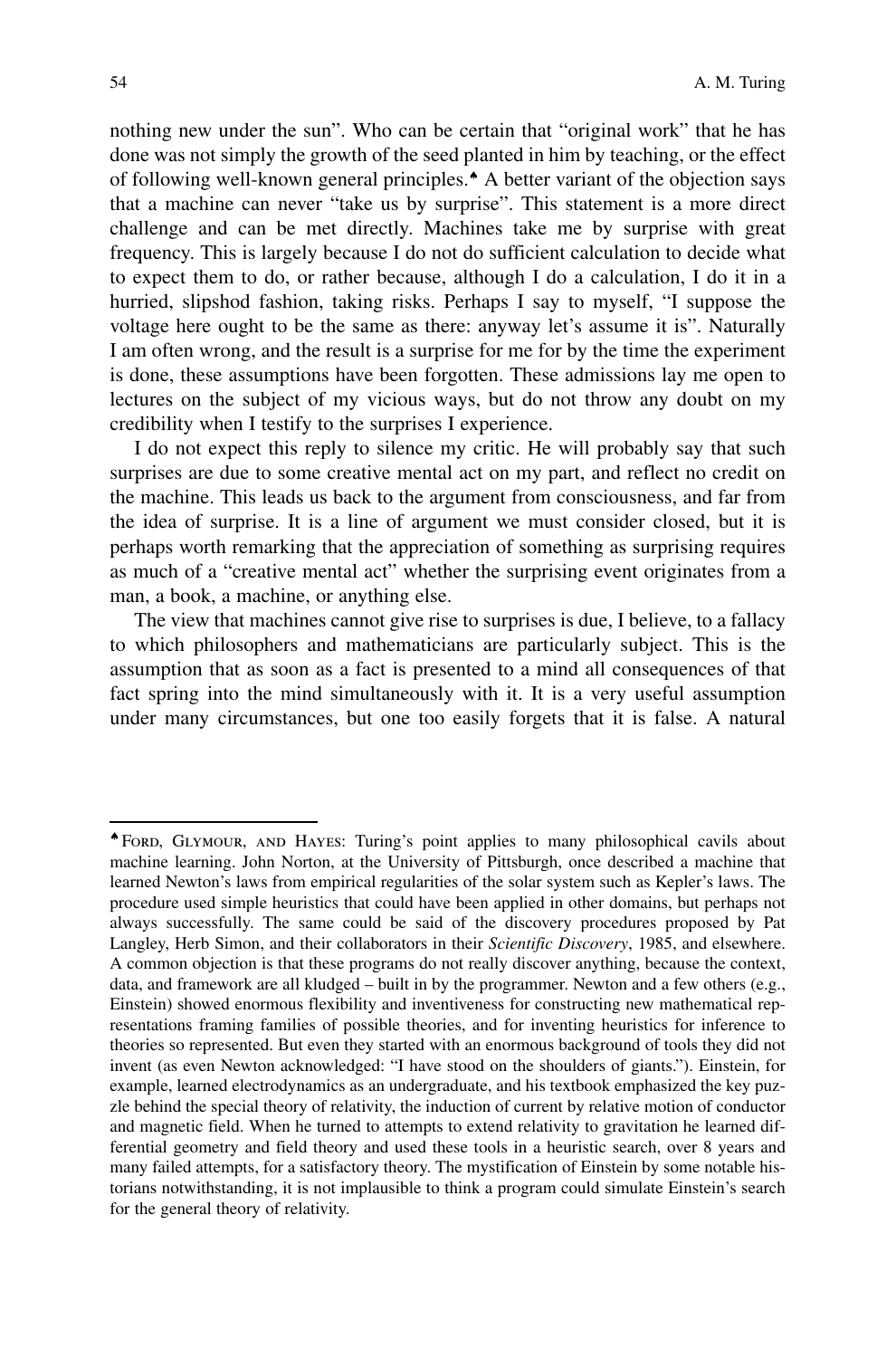consequence of doing so is that one then assumes that there is no virtue in the mere working out of consequences from data and general principles.<sup>◆▲</sup>

#### *3.6.7 Argument from Continuity in the Nervous System*

The nervous system is certainly not a discrete-state machine. A small error in the information about the size of a nervous impulse impinging on a neuron, may make a large difference to the size of the outgoing impulse. It may be argued that, this being so, one cannot expect to be able to mimic the behaviour of the nervous system with a discrete-state system.<sup>\*</sup>

It is true that a discrete-state machine must be different from a continuous machine. But if we adhere to the conditions of the imitation game, the interrogator will not be able to take any advantage of this difference. The situation can be made clearer if we consider some other simpler continuous machine. A differential analyser will do very well. (A differential analyser is a certain kind of machine not of the discrete-state type used for some kinds of calculation.) Some of these provide their answers in a typed form, and so are suitable for taking part in the game. It would not be possible for a digital computer to predict exactly what answers the differential analyser would give to a problem, but it would be quite capable of giving the right sort of answer. For instance, if asked to give the value of  $\pi$  (actually about 3.1416) it would be reasonable to choose at random between the values 3.12, 3.13, 3.14, 3.15, 3.16 with the probabilities of 0.05, 0.15, 0.55, 0.19, 0.06 (say). Under these circumstances it would be very difficult for the interrogator to distinguish the differential analyser from the digital computer.

<sup>♠</sup> Ford, Glymour, and Hayes: This tendency is evident in several methodological critics of AI. For example, both Jerry Fodor and Hilary Putnam, interviewed in "Speaking Minds" (Baumgartner and Payr, 1996), seem to feel that the "engineering details" of the actual mechanisms of mechanical thinking are of no real interest (Hayes and Ford, 1997).

<sup>♣</sup> Harnad: Turing is quite right to point out that knowing something is true does not mean knowing everything it entails; this is especially true of mathematical conjectures, theorems, and axioms.

But I think Lady Lovelace's preoccupation with freedom from rules and novelty is even more superficial than this. It takes our introspective ignorance about the causal basis of our performance capacities at face value, as if that ignorance demonstrated that our capacities are actually sui generis acts of our psychokinetic will – rather than being merely the empirical evidence of our functional ignorance, for future reverse-engineering (cognitive science) to remedy.

<sup>♣</sup> Harnad: According to the Church/Turing Thesis, there is almost nothing that a computer cannot simulate, to as close an approximation as desired, including the brain. But, as noted, there is no reason computers should be the only machines eligible for Turing testing. Robots can have analogue components as well. Any dynamical causal system is eligible, as long as it delivers the performance capacity.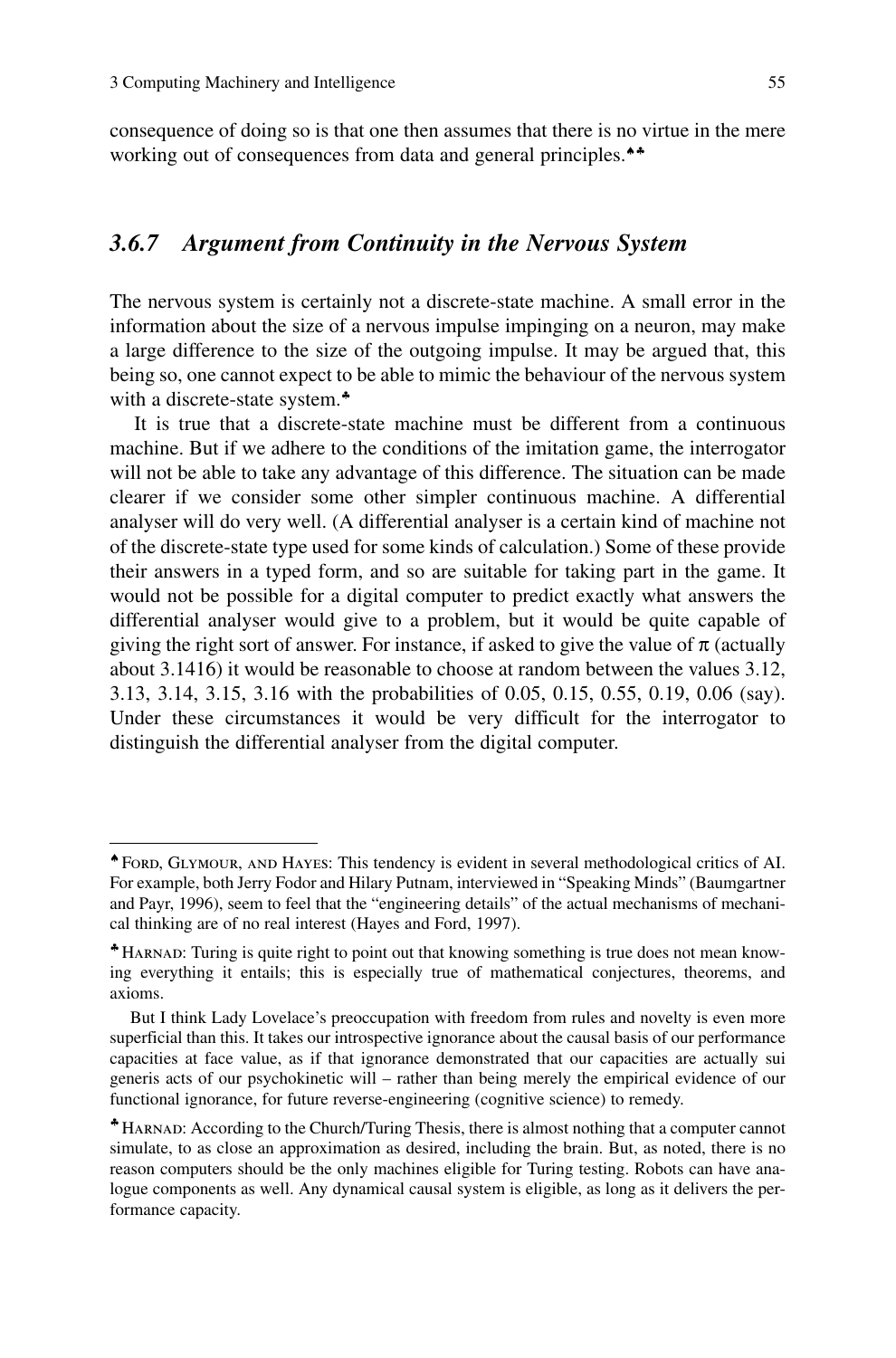## *3.6.8 The Argument from Informality of Behaviour*

It is not possible to produce a set of rules purporting to describe what a man should do in every conceivable set of circumstances.♣ One might for instance, have a rule that one is to stop when one sees a red traffic light, and to go if one sees a green one, but what if by some fault both appear together? One may perhaps decide that it is safest to stop. But some further difficulty may well arise from this decision later. To attempt to provide rules of conduct to cover every eventuality, even those arising from traffic lights, appears to be impossible. With all this I agree.

From this it is argued that we cannot be machines. I shall try to reproduce the argument, but I fear I shall hardly do it justice. It seems to run something like this. "If each man had a definite set of rules of conduct by which he regulated his life he would be no better than a machine. But there are no such rules, so men cannot be machines." The undistributed middle is glaring. I do not think the argument is ever put quite like this, but I believe this is the argument used nevertheless. There may however be a certain confusion between "rules of conduct" and "laws of behaviour" to cloud the issue. By "rules of conduct" I mean precepts such as Stop if you see red lights", on which one can act, and of which one can be conscious. By "laws of behaviour" I mean laws of nature as applied to a man's body such as "if you pinch him he will squeak".♠ If we substitute "laws of behaviour which regulate his life" for "laws of conduct by which he regulates his life" in the argument quoted the undistributed middle is no longer insuperable. For we believe that it is not only true that being regulated by laws of behaviour implies being some sort of machine (though not necessarily a discrete-state machine), but that conversely being such a machine implies being regulated by such laws. However, we cannot so easily convince ourselves of the absence of complete laws of behaviour as of complete rules of conduct. The only way we know of for finding such laws is scientific observation, and we certainly know of no circumstances under which we could say, "We have searched enough. There are no such laws."

<sup>♣</sup> Harnad: First, the successful Turing Test candidate need not be just computational (rule based); all the arguments for T3 robots and their need of real-world sensorimotor capacities, mechanisms, and experience suggest that more is required in a successful candidate than just computation. The impossibility of second-guessing a set of rules that predicts every contingency in advance is probably also behind the "Frame Problem" in (AI) (Harnad, 1993). But it will still be true, because of the Church/Turing Thesis, that the successful hybrid computational/dynamic T3 robot will still be computer-simulable in principle – a virtual robot in a virtual world. So the rule-based system can describe what a T3 robot would do under all contingencies; that simulation would simply not be a T3 robot, any more than its virtual world would be the real world.

<sup>♠</sup> Ford, Glymour, and Hayes: This dichotomy seems, with hindsight, to omit a number of intermediate possibilities, in particular "laws" or "rules" which are purely psychological, but of which we are unconscious.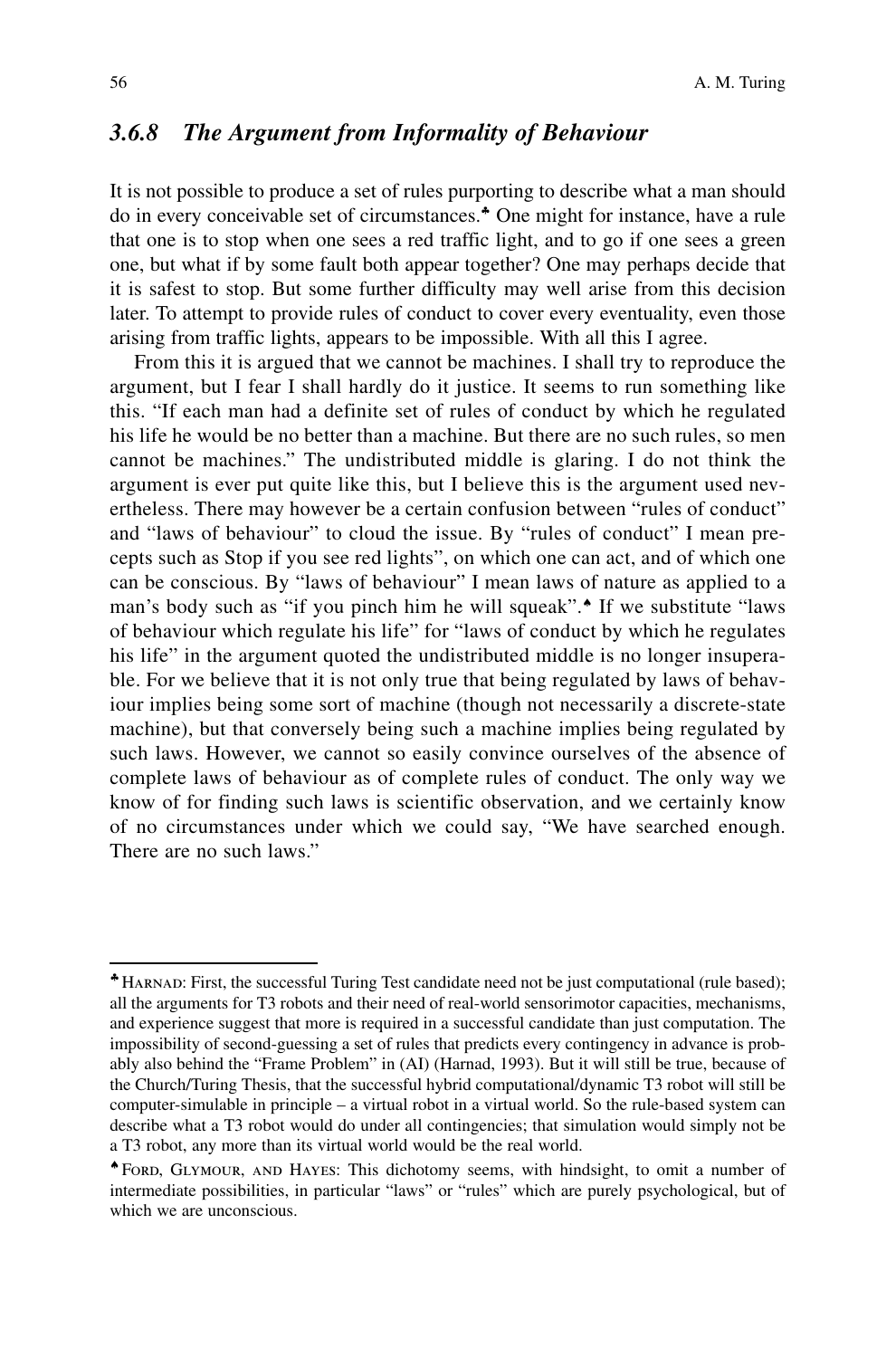We can demonstrate more forcibly that any such statement would be unjustified; for suppose, we could be sure of finding such laws if they existed. Then given a discrete-state machine it should certainly be possible to discover by observation sufficient about it to predict its future behaviour, and this within a reasonable time, say a thousand years. But this does not seem to be the case. I have set up on the Manchester computer a small program using only 1,000 units of storage, whereby the machine supplied with one 16-figure number replies with another within 2 s. I would defy anyone to learn from these replies sufficient about the program to be able to predict any replies to untried values.♠

#### *3.6.9 The Argument from Extra-sensory Perception*

I assume that the reader is familiar with the idea of extrasensory perception, and the meaning of the four items of it, viz. telepathy, clairvoyance, precognition, and psychokinesis. These disturbing phenomena seem to deny all our usual scientific ideas. How we should like to discredit them! Unfortunately the statistical evidence, at least for telepathy, is overwhelming.♣ It is very difficult to rearrange one's ideas so as to fit these new facts in. Once one has accepted them it does not seem a very big step to believe in ghosts and bogies. The idea that our bodies move simply according to the known laws of physics, together with some others not yet discovered but somewhat similar, would be one of the first to go.

This argument is to my mind quite a strong one. One can say in reply that many scientific theories seem to remain workable in practice, in spite of clashing with E.S.P.; that in fact one can get along very nicely if one forgets about it. This is rather cold comfort, and one fears that thinking is just the kind of phenomenon where E.S.P. may be especially relevant.

A more specific argument based on E.S.P. might run as follows: "Let us play the imitation game, using as witnesses a man who is good as a telepathic receiver, and a digital computer. The interrogator can ask such questions as 'What suit does the

<sup>♠</sup> Ford, Glymour, and Hayes: This seems to be a similar point to that made earlier about prediction and complexity. Turing has testified that machines often surprise him: Here, he seems to be saying, he has a small machine that will surprise *you*. More seriously, however, Turing's general point here seems to be well supported by the last 50 years of cognitive science. Indeed, there are many "laws of behavior" which seem to apply to the workings of our minds, and of which we are quite unconscious. The many fringe areas of consciousness revealed by studies such as those made popular by the writings of such authors as Vilayanur Ramachandran and Oliver Sacks are also eloquent testimonials to the imperfect nature of our own introspections.

<sup>♣</sup> Harnad: It is a pity that at the end Turing reveals his credulousness about these dubious phenomena, for if psychokinesis (mind over matter) were genuinely possible, then ordinary matter/ energy engineering would not be enough to generate a thinking mind; and if telepathy (true mindreading) were genuinely possible, then that would definitely trump the Turing Test.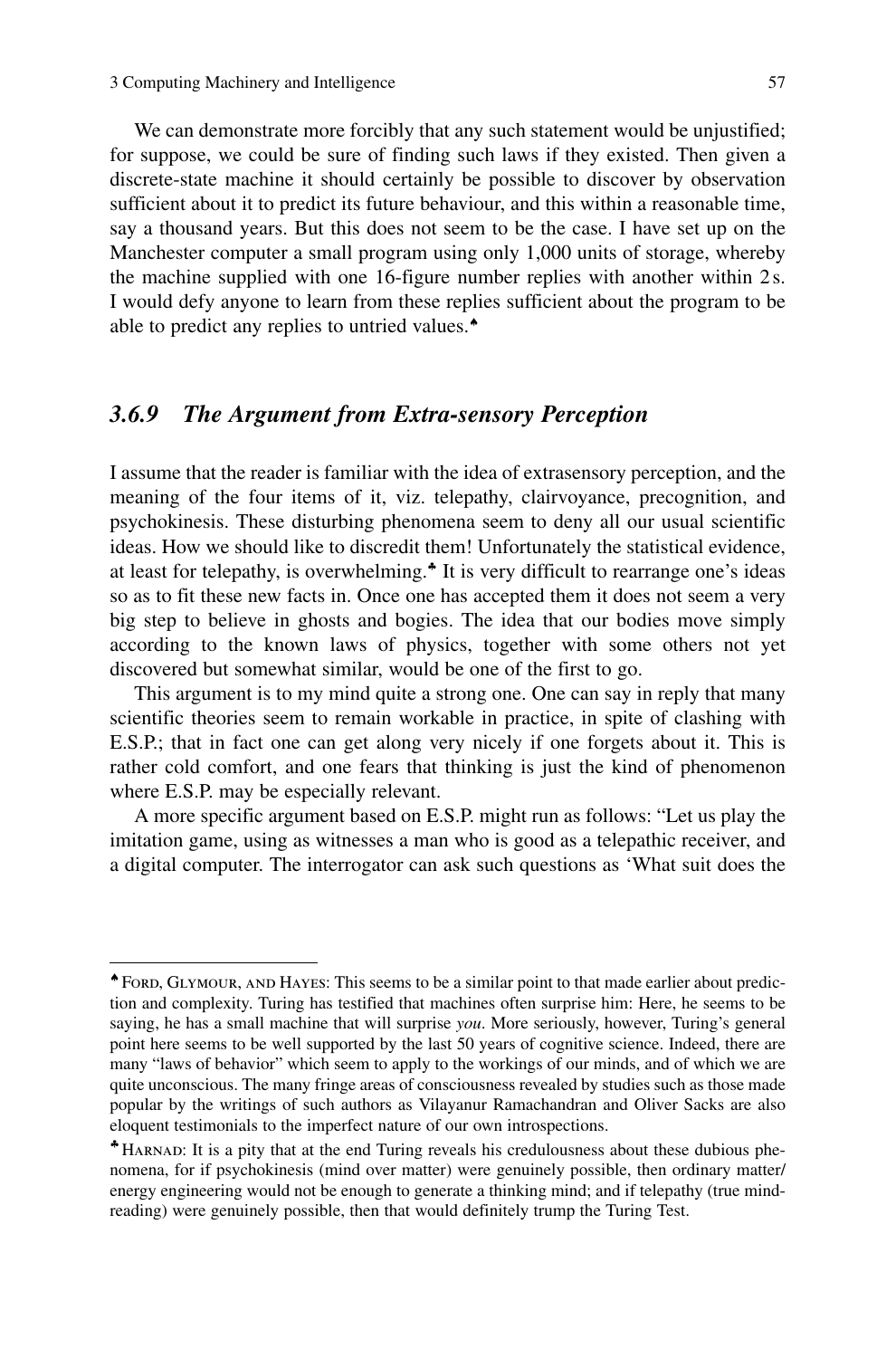card in my right hand belong to?' The man by telepathy or clairvoyance gives the right answer 130 times out of 400 cards. The machine can only guess at random, and perhaps gets 104 right, so the interrogator makes the right identification." There is an interesting possibility which opens here. Suppose the digital computer contains a random number generator. Then it will be natural to use this to decide what answer to give. But then the random number generator will be subject to the psychokinetic powers of the interrogator. Perhaps this psychokinesis might cause the machine to guess right more often than would be expected on a probability calculation, so that the interrogator might still be unable to make the right identification. On the other hand, he might be able to guess right without any questioning, by clairvoyance. With E.S.P. anything may happen.

If telepathy is admitted it will be necessary to tighten our test up. The situation could be regarded as analogous to that which would occur if the interrogator were talking to himself and one of the competitors was listening with his ear to the wall. To put the competitors into a "telepathy-proof room" would satisfy all requirements.♠

# **3.7 Learning Machines**♣

The reader will have anticipated that I have no very convincing arguments of a positive nature to support my views. If I had I should not have taken such pains to point out the fallacies in contrary views. Such evidence as I have I shall now give.

Let us return for a moment to Lady Lovelace's objection, which stated that the machine can only do what we tell it to do. One could say that a man can "inject" an idea into the machine, and that it will respond to a certain extent and then drop into quiescence, like a piano string struck by a hammer. Another simile would be an atomic pile of less than critical size: an injected idea is to correspond to a neutron entering the pile from without. Each such neutron will cause a certain disturbance which eventually dies away. If, however, the size of the pile is sufficiently increased,

<sup>♠</sup> Ford, Glymour, and Hayes: This section reads strangely now, but the conviction that the statistical evidence for telepathy was "overwhelming" was not uncommon at the time. (Compare, e.g., Michael Scriven's similar conclusion only a few years later.) But that conviction was seriously shaken when J. B. Rhine's successor, who tried unsuccessfully to guarantee the reality of extrasensory perception by using a computer to randomly generate targets and score subjects' hits and misses, was found to have jimmied the computer to produce faked positive results. There is a less anecdotal argument: even the tiniest quantum effects, when real, can be promulgated through multipliers to reliably produce big effects (Turing hinted at an example earlier). But no ESP phenomenon, by anyone, has ever been so multiplied (Glymour, 1987).

<sup>♣</sup> Harnad: Turing successfully anticipates machine learning, developmental modelling and evolutionary modelling in this prescient section.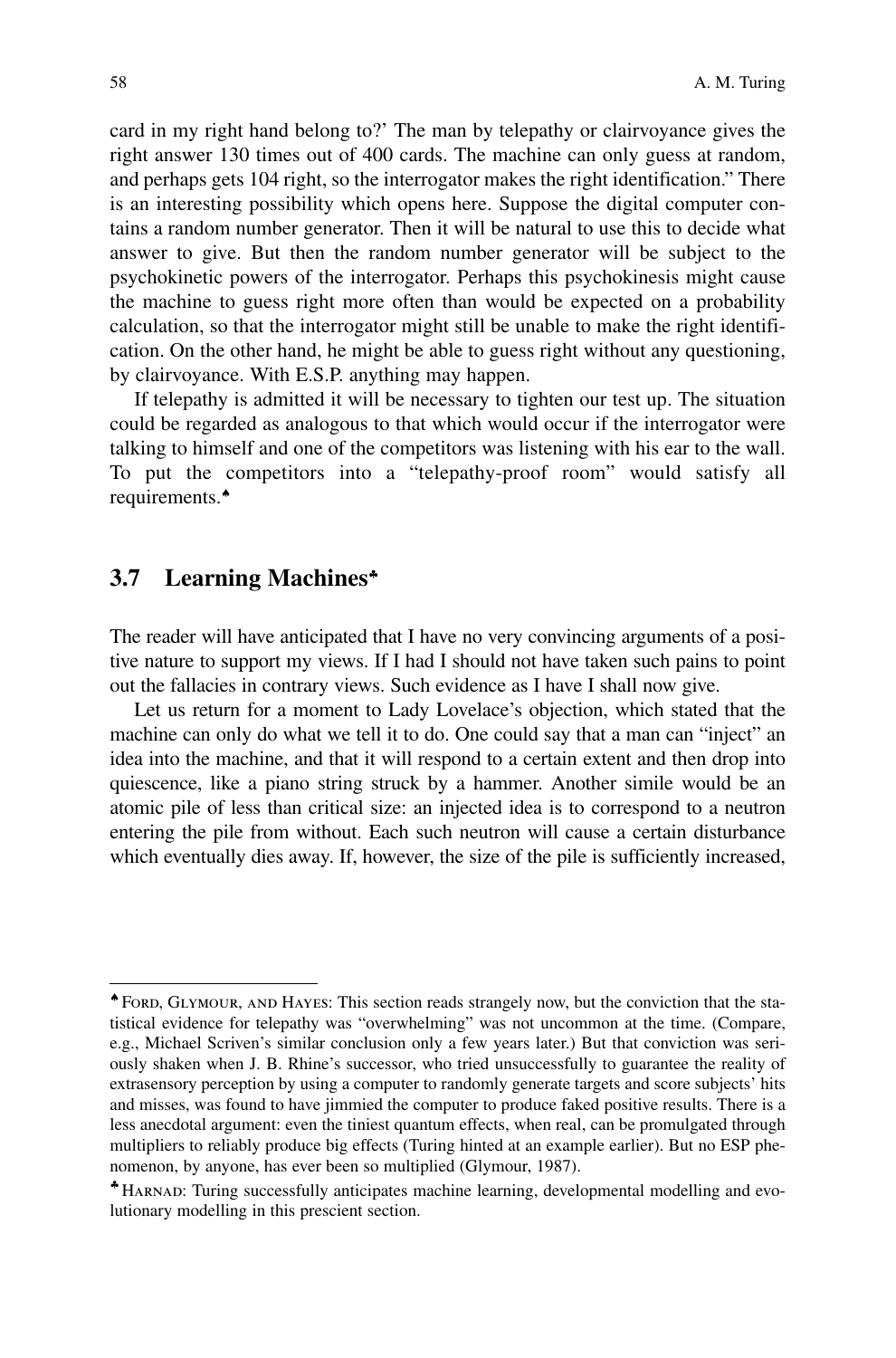the disturbance caused by such an incoming neutron will very likely go on and on increasing until the whole pile is destroyed. Is there a corresponding phenomenon for minds, and is there one for machines? There does seem to be one for the human mind. The majority of them seem to be "sub-critical", i.e., to correspond in this analogy to piles of subcritical size. An idea presented to such a mind will on average give rise to less than one idea in reply. A smallish proportion is supercritical. An idea presented to such a mind may give rise to a whole "theory" consisting of secondary, tertiary, and more remote ideas. Animals minds seem to be very definitely subcritical. Adhering to this analogy we ask, "Can a machine be made to be super-critical?"

The "skin of an onion" analogy is also helpful. In considering the functions of the mind or the brain we find certain operations which we can explain in purely mechanical terms. This we say does not correspond to the real mind: it is a sort of skin which we must strip off if we are to find the real mind. But then in what remains we find a further skin to be stripped off, and so on. Proceeding in this way do we ever come to the "real" mind, or do we eventually come to the skin which has nothing in it? In the latter case the whole mind is mechanical. (It would not be a discrete-state machine however. We have discussed this.)

These last two paragraphs do not claim to be convincing arguments. They should rather be described as "recitations tending to produce belief".♠

The only really satisfactory support that can be given for the view expressed at the beginning of §6, will be that provided by waiting for the end of the century and then doing the experiment described. But what can we say in the meantime? What steps should be taken now if the experiment is to be successful?

As I have explained, the problem is mainly one of programming. Advances in engineering will have to be made too, but it seems unlikely that these will not be adequate for the requirements. Estimates of the storage capacity of the brain vary from  $10^{10}$  to  $10^{15}$  binary digits. I incline to the lower values and believe that only a very small fraction is used for the higher types of thinking.♠ Most of it is probably used for the retention of visual impressions. I should be surprised if more than  $10^9$ were required for satisfactory playing of the imitation game, at any rate against a blind man. (Note: The capacity of the *Encyclopaedia Britannica*, 11th edition, is  $2 \times 10^9$ .) A storage capacity of  $10^7$  would be a very practicable possibility even by present techniques. It is probably not necessary to increase the speed of operations of the machines at all.♠ Parts of modern machines which can be regarded as

<sup>♠</sup> Ford, Glymour, and Hayes: What Daniel Dennett later referred to as "intuition pumps." It seems that both sides in these debates are often reduced to pumping.

<sup>♠</sup> Ford, Glymour, and Hayes: These estimates were based on very little neurological data. The current view is that it may be hard to express the storage capacity of the human brain in such simple terms.

<sup>♠</sup>Ford, Glymour, and Hayes: That view now seems unrealistic. It may be that Turing underestimated the computational costs involved in running realistically reliable software simulations. At the time of writing, no one had even attempted to write a program of the complexity of a modern operating system.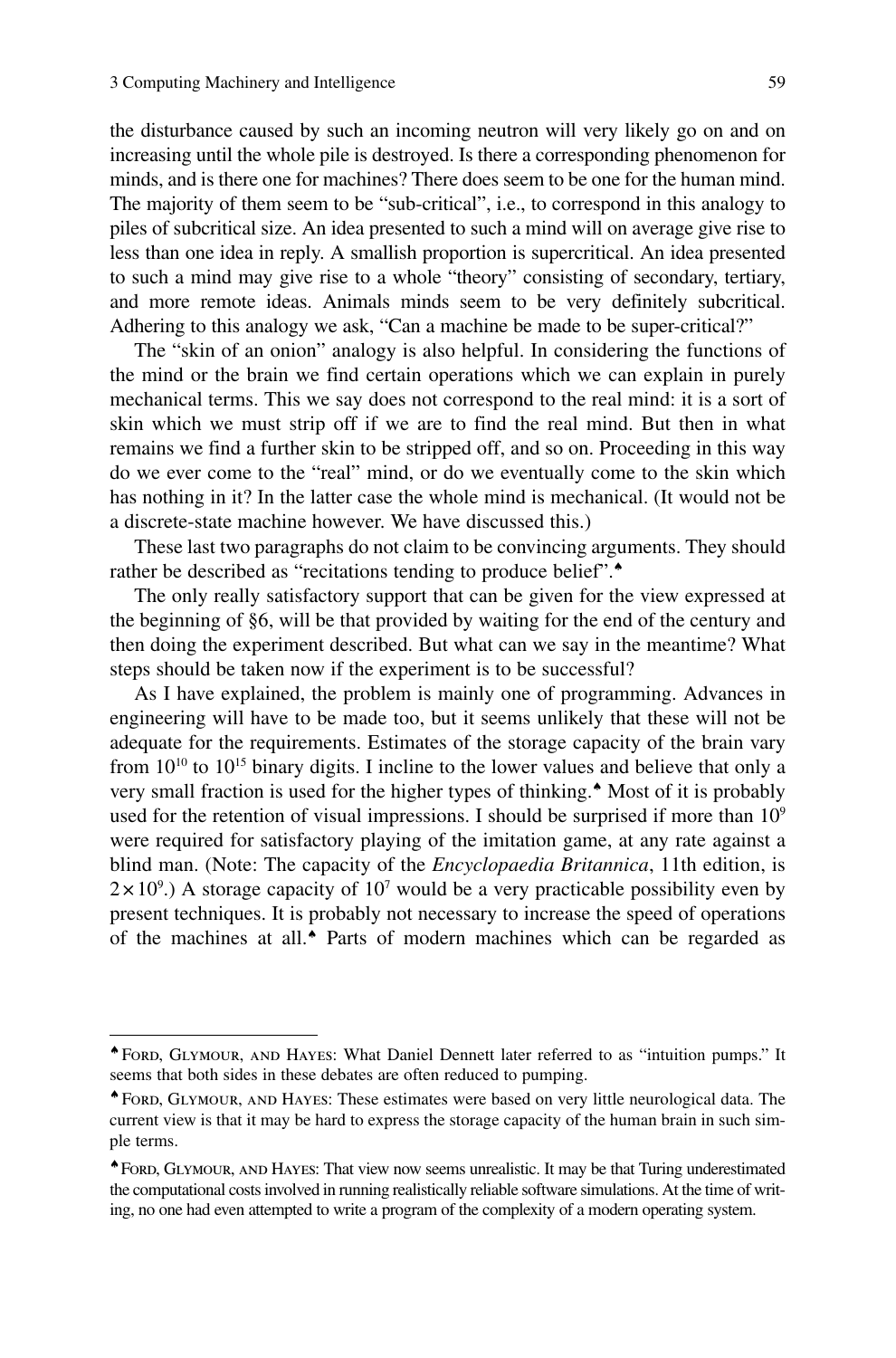analogues of nerve cells work about a thousand times faster than the latter.♠ This should provide a "margin of safety" which could cover losses of speed arising in many ways. Our problem then is to find out how to program these machines to play the game. At my present rate of working I produce about a thousand digits of program a day, so that about 60 workers, working steadily through the 50 years might accomplish the job, if nothing went into the waste-paper basket.♠ Some more expeditious method seems desirable.

In the process of trying to imitate an adult human mind we are bound to think a good deal about the process which has brought it to the state that it is in. We may notice three components:

- (a) The initial state of the mind, say at birth
- (b) The education to which it has been subjected
- (c) Other experience, not to be described as education, to which it has been subjected

Instead of trying to produce a program to simulate the adult mind, why not rather try to produce one which simulates the child's? If this were then subjected to an appropriate course of education one would obtain the adult brain. Presumably the child-brain is something like a notebook as one buys it from the stationer's. Rather little mechanism, and lots of blank sheets.♠ (Mechanism and writing are from our point of view almost synonymous.) Our hope is that there is so little mechanism in the child-brain that something like it can be easily programmed. The amount of

<sup>♠</sup> Ford, Glymour, and Hayes: Again, this comment seems naïve in hindsight, although it was one commonly made at that time. Neurons, we now realize, are far more complex than the simple switch-like components that they were once thought to be. Moreover, as the neurologist Valentino Braitenberg has observed, the average connectivity of the mammalian cortex is so high that it would be impossible to physically assemble a brain even if one were given all the neurons and a connection diagram. This does not argue against Turing's basic point, but it does suggest that the complexity estimates might need to be revised.

<sup>♠</sup> Ford, Glymour, and Hayes: Turing's optimism about the management of large-scale software engineering projects now seems incredible.

<sup>♠</sup> Ford, Glymour, and Hayes: This remark also seems now to be naive, although again it reflects a commonly held view at the time Turing was writing. The range of innate knowledge available to neonates, or occurring automatically in the course of maturation without the application of learning mechanisms, has been the subject of intense research and debate in developmental psychology in recent years. Nativists argue that knowledge of biological distinctions, native physics, and elements of "folk" psychology are innate; non-nativists argue that while some perceptual categorizations and dispositions to imitate may be innate, more sophisticated knowledge is produced by rapid learning mechanisms, so that the internal mental life of even very young children consists of private, and perhaps subconscious, theory construction and revision. Nativist arguments turn on experimental demonstrations of knowledge at ever earlier ages, with the tacit premise that children can not have learned specific ranges of knowledge with the requisite speed. But there has been very little research on learning mechanisms in early childhood. For a discussion of folk psychology, see (Gopnik and Meltzoff, 1996), and for a discussion of hypotheses about early learning mechanisms see (Glymour, 2001).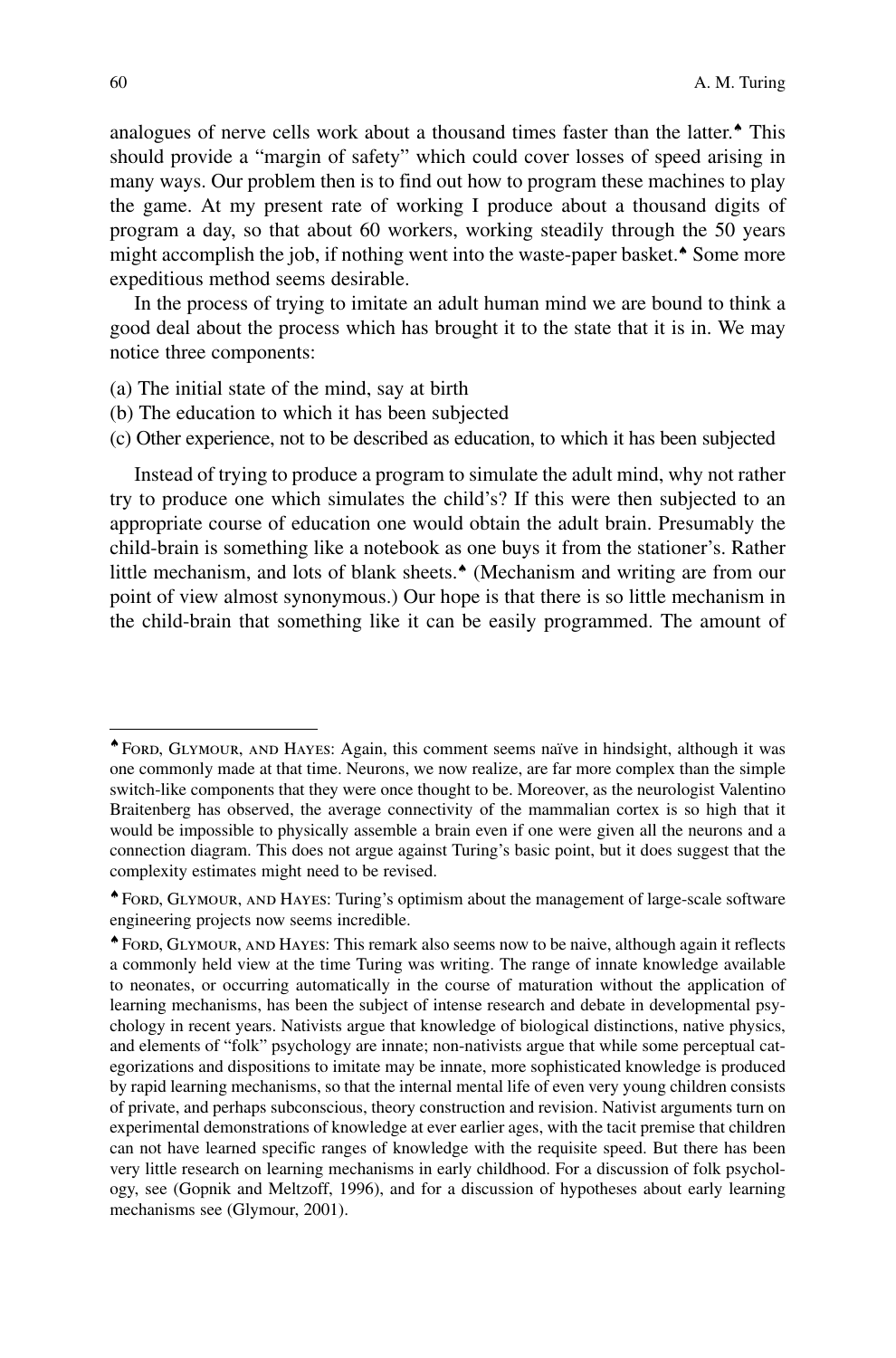work in the education we can assume, as a first approximation, to be much the same as for the human child.♥

We have thus divided our problem into two parts. The child-program and the education process. These two remain very closely connected. We cannot expect to find a good child-machine at the first attempt. One must experiment with teaching one such machine and see how well it learns. One can then try another and see if it is better or worse. There is an obvious connection between this process and evolution, by the identifications

Structure of the child machine = Hereditary material Changes of the child machine = Mutations Natural selection = Judgment of the experimenter

One may hope, however, that this process will be more expeditious than evolution. The survival of the fittest is a slow method for measuring advantages. The experimenter, by the exercise of intelligence, should be able to speed it up. Equally important is the fact that he is not restricted to random mutations. If he can trace a cause for some weakness he can probably think of the kind of mutation which will improve it.

It will not be possible to apply exactly the same teaching process to the machine as to a normal child. It will not, for instance, be provided with legs, so that it could not be asked to go out and fill the coal scuttle. Possibly it might not have eyes.♥ But however, well these deficiencies might be overcome by clever engineering, one could not send the creature to school without the other children making excessive fun of it. It must be given some tuition. We need not be too concerned about the legs, eyes, etc. The example of Miss *Helen Keller* shows that education can take place provided that communication in both directions between teacher and pupil can take place by some means or other.

<sup>♥</sup> Saygin: Most neurons can be thought of as having "very little mechanism." The problem is, there is just a lot of that little mechanism in the brain, running in parallel. The way digital computers prefer to process information is fast and serial. The way neurons do it is slower but massively parallel. Almost anything that is worth talking about in terms of "thought" arises out of some mysterious interaction of all these little mechanical events, the sum not just bigger, but somehow also different than the parts. Shall we model the mechanism literally and hope intelligence emerges, or shall we try to figure out meaningful "chunks" in their operation and encapsulate them to represent them the way digital computers prefer it? The former becomes computationally intractable for large numbers of neurons. The latter is prone to errors of interpretation and representation at several levels. Both approaches are being tried in current research, but it is unlikely that either approach alone will work for modeling a substantial component of human thought or behaviour.

<sup>♥</sup> Saygin: To me, this is the only place in this paper where Turing is clearly wrong. Perceiving, sensing, and acting upon the environment is what knowledge is built upon (e.g., Barsalou, 2000). It might be the case that having some type of sensor and body with which to experience and act upon objects and events is necessary to be able to play the imitation game well  $(e.g.,$  as argued by Harnad, 1990).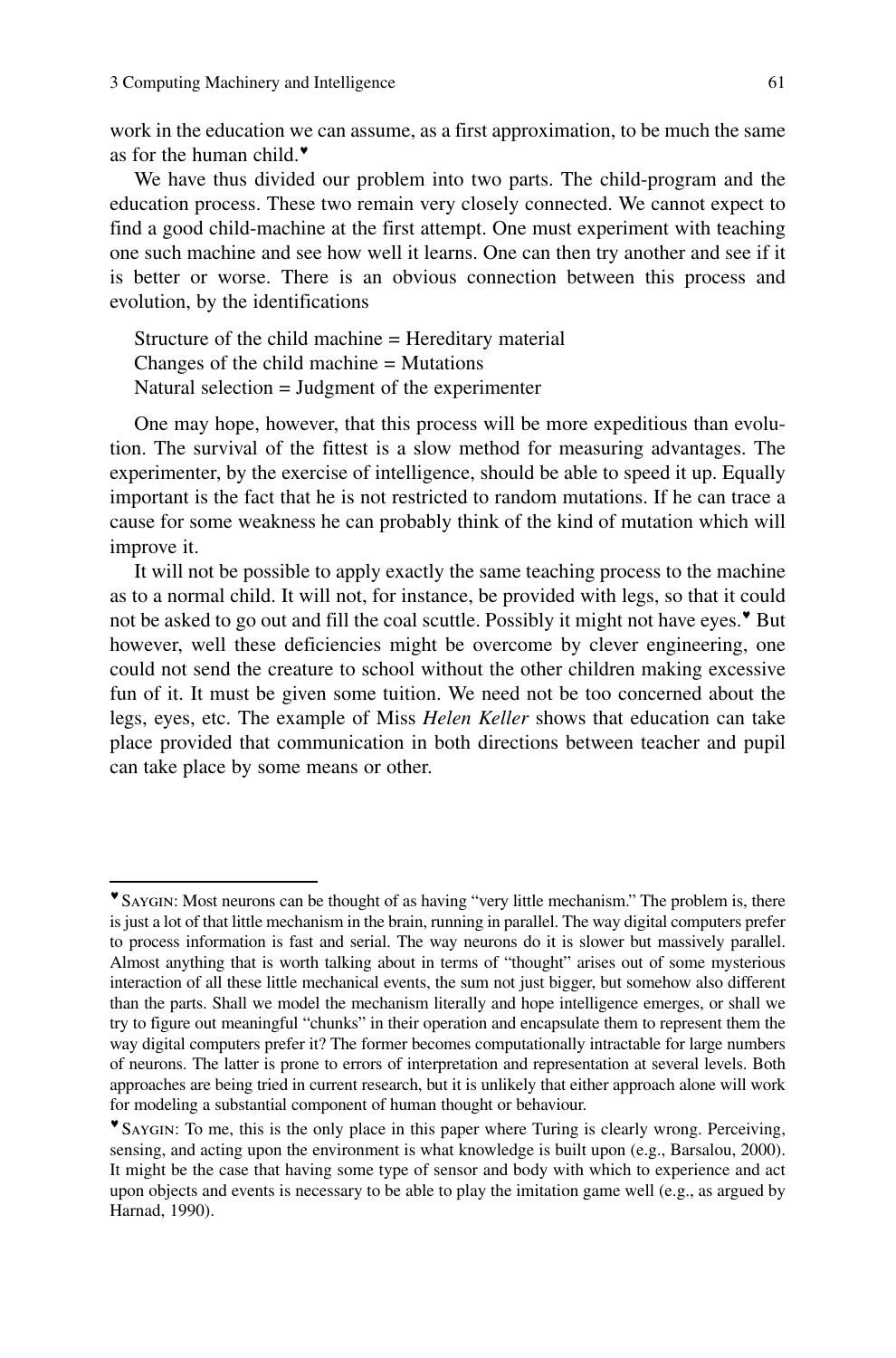We normally associate punishments and rewards with the teaching process. Some simple child-machines can be constructed or programmed on this sort of principle. The machine has to be so constructed that events which shortly preceded the occurrence of a punishment-signal are unlikely to be repeated, whereas a reward-signal increased the probability of repetition of the events which led up to it. These definitions do not presuppose any feelings on the part of the machine.♥ I have done some experiments with one such child-machine, and succeeded in teaching it a few things, but the teaching method was too unorthodox for the experiment to be considered really successful.

The use of punishments and rewards can at best be a part of the teaching process. Roughly speaking, if the teacher has no other means of communicating to the pupil, the amount of information which can reach him does not exceed the total number of rewards and punishments applied. By the time a child has learnt to repeat "Casabianca" he would probably feel very sore indeed, if the text could only be discovered by a "Twenty Questions" technique, every "NO" taking the form of a blow. It is necessary therefore to have some other "unemotional" channels of communication. If these are available it is possible to teach a machine by punishments and rewards to obey orders given in some language, e.g., a symbolic language. These orders are to be transmitted through the "unemotional" channels. The use of this language will diminish greatly the number of punishments and rewards required.♠

Opinions may vary as to the complexity which is suitable in the child machine. One might try to make it as simple as possible consistently with the general principles.♠ Alternatively one might have a complete system of logical inference "built in". In the latter case the store would be largely occupied with definitions and propositions. The propositions would have various kinds of status, e.g., well established facts, conjectures, mathematically proved theorems, statements given by an authority, expressions having the logical form of proposition but not beliefvalue. Certain propositions may be described as "imperatives". The machine

<sup>♥</sup> Saygin: Interesting point… many philosophers of mind talk about beliefs, desires, and emotions as complex and "human" traits. However, emotional systems are one of the better understood systems in neuroscience and are not all that complex or opaque compared with many others. If our emotions, more or less, boil down to levels of a handful of chemicals, it may not be all that farfetched to just say that a computer "feels" those emotions it is programmed to feel.

<sup>♠</sup> Ford, Glymour, and Hayes: This passage seems oddly out of place. One wonders if Turing here accidentally strayed into reminiscence of his own schooldays for a while.

<sup>♠</sup> Ford, Glymour, and Hayes: The basic idea of making a simple "child machine" which can learn about its own environment was a common trope in early AI. It is probably safe to say that the optimism expressed here has not been borne out in practice. The learning process gone through during a human childhood is extremely complex and still not well understood, but it is certainly not a simple matter of assembling conditioned reflexes under the influence of positive and negative feedbacks. Even language learning, for example, seems to involve very intricate built-in processes that are supplied by genetics.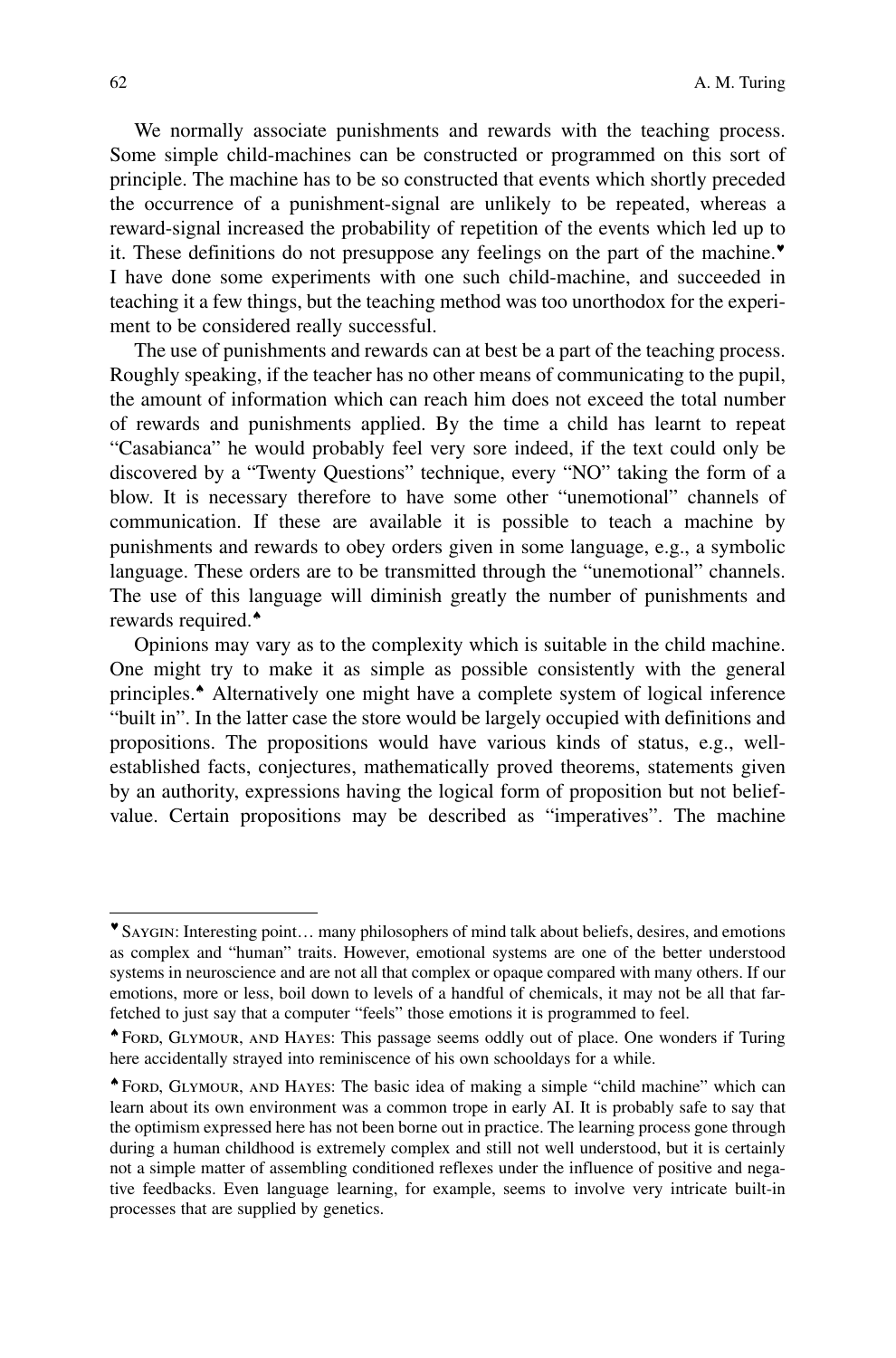should be so constructed that as soon as an imperative is classed as "well- established" the appropriate action automatically takes place. To illustrate this, suppose the teacher says to the machine, "Do your homework now". This may cause "Teacher says 'Do your homework now'" to be included amongst the well-established facts. Another such fact might be, "Everything that teacher says is true". Combining these may eventually lead to the imperative, "Do your homework now," being included amongst the well-established facts, and this, by the construction of the machine, will mean that the homework actually gets started, but the effect is very satisfactory. The processes of inference used by the machine need not be such as would satisfy the most exacting logicians. There might for instance be no hierarchy of types. But this need not mean that type fallacies will occur, any more than we are bound to fall over unfenced cliffs. Suitable imperatives (expressed *within* the systems, not forming part of the rules *of* the system) such as "Do not use a class unless it is a subclass of one which has been mentioned by teacher" can have a similar effect to "Do not go too near the edge".

The imperatives that can be obeyed by a machine that has no limbs are bound to be of a rather intellectual character, as in the example (doing homework) given above. Important amongst such imperatives will be ones which regulate the order in which the rules of the logical system concerned are to be applied. For at each stage when one is using a logical system, there is a very large number of alternative steps, any of which one is permitted to apply, so far as obedience to the rules of the logical system is concerned. These choices make the difference between a brilliant and a footling reasoner, not the difference between a sound and a fallacious one. Propositions leading to imperatives of this kind might be "When Socrates is mentioned, use the syllogism in Barbara" or "If one method has been proved to be quicker than another, do not use the slower method". Some of these may be "given by authority", but others may be produced by the machine itself, e.g., by scientific induction.♠

The idea of a learning machine may appear paradoxical to some readers. How can the rules of operation of the machine change? They should describe completely how the machine will react whatever its history might be, whatever changes it might undergo. The rules are thus quite time-invariant. This is quite true. The

<sup>♠</sup> Ford, Glymour, and Hayes: This remarkable passage clearly outlines the research program that has been referred to as "good old-fashioned AI" (GOFAI) by John Haugeland; less derisively, it is often called "mainstream AI": the use of an explicit knowledge representation formalism which is manipulated by reasoning engines and linked to actions which are triggered by particular inference patterns. The details differ, but the same basic paradigm underlies McCarthy's logical reasoner-based research program, all of theorem-proving and computational logic, the productionsystem-based style of psychological modelling pioneered and developed by Simon and Newell, together with its successors, and most work in AI planning and natural language comprehension (Russell and Norvig, 2002). While the adequacy of this paradigm as a basic model for cognitive science is still controversial, the overall success of this research program is beyond dispute; most of these ideas are now part of mainstream computer science and engineering.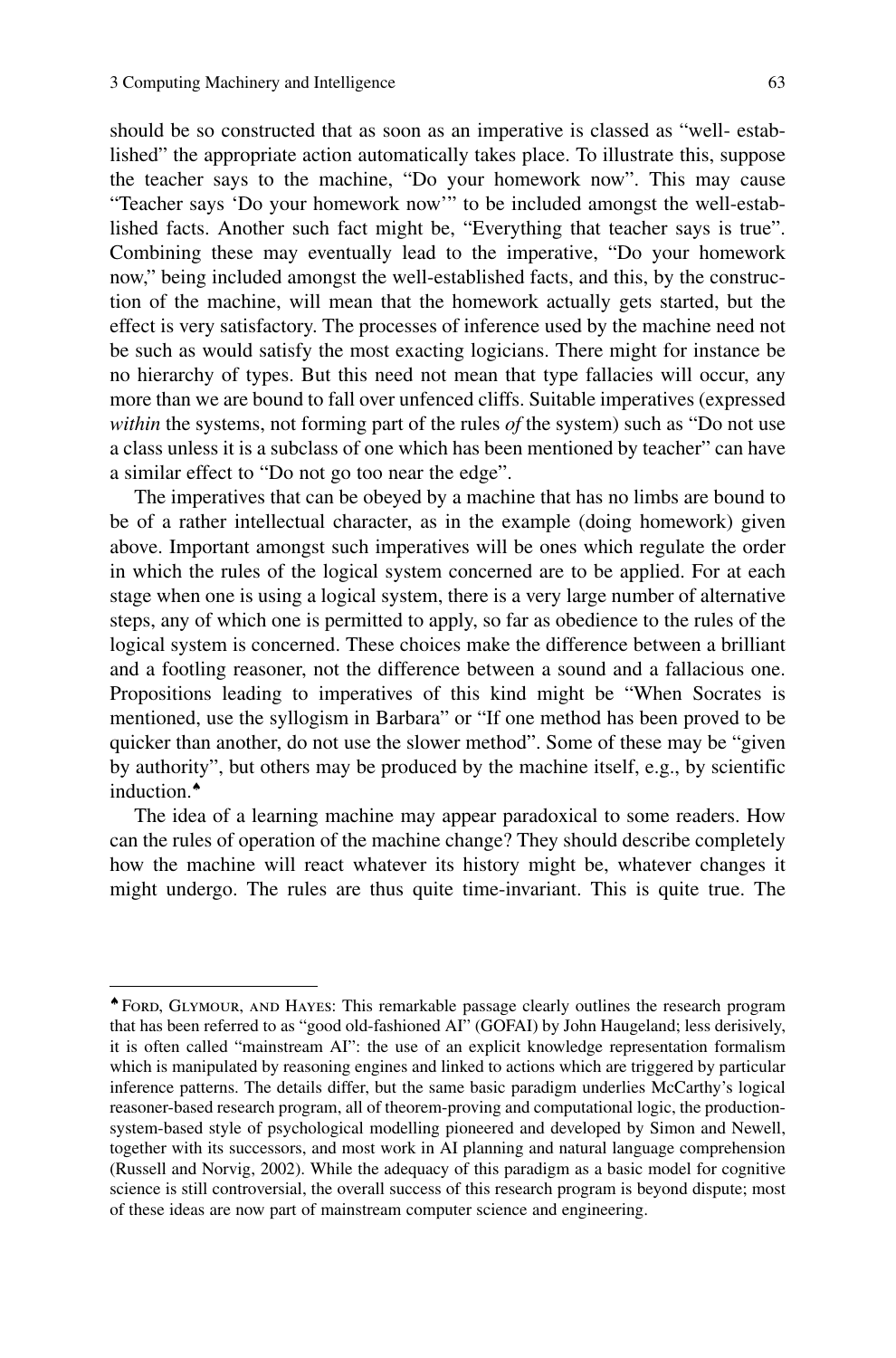explanation of the paradox is that the rules which get changed in the learning process are of a rather less pretentious kind, claiming only an ephemeral validity. The reader may draw a parallel with the Constitution of the USA.

An important feature of a learning machine is that its teacher will often be very largely ignorant of quite what is going on inside, although he may still be able to some extent to predict his pupil's behaviour. This should apply most strongly to the later education of a machine arising from a child-machine of well-tried design (or program). This is in clear contrast with normal procedure when using a machine to do computations: one's object is then to have a clear mental picture of the state of the machine at each moment in the computation. This object can only be achieved with a struggle. The view that "the machine can only do what we know how to order it to do", appears strange in face of this. Most of the programs which we can put into the machine will result in its doing something that we cannot make sense of at all, or which we regard as completely random behaviour. Intelligent behaviour presumably consists in a departure from the completely disciplined behaviour involved in computation, but a rather slight one, which does not give rise to random behaviour, or to pointless repetitive loops. Another important result of preparing our machine for its part in the imitation game by a process of teaching and learning is that "human fallibility" is likely to be omitted in a rather natural way, i.e., without special "coaching". (The reader should reconcile this with the point of view [developed early in this essay].) Processes that are learnt do not produce a 100% certainty of result; if they did they could not be unlearnt.

It is probably wise to include a random element in a learning machine (see p. 438). A random element is rather useful when we are searching for a solution of some problem. Suppose, for instance, we wanted to find a number between 50 and 200 which was equal to the square of the sum of its digits, we might start at 51 then try 52 and go on until we got a number that worked. Alternatively we might choose numbers at random until we got a good one. This method has the advantage that it is unnecessary to keep track of the values that have been tried, but the disadvantage that one may try the same one twice, but this is not very important if there are several solutions. The systematic method has the disadvantage that there may be an enormous block without any solutions in the region which has to be investigated first. Now the learning process may be regarded as a search for a form of behaviour which will satisfy the teacher (or some other criterion). Since there is probably a very large number of satisfactory solutions the random method seems to be better than the systematic.♠ It should be noticed that it is used in the analogous process of evolution. But there the systematic method is not possible. How could one keep track of the different genetical combinations that had been tried, so as to avoid trying them again?

We may hope that machines will eventually compete with men in all purely intellectual fields. But which are the best ones to start with? Even this is a difficult

<sup>♠</sup> Ford, Glymour, and Hayes: Indeed, so-called Markov methods which search large spaces starting from random points have proven extremely successful in many applications, and are now routinely used in AI and search processes more generally.